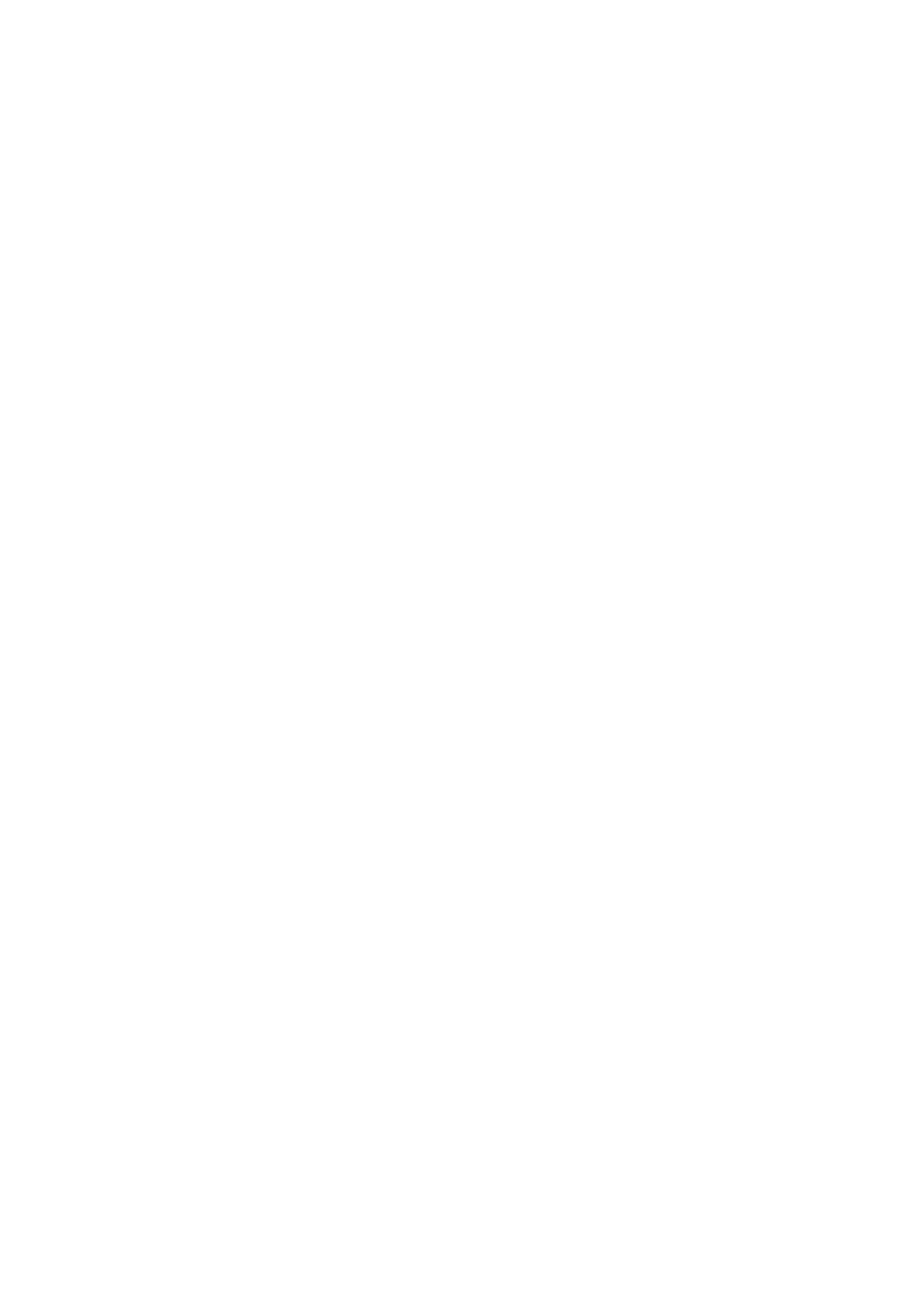# **CLH report**

# **Proposal for Harmonised Classification and Labelling**

**Based on Regulation (EC) No 1272/2008 (CLP Regulation), Annex VI, Part 2** 

# **Substance Name:**

# **5-Chloro-2-(4-chlorophenoxy)-phenol**

**EC Number: 429-290-0**

**CAS Number: 3380-30-1** 

**Index Number: 605-023-00-5**

**Contact details for dossier submitter:** 

**Umweltbundesamt GmbH** 

on behalf of

# **AT Competent Authority**

**Federal Ministry of Agriculture, Forestry, Environment and Water Management** 

**Version number: 3 Date: 19 December 2014**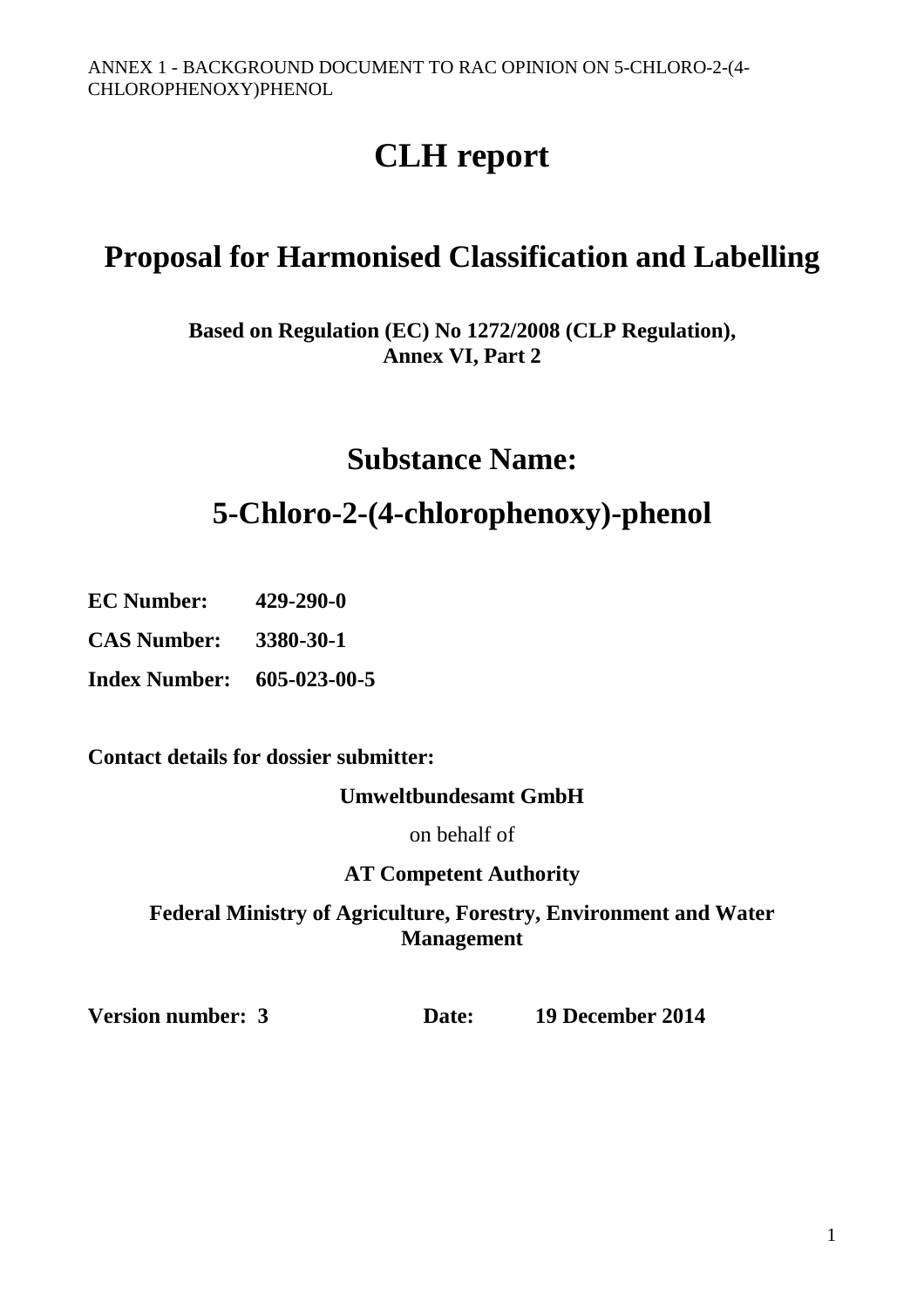# **CONTENTS**

# Part A.

| $\mathbf{1}$            |                                                                                                          |  |
|-------------------------|----------------------------------------------------------------------------------------------------------|--|
|                         | 1.1                                                                                                      |  |
|                         | 1.2                                                                                                      |  |
|                         | PROPOSED HARMONISED CLASSIFICATION AND LABELLING BASED ON CLP REGULATION AND/OR DSD CRITERIA<br>1.3<br>6 |  |
| $\mathbf{2}$            |                                                                                                          |  |
|                         | 2.1                                                                                                      |  |
|                         | 2.2                                                                                                      |  |
|                         | 2.3                                                                                                      |  |
|                         | Current classification and labelling in Annex VI, Table 3.1 in the CLP Regulation 10<br>2.3.1            |  |
|                         | 2.3.2<br>Current classification and labelling in Annex VI, Table 3.2 in the CLP Regulation 11            |  |
|                         |                                                                                                          |  |
|                         | Current self-classification and labelling based on the CLP Regulation criteria11<br>2.4.1                |  |
|                         | 2.4.2                                                                                                    |  |
| 3                       |                                                                                                          |  |
|                         |                                                                                                          |  |
| 1                       |                                                                                                          |  |
|                         | 1.1                                                                                                      |  |
|                         | 1.2 <sub>1</sub>                                                                                         |  |
|                         | 1.2.1                                                                                                    |  |
|                         | 1.3                                                                                                      |  |
| $\overline{2}$          |                                                                                                          |  |
|                         | 2.1                                                                                                      |  |
|                         | 2.2                                                                                                      |  |
| $\mathbf{3}$            |                                                                                                          |  |
|                         | 3.1                                                                                                      |  |
|                         | 3.1.1                                                                                                    |  |
|                         | 3.1.2                                                                                                    |  |
|                         | 3.1.3                                                                                                    |  |
| $\overline{\mathbf{4}}$ |                                                                                                          |  |
| 5                       |                                                                                                          |  |
|                         | 5.1 DEGRADATION                                                                                          |  |
|                         | 5.1.1                                                                                                    |  |
|                         | 5.1.2                                                                                                    |  |
|                         | 5.1.2.1                                                                                                  |  |
|                         | 5.1.2.2<br>5.1.2.3                                                                                       |  |
|                         |                                                                                                          |  |
|                         |                                                                                                          |  |
|                         | 5.2                                                                                                      |  |
|                         | 5.2.1<br>5.2.2                                                                                           |  |
|                         | 5.2.3                                                                                                    |  |
|                         |                                                                                                          |  |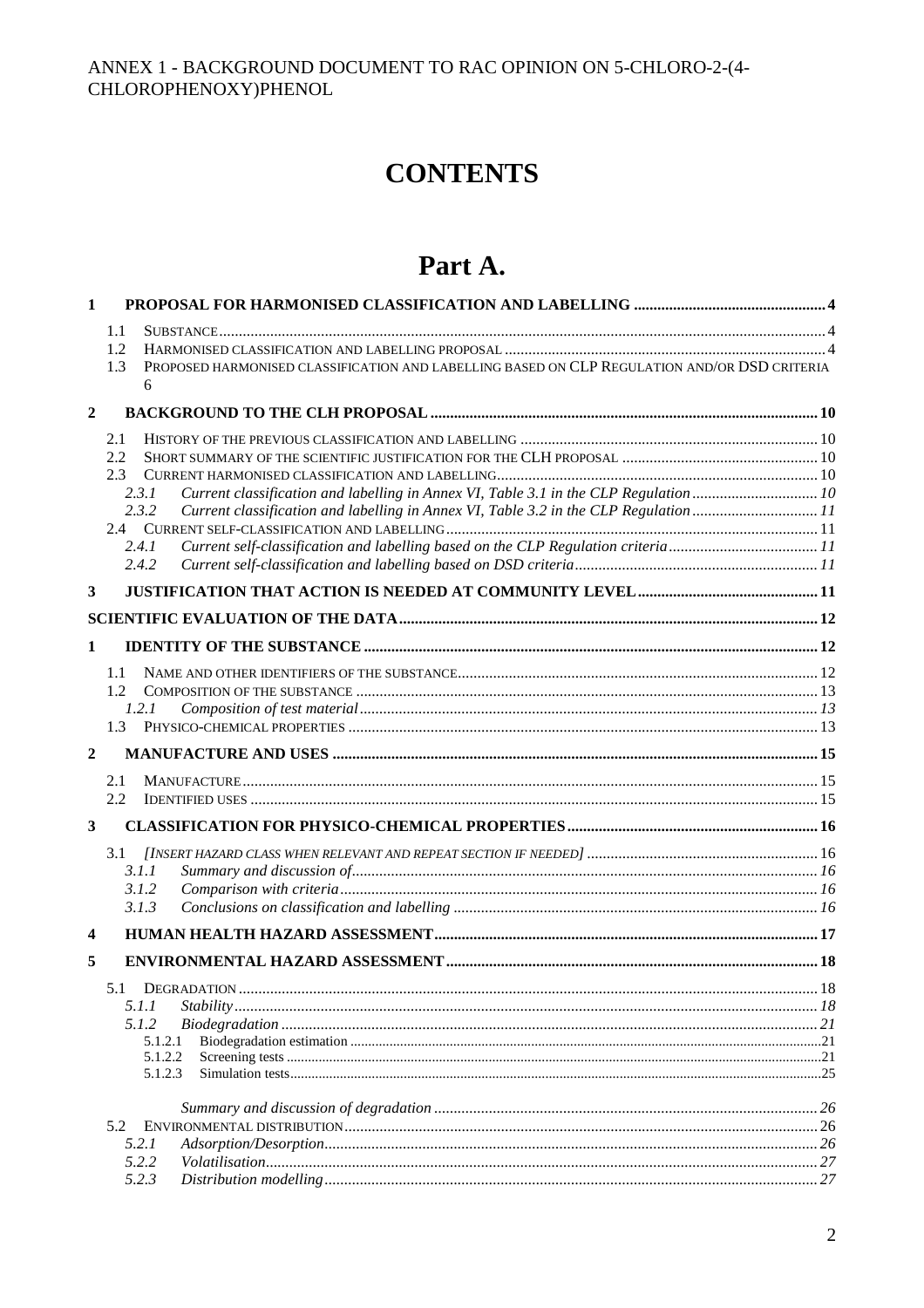| 5.3.2                                                                                                |  |
|------------------------------------------------------------------------------------------------------|--|
|                                                                                                      |  |
|                                                                                                      |  |
| 5.4.1.1                                                                                              |  |
|                                                                                                      |  |
|                                                                                                      |  |
|                                                                                                      |  |
|                                                                                                      |  |
| 5.4.3                                                                                                |  |
| 5.4.4                                                                                                |  |
| 55                                                                                                   |  |
| CONCLUSIONS ON CLASSIFICATION AND LABELLING FOR ENVIRONMENTAL HAZARDS (SECTIONS 5.1 - 5.4) 39<br>5.6 |  |
|                                                                                                      |  |
|                                                                                                      |  |
|                                                                                                      |  |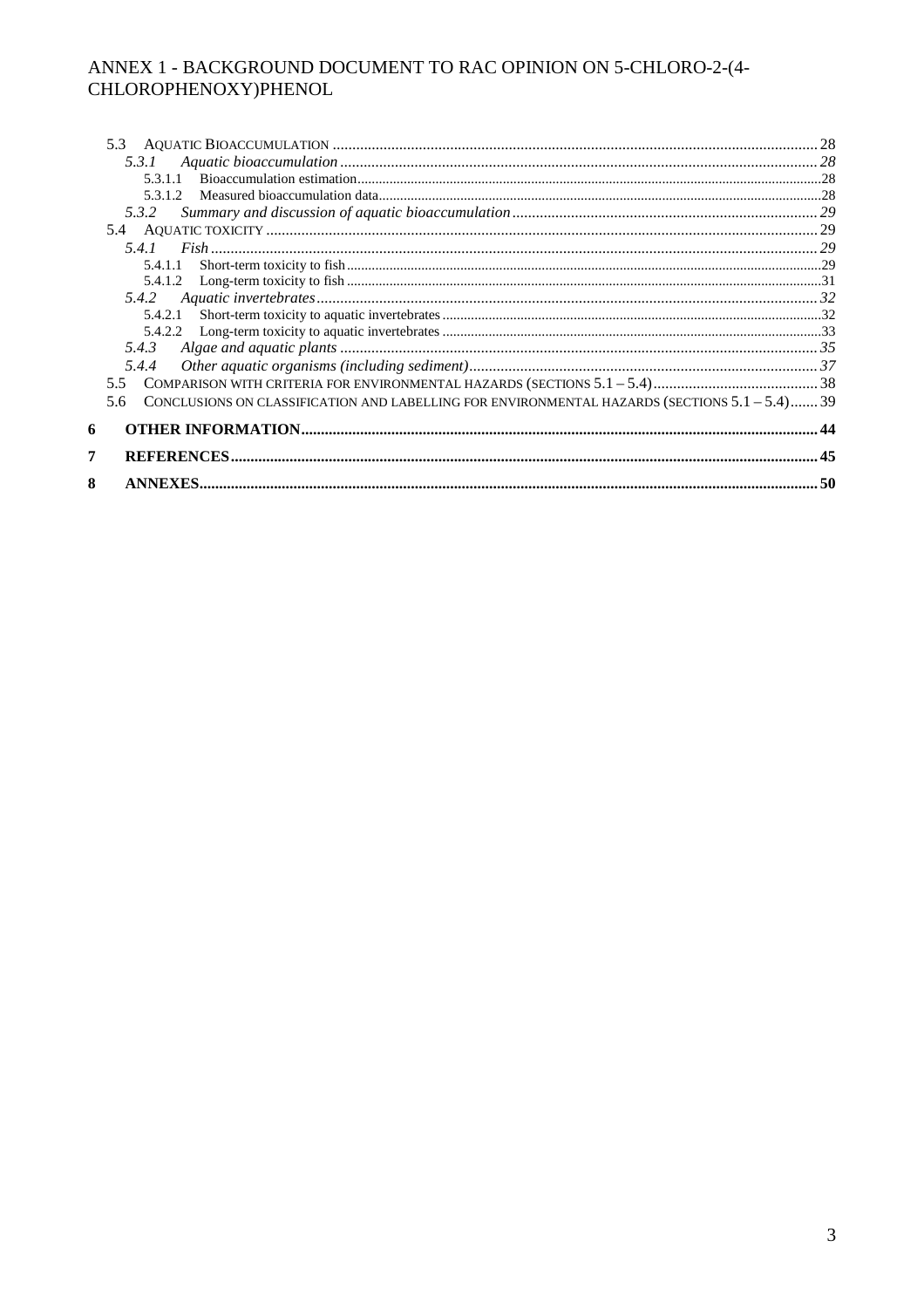# **Part A.**

#### **1 PROPOSAL FOR HARMONISED CLASSIFICATION AND LABELLING**

#### **1.1 Substance**

| <b>Substance name:</b>        | 5-Chloro-2-(4-chlorophenoxy)-phenol                                                                                                                                                                                                                                                                                 |
|-------------------------------|---------------------------------------------------------------------------------------------------------------------------------------------------------------------------------------------------------------------------------------------------------------------------------------------------------------------|
| <b>EC</b> number:             | $429 - 290 - 0$                                                                                                                                                                                                                                                                                                     |
| <b>CAS</b> number:            | 3380-30-1                                                                                                                                                                                                                                                                                                           |
| <b>Annex VI Index number:</b> | 605-023-00-5                                                                                                                                                                                                                                                                                                        |
| Degree of purity:             | $99.1\%$ w/w                                                                                                                                                                                                                                                                                                        |
| <b>Impurities:</b>            | The manufacturer has requested that all<br><i>impurities remain confidential since it may</i><br>provide an indication on the possible<br>method of manufacturing. Information on<br>impurities is provided in the confidential<br><b>IUCLID</b> section 1.2 (Composition) and in<br>the "confidential" attachment. |

**Table 1: Substance identity** 

# **1.2 Harmonised classification and labelling proposal**

**Table 2: The current Annex VI entry and the proposed harmonised classification** 

|                                                            | <b>CLP</b> Regulation       |
|------------------------------------------------------------|-----------------------------|
| <b>Current entry in Annex VI, CLP</b><br><b>Regulation</b> | Eye Dam. 1                  |
|                                                            | Aquatic Acute 1             |
|                                                            | Aquatic Chronic 1           |
|                                                            | H318                        |
|                                                            | H400                        |
|                                                            | H410                        |
| <b>Current proposal for consideration</b>                  | Aquatic Acute 1 ( $M=10$ ), |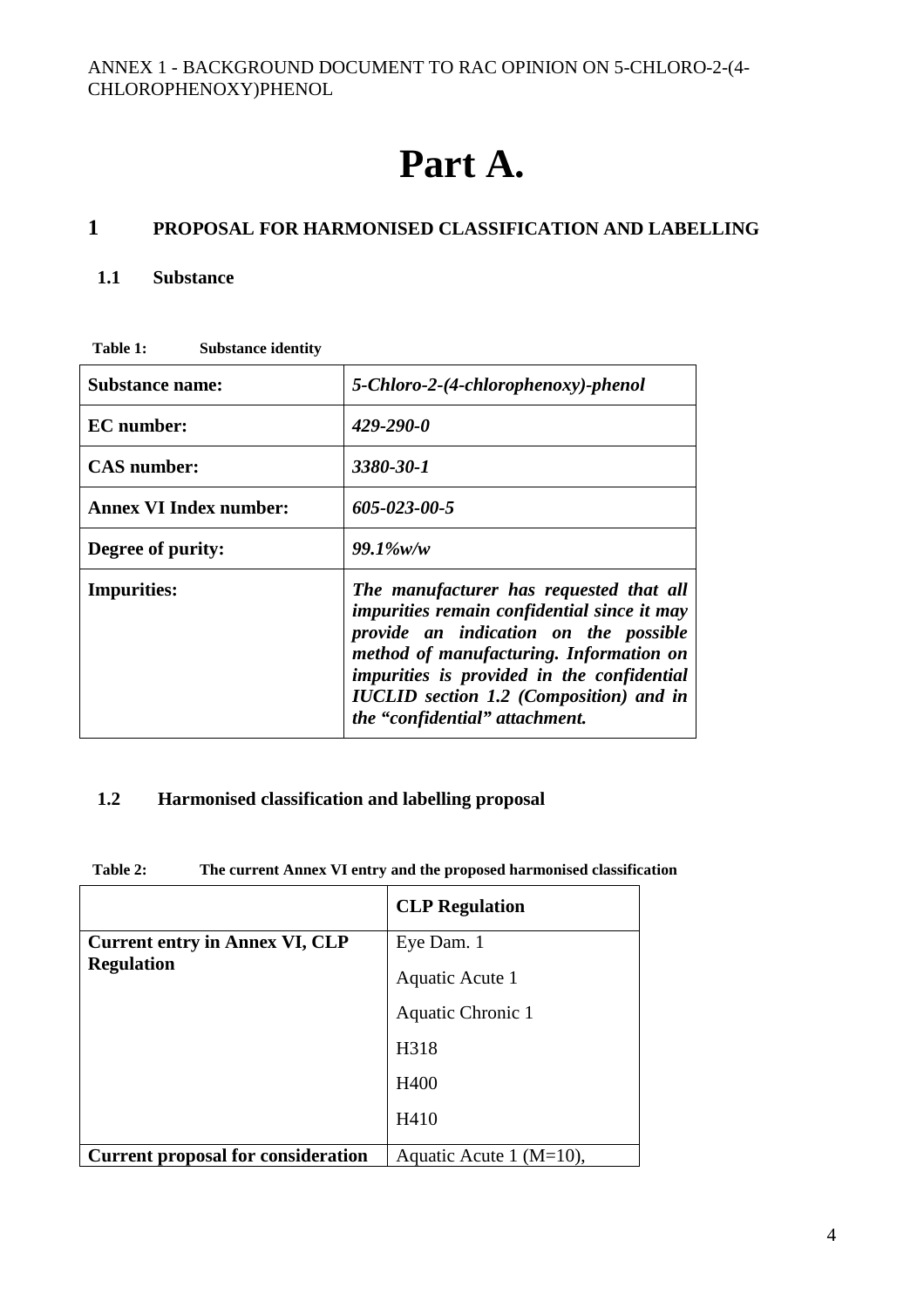|                                                       | <b>CLP</b> Regulation      |
|-------------------------------------------------------|----------------------------|
| by RAC                                                | Aquatic Chronic 1 $(M=10)$ |
| <b>Resulting harmonised classification</b>            | Eye Dam. 1                 |
| (future entry in Annex VI, CLP<br><b>Regulation</b> ) | Aquatic Acute 1 $(M=10)$   |
|                                                       | Aquatic Chronic 1 $(M=10)$ |
|                                                       | H <sub>3</sub> 18          |
|                                                       | H400                       |
|                                                       | H410                       |

The proposal contains only information related to the hazard classes and/or differentiations which revise the existing Annex VI entry based on the information available according to ECHA, 20121. This concerns specifically the M-Factor for Environment hazards.

 $\overline{a}$ 

<sup>&</sup>lt;sup>1</sup> Guidance on the application of the CLP Criteria, http://echa.europa.eu/documents/10162/13562/clp\_en.pdf (2013-07-05)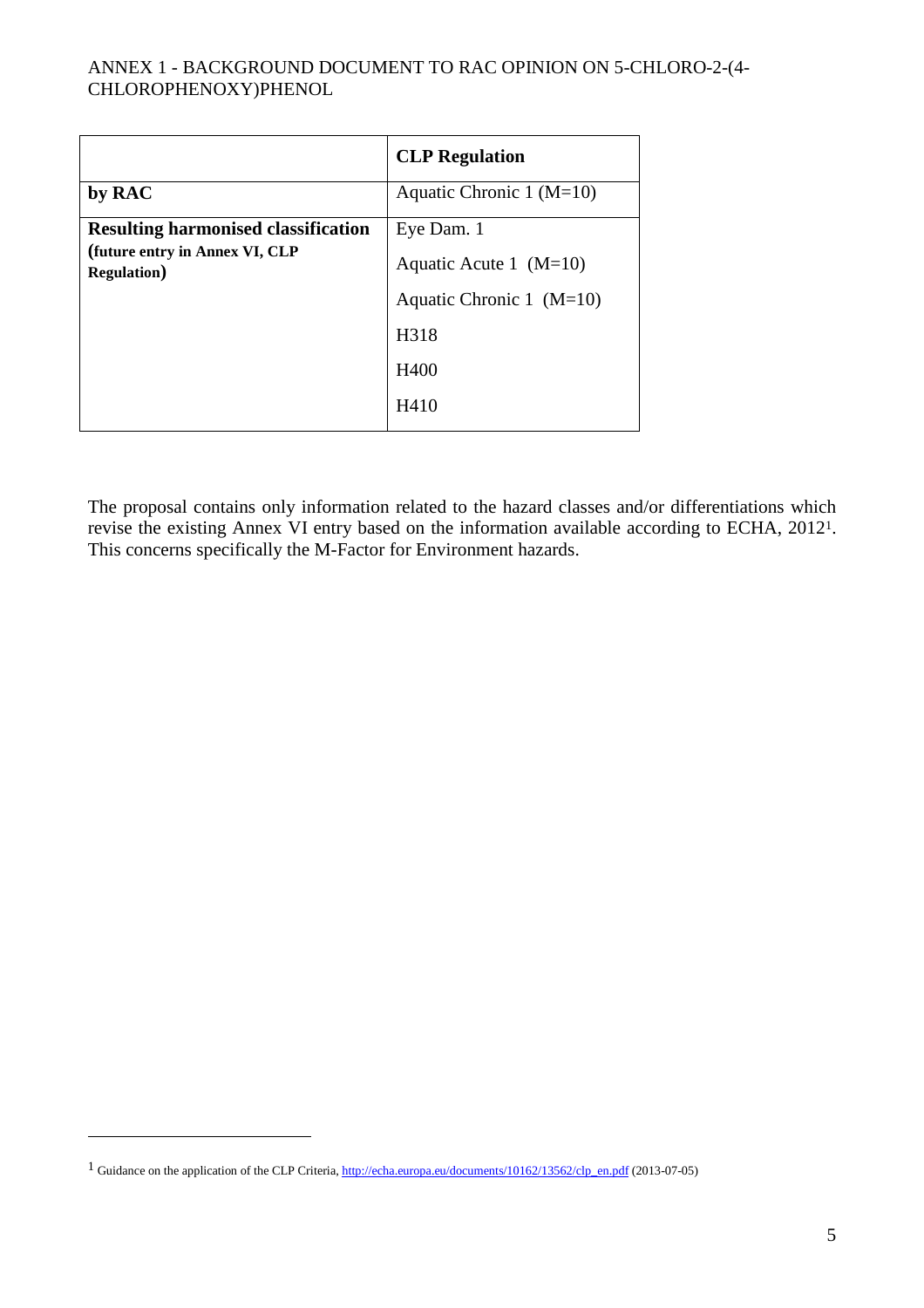## **1.3 Proposed harmonised classification and labelling based on CLP Regulation and/or DSD criteria**

| Table 3:    | Proposed classification according to the CLP Regulation (including criteria according to $2nd$ |
|-------------|------------------------------------------------------------------------------------------------|
| ATP of CLP) |                                                                                                |

| <b>CLP</b><br><b>Annex I</b><br>ref | <b>Hazard</b> class                                                            | <b>Proposed</b><br>classification | <b>Proposed</b><br><b>SCLs</b> and/or<br><b>M-factors</b> | <b>Current</b><br>classification <sup>1)</sup> | <b>Reason for no</b><br>classification <sup>2)</sup>   |
|-------------------------------------|--------------------------------------------------------------------------------|-----------------------------------|-----------------------------------------------------------|------------------------------------------------|--------------------------------------------------------|
| 2.1.                                | Explosives                                                                     | n.a.                              | n.a.                                                      | currently not<br>classified                    | conclusive but not<br>sufficient for<br>classification |
| 2.2.                                | Flammable gases                                                                | n.a.                              | n.a.                                                      | currently not<br>classified                    | data lacking                                           |
| 2.3.                                | Flammable aerosols                                                             | n.a.                              | n.a.                                                      | currently not<br>classified                    | data lacking                                           |
| 2.4.                                | Oxidising gases                                                                | n.a.                              | n.a.                                                      | currently not<br>classified                    | data lacking                                           |
| 2.5.                                | Gases under pressure                                                           | n.a.                              | n.a.                                                      | currently not<br>classified                    | data lacking                                           |
| 2.6.                                | Flammable liquids                                                              | n.a.                              | n.a.                                                      | currently not<br>classified                    | data lacking                                           |
| 2.7.                                | Flammable solids                                                               | n.a.                              | n.a.                                                      | currently not<br>classified                    | conclusive but not<br>sufficient for<br>classification |
| 2.8.                                | Self-reactive substances and<br>mixtures                                       | n.a.                              | n.a.                                                      | currently not<br>classified                    | conclusive but not<br>sufficient for<br>classification |
| 2.9.                                | Pyrophoric liquids                                                             | n.a.                              | n.a.                                                      | currently not<br>classified                    | data lacking                                           |
| 2.10.                               | Pyrophoric solids                                                              | n.a.                              | n.a.                                                      | currently not<br>classified                    | data lacking                                           |
| 2.11.                               | Self-heating substances and<br>mixtures                                        | n.a.                              | n.a.                                                      | currently not<br>classified                    | data lacking                                           |
| 2.12.                               | Substances and mixtures<br>which in contact with water<br>emit flammable gases | n.a.                              | n.a.                                                      | currently not<br>classified                    | conclusive but not<br>sufficient for<br>classification |
| 2.13.                               | Oxidising liquids                                                              | n.a.                              | n.a.                                                      | currently not<br>classified                    | data lacking                                           |
| 2.14.                               | Oxidising solids                                                               | n.a.                              | n.a.                                                      | currently not<br>classified                    | conclusive but not<br>sufficient for<br>classification |
| 2.15.                               | Organic peroxides                                                              | n.a.                              | n.a.                                                      | currently not<br>classified                    | conclusive but not<br>sufficient for<br>classification |
| 2.16.                               | Substance and mixtures<br>corrosive to metals                                  | n.a.                              | n.a.                                                      | currently not<br>classified                    | data lacking                                           |
| 3.1.                                | Acute toxicity - oral                                                          | n.a.                              | n.a.                                                      | currently not<br>classified                    | conclusive but not<br>sufficient for                   |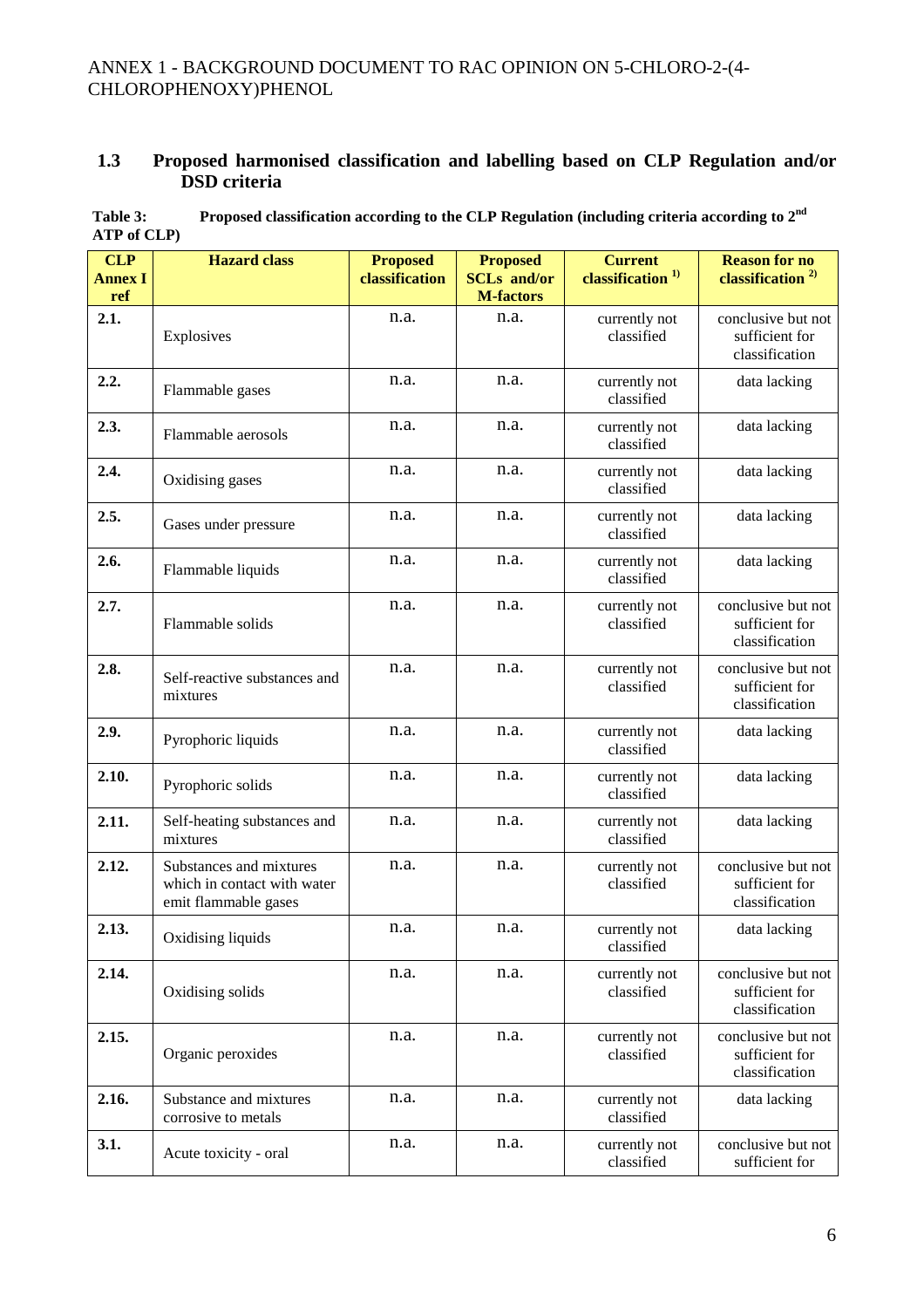| <b>CLP</b><br><b>Annex I</b><br>ref | <b>Hazard</b> class                                   | <b>Proposed</b><br>classification                                                                                                                | <b>Proposed</b><br><b>SCLs</b> and/or<br><b>M-factors</b> | <b>Current</b><br>classification <sup>1)</sup>   | <b>Reason for no</b><br>classification <sup>2)</sup>   |
|-------------------------------------|-------------------------------------------------------|--------------------------------------------------------------------------------------------------------------------------------------------------|-----------------------------------------------------------|--------------------------------------------------|--------------------------------------------------------|
|                                     |                                                       |                                                                                                                                                  |                                                           |                                                  | classification                                         |
|                                     | Acute toxicity - dermal                               | n.a.                                                                                                                                             | n.a.                                                      | currently not<br>classified                      | conclusive but not<br>sufficient for<br>classification |
|                                     | Acute toxicity - inhalation                           | n.a.                                                                                                                                             | n.a.                                                      | currently not<br>classified                      | conclusive but not<br>sufficient for<br>classification |
| 3.2.                                | Skin corrosion / irritation                           | n.a.                                                                                                                                             | n.a.                                                      | currently not<br>classified                      | conclusive but not<br>sufficient for<br>classification |
| 3.3.                                | Serious eye damage / eye<br>irritation                | Eye dam.1<br>H318: Causes<br>serious eye damage                                                                                                  | n.a.                                                      | currently classified                             |                                                        |
| 3.4.                                | Respiratory sensitisation                             | n.a.                                                                                                                                             | n.a.                                                      | currently not<br>classified                      | data lacking                                           |
| 3.4.                                | Skin sensitisation                                    | n.a.                                                                                                                                             | n.a.                                                      | currently not<br>classified                      | conclusive but not<br>sufficient for<br>classification |
| 3.5.                                | Germ cell mutagenicity                                | n.a.                                                                                                                                             | n.a.                                                      | currently not<br>classified                      | conclusive but not<br>sufficient for<br>classification |
| 3.6.                                | Carcinogenicity                                       | n.a.                                                                                                                                             | n.a.                                                      | currently not<br>classified                      | conclusive but not<br>sufficient for<br>classification |
| 3.7.                                | Reproductive toxicity                                 | n.a.                                                                                                                                             | n.a.                                                      | currently not<br>classified                      | conclusive but not<br>sufficient for<br>classification |
| 3.8.                                | Specific target organ toxicity<br>-single exposure    | n.a.                                                                                                                                             | n.a.                                                      | currently not<br>classified                      | conclusive but not<br>sufficient for<br>classification |
| 3.9.                                | Specific target organ toxicity<br>- repeated exposure | n.a.                                                                                                                                             | n.a.                                                      | currently not<br>classified                      | conclusive but not<br>sufficient for<br>classification |
| 3.10.                               | Aspiration hazard                                     | n.a.                                                                                                                                             | n.a.                                                      | currently not<br>classified                      | conclusive but not<br>sufficient for<br>classification |
| 3.11.                               | Risk for breast fed babies                            | n.a.                                                                                                                                             | n.a.                                                      | currently not<br>classified                      | conclusive but not<br>sufficient for<br>classification |
| 4.1.                                | Hazardous to the aquatic<br>environment               | Aquatic Acute 1<br>H400: Very toxic to<br>aquatic life<br>Aquatic Chronic 1<br>H410: Very toxic to<br>aquatic life with long<br>lasting effects. | $M=10$<br>$M=10$                                          | currently<br>classified, but<br>without M Factor |                                                        |
| 5.1.                                | Hazardous to the ozone layer                          | n.a.                                                                                                                                             | n.a.                                                      | currently not<br>classified                      | conclusive but not<br>sufficient for<br>classification |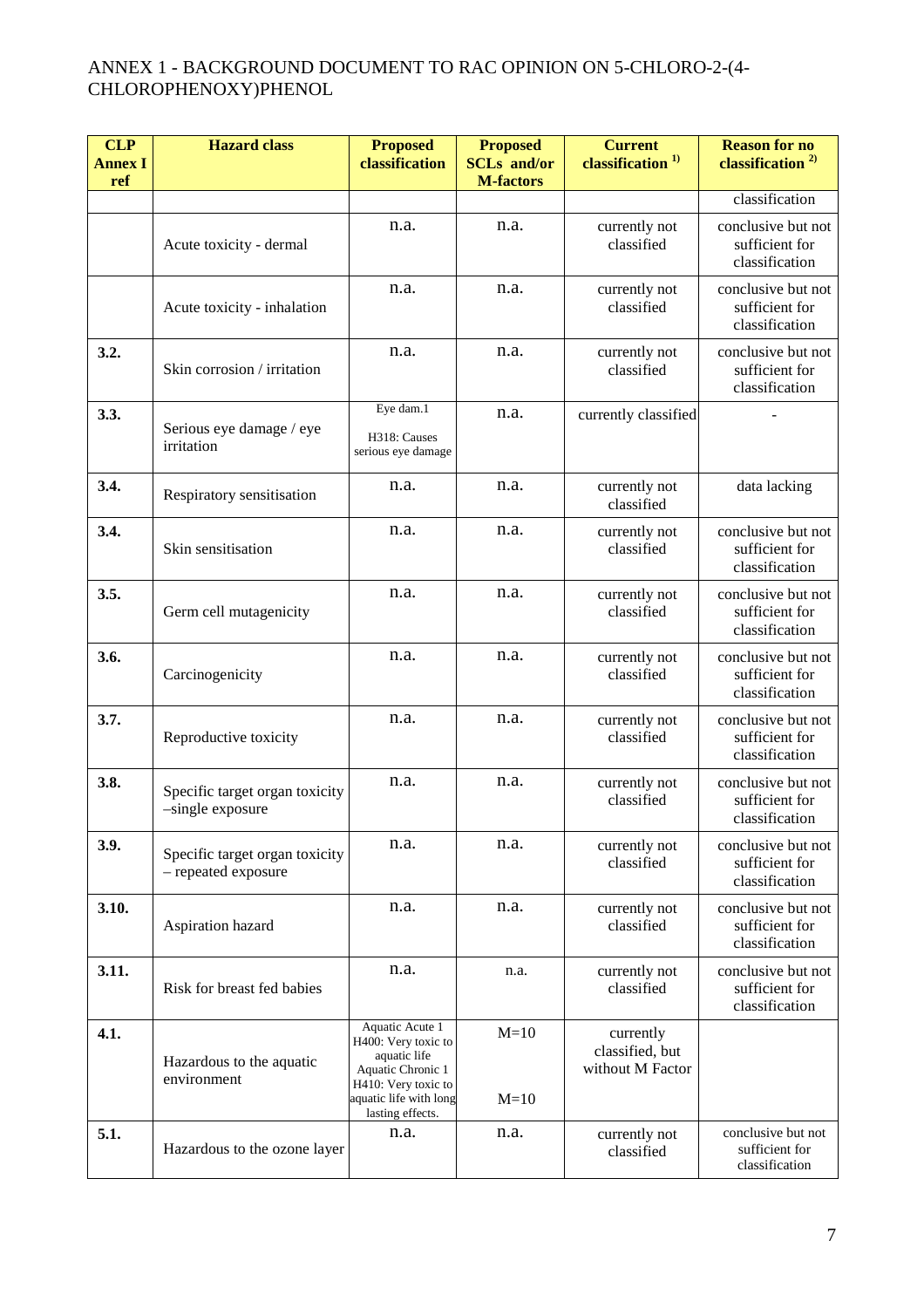<sup>1)</sup> Including specific concentration limits (SCLs) and M-factors

 $^{2)}$  Data lacking, inconclusive, or conclusive but not sufficient for classification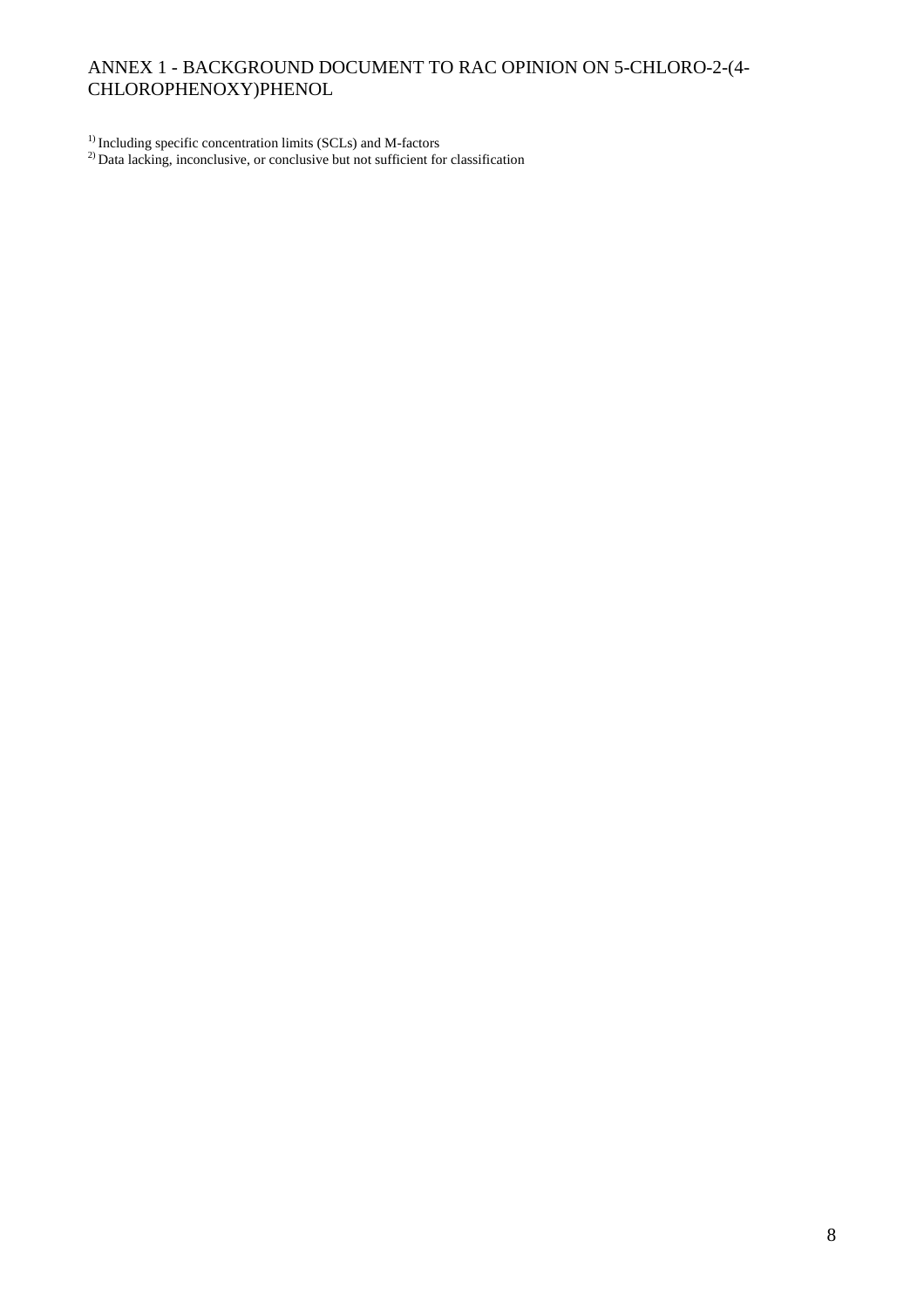# **Labelling:** (Including criteria according to  $2^{nd}$  ATP of CLP) GHS Pictograms:



Signal word: Danger

Hazard statements:

H318 – Causes serious eye damage

H410 – Very toxic to aquatic life with long lasting effects

Precautionary statements:

P280 – Wear protective gloves/protective clothing/eye protection/face protection.

P273 – Avoid release to the environment

P308 + P313+P338 - IF IN EYES: Rinse cautiously with water for several minutes. Remove contact lenses, if present and easy to do. Continue rinsing.

P310 – Immediately call a POISON Center or doctor/physician.

P391 – Collect spillage

P501 - Dispose of contents/container in accordance with local/regional/ national/international regulation (to be specified).

Proposed notes assigned to an entry: none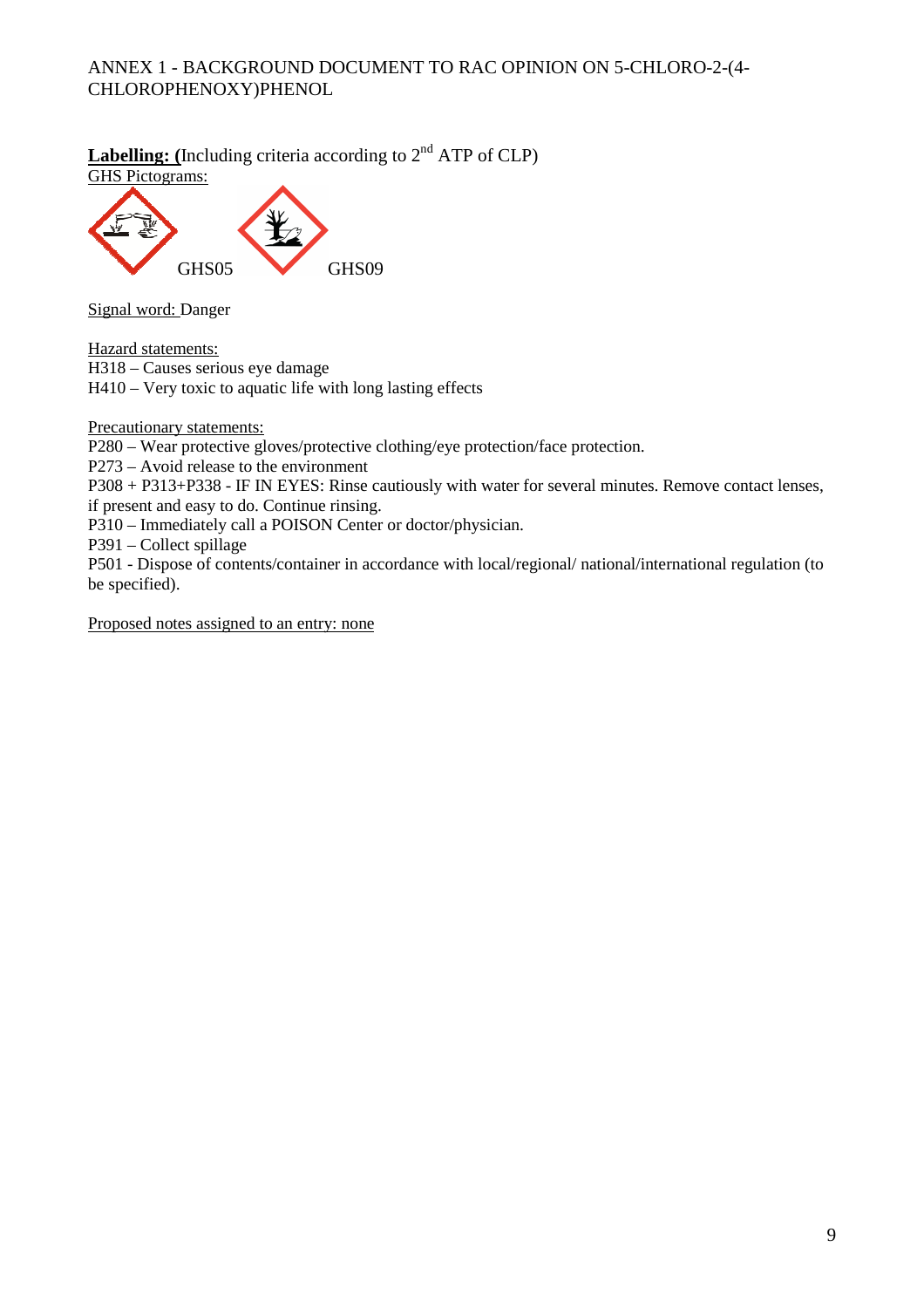# **2 BACKGROUND TO THE CLH PROPOSAL**

### **2.1 History of the previous classification and labelling**

The substance was agreed by written procedure in the  $13<sup>th</sup>$  sending for the written procedure on classification and labelling of dangerous New Substances. Therefore DCPP was not scheduled for discussion at the  $16<sup>th</sup>$  meeting for C&L New Chemicals on 13-14 May (Environment) or April (Human Health) 2004.

DCPP was listed in a draft 30<sup>th</sup> ATP in December 2004. Under the Index number 605-023-00-5 DCPP has been included in the  $30<sup>th</sup>$  ATP (COMMISSION DIRECTIVE 2008/58/EC).

The REACH registration dossier was taken into account: This dossier is a registration update of a previously notified substance which did not reach the next tonnage threshold under the REACH regulation. It was updated because of a change in classification and labelling (creation of dossier: 2011-08-04). The original data from the NONs-file were not examined in detail.

# **2.2 Short summary of the scientific justification for the CLH proposal**

Acute aquatic toxicity: L(E)C50 values  $\leq 1$  mg/L for all three trophic levels. Lowest available EC50 value  $= 0.038$  mg/L.

Chronic aquatic toxicity: The active substance is not rapidly degradable and the NOECs are below 0.1 mg/L. Lowest available NOEC =  $0.0093$  mg/l.

According to the classification criteria of Regulation (EC) No 1272/2008 and Reg. (EU) No 286/2011 DCPP causes serious eye damage and is very toxic to aquatic life with long lasting effects: The acute effects lead to the classification Aquatic Acute 1 with an M-Factor of 10, the chronic effect data lead to the classification Aquatic Chronic 1 with an M-Factor of 10. The acute lowest toxicity value is  $>0.01$  to  $< 0.1$  mg/L. The reported lowest chronic toxicity value is  $>0.001$  to < 0.01 mg/L and the substance is not rapidly degradable.

# **2.3 Current harmonised classification and labelling**

#### **2.3.1 Current classification and labelling in Annex VI, Table 3.1 in the CLP Regulation**

According to Annex II of Commission Regulation (EC) No 790/2009

Classification: Eye Dam. 1, Aquatic Acute 1, Aquatic Chronic 1

H318, H400, H410

Labelling: GHS05, GHS09, Dgr

H318, H410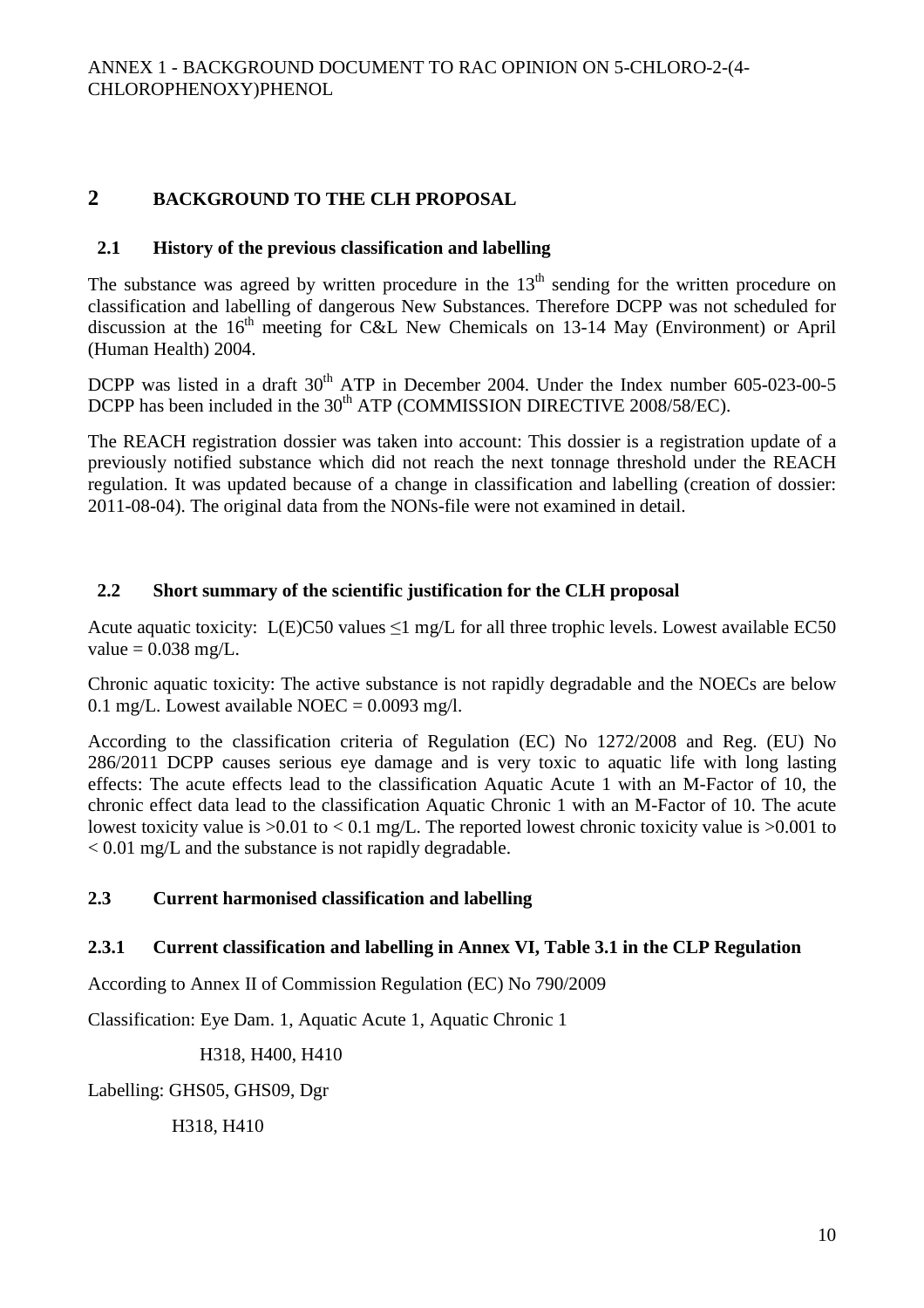# **2.3.2 Current classification and labelling in Annex VI, Table 3.2 in the CLP Regulation**

According to Annex V of Commission Regulation (EC) No 790/2009

Classification: Xi; R41 - N; R50-53

Labelling: Xi; N - R: 41-50/53, S: (2-)26-39-60-61

# **2.4 Current self-classification and labelling**

**2.4.1 Current self-classification and labelling based on the CLP Regulation criteria** 

### **2.4.2 Current self-classification and labelling based on DSD criteria**

**-** 

-

-

# **3 JUSTIFICATION THAT ACTION IS NEEDED AT COMMUNITY LEVEL**

Biocides: No need for justification.

Deviation/amendment to the current harmonised classification concerning environmental hazards and the M-factor.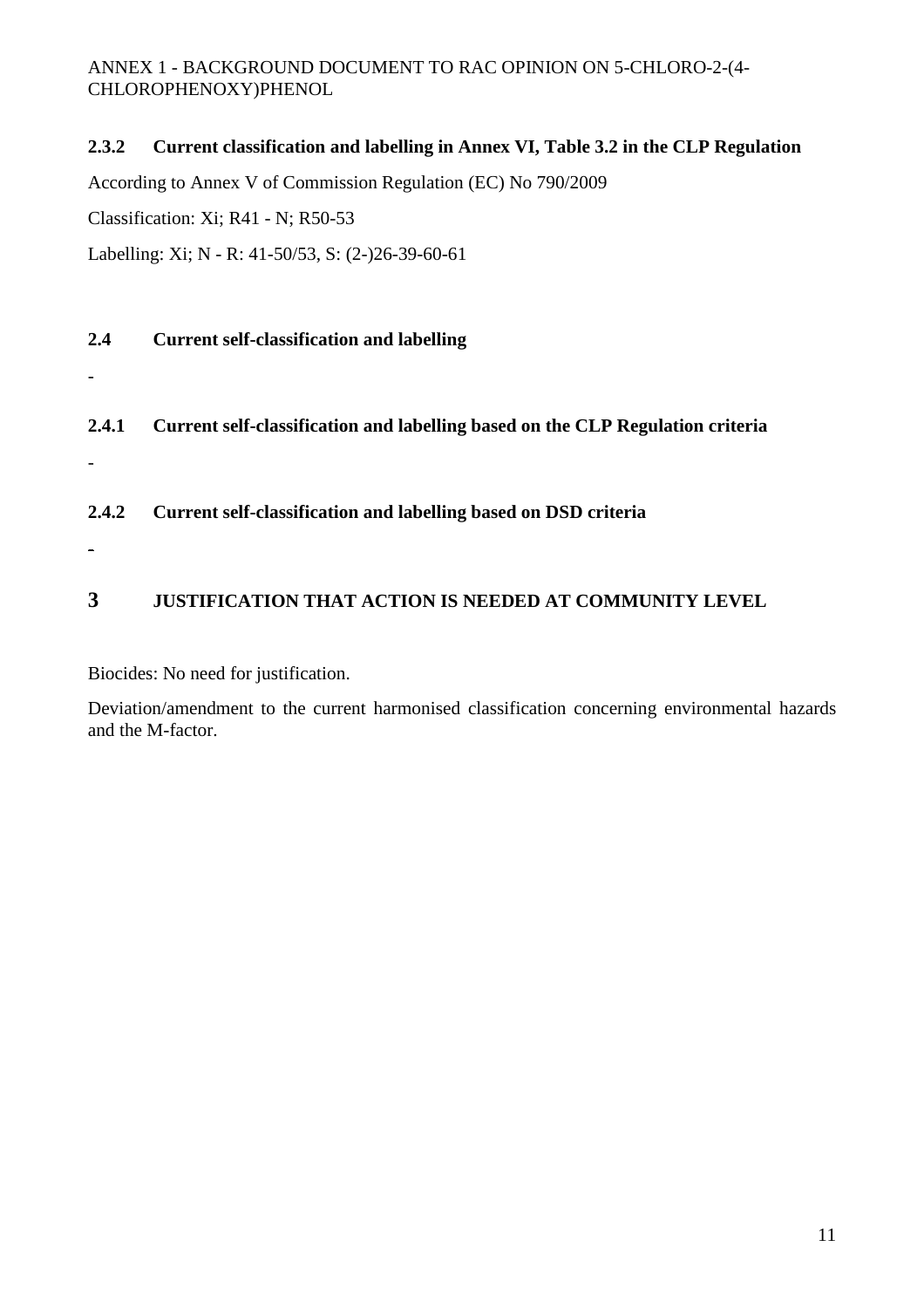# **Part B.**

# **SCIENTIFIC EVALUATION OF THE DATA**

Preliminary Note: Doc. III-A (=Document III-A) refers to the key study summary for the respective endpoint of the biocidal draft Competent Authority Report.

# **1 IDENTITY OF THE SUBSTANCE**

# **1.1 Name and other identifiers of the substance**

| <b>EC</b> number:                 | 429-290-0                             |
|-----------------------------------|---------------------------------------|
| EC name:                          |                                       |
| CAS number (EC inventory):        |                                       |
| <b>CAS</b> number:                | 3380-30-1                             |
| <b>CAS</b> name:                  | Phenol, 5-chloro-2-(4-chlorophenoxy)- |
| <b>IUPAC</b> name:                | 5-Chloro-2-(4-chlorophenoxy)-phenol   |
| <b>CLP Annex VI Index number:</b> | 605-023-00-5                          |
| <b>Molecular formula:</b>         | $C_{12}H_8Cl_2O_2$                    |
| Molecular weight range:           | $255.1$ g/mol                         |

#### **Table 4: Substance identity**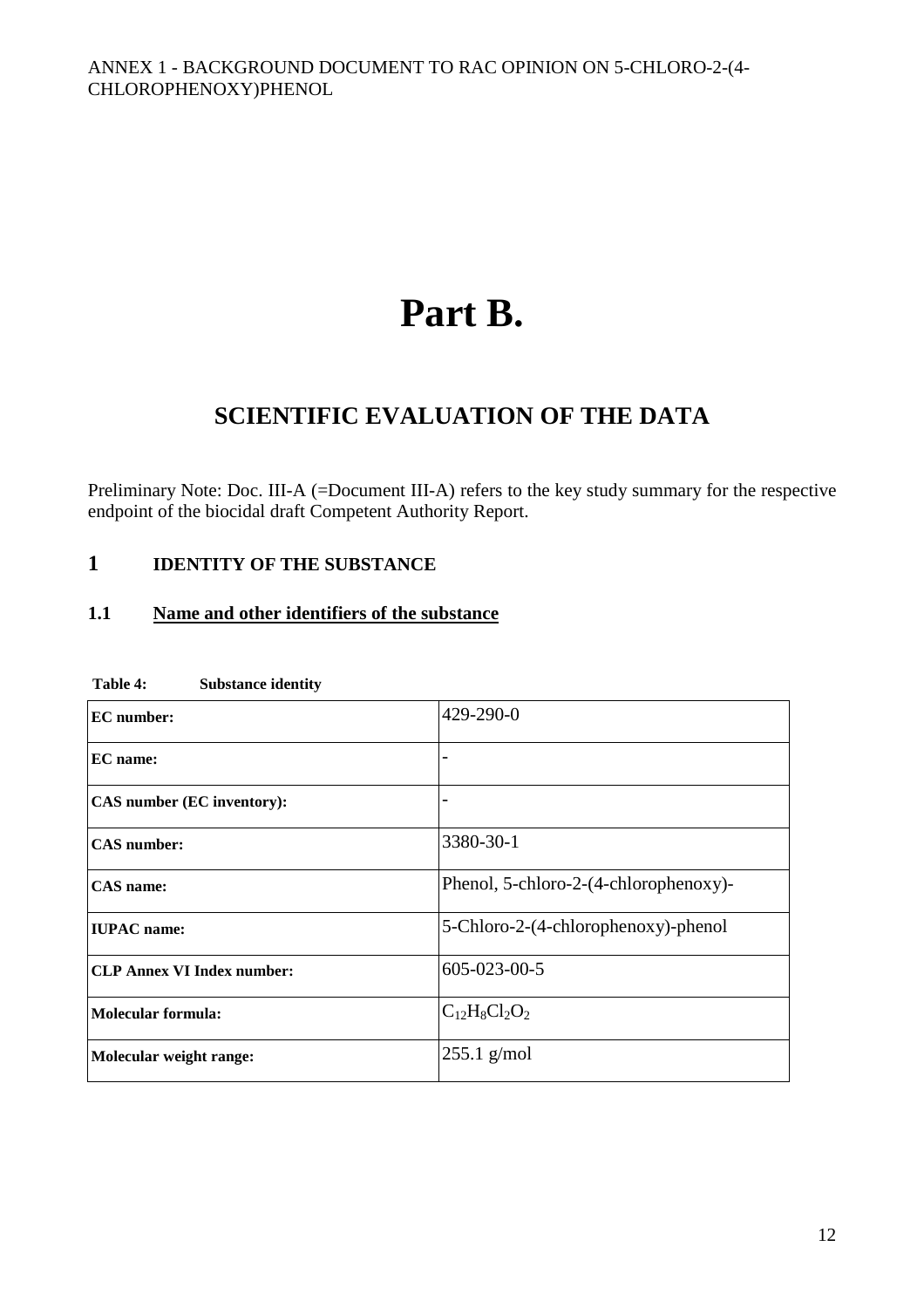### **Structural formula:**



## **1.2 Composition of the substance**

According to a five batch analysis (Study A2.7/01) the minimum degree of purity of DCPP is 99.1%w/w.

Detailed information on the chemical composition of the active substance as manufactured is confidential (please see ICULID section 1.2)

Current Annex VI entry: no information stated.

No additives

#### **1.2.1 Composition of test material**

See confidential information (IUCLID section 1.2) and "confidential" attachment.

#### **1.3 Physico-chemical properties**

| <b>Property</b>         | <b>Method</b>                | <b>Results</b>                                                                                                                                                     | <b>Reference</b>                         |
|-------------------------|------------------------------|--------------------------------------------------------------------------------------------------------------------------------------------------------------------|------------------------------------------|
| Melting point           | OECD guideline<br>102        | $73.6^{\circ}$ C                                                                                                                                                   | Doc. III-A $3$ :<br>Study A3.1/01        |
| Boiling point           | OECD guideline<br>103        | $359.3$ °C                                                                                                                                                         | Doc. III-A $3$ ;<br>Study A3.1/02        |
| Density                 | OECD guideline<br>109        | relative density $D^{20}_{4}$ =1.47                                                                                                                                | Doc. III-A $3$ :<br><b>Study A3.1/03</b> |
|                         | CIPAC MT 186                 | Pour density = $0.45$ g/mL;<br>Tap density = $0.61$ g/mL.                                                                                                          | Doc. III-A $3$ ;<br>Study A3.1/04        |
| Vapour pressure         | OECD guideline<br>104        | $1.2*10^{-06}$ Pa at 25 °C<br>Calculated at $20^{\circ}$ C = 4.3*10 <sup>-7</sup> Pa.                                                                              | Doc. III-A $3$ :<br>Study A3/01          |
| Henry's Law<br>Constant | Calculation based<br>on QSAR | Results at $25^{\circ}$ C:<br>$6.82*10^{-04}$ Pa $*$ m <sup>3</sup> $*$ mol <sup>-1</sup><br>(Bond method)<br>$2.53*10^{-03}$ Pa $*m^3*mol^{-1}$<br>(Group method) | Doc. III-A $3$ :<br><b>Study A3.2/02</b> |
| Physical state          | Visual inspection            | Crystalline powder                                                                                                                                                 | Doc. III-A $3$ ;<br><b>Study A3.3/01</b> |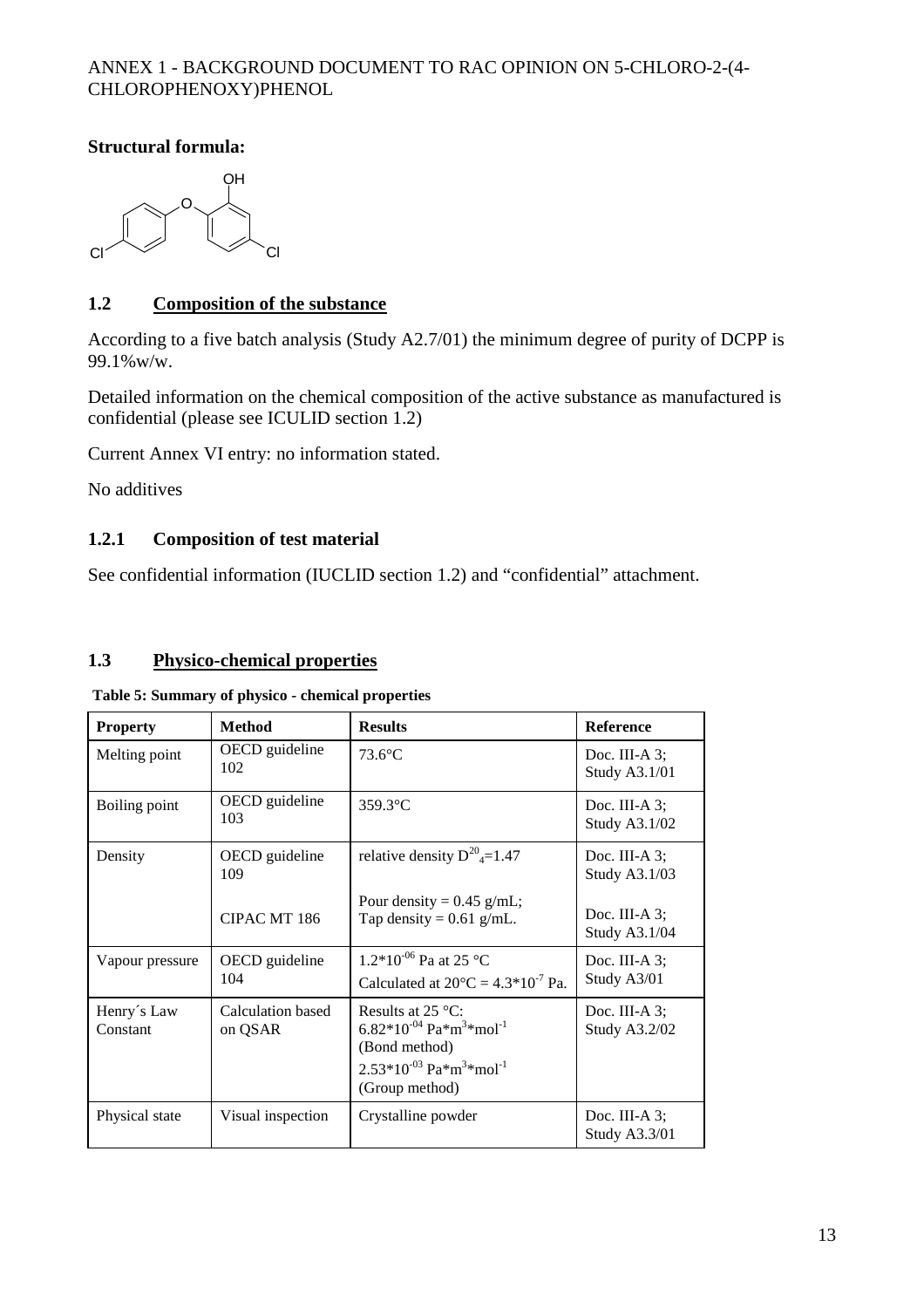| <b>Property</b>                                                                                  | <b>Method</b>                                                                              | <b>Results</b>                                                                                                                                                                                                                       | Reference                                                                  |
|--------------------------------------------------------------------------------------------------|--------------------------------------------------------------------------------------------|--------------------------------------------------------------------------------------------------------------------------------------------------------------------------------------------------------------------------------------|----------------------------------------------------------------------------|
| Colour                                                                                           | Visual inspection                                                                          | White (pale grey)                                                                                                                                                                                                                    | Doc. III-A $3$ ;<br>Study A3.3/01                                          |
| Odour                                                                                            | Olfactory<br>inspection                                                                    | Slightly smelling like phenols                                                                                                                                                                                                       | Doc. III-A $3$ ;<br>Study A3.3/01                                          |
| Absorption<br>spectra:<br>UV/VIS                                                                 | OECD guideline<br>101                                                                      | There is an absorption maxima at<br>277 nm.                                                                                                                                                                                          | Doc. III-A $3$ ;<br>Study A3.4/01                                          |
| Absorption<br>spectra:<br>IR                                                                     | The test was<br>performed<br>according to<br>internal standard<br>operation<br>procedures. | DCPP was identified by FTIR-<br>spectrum using a KBR-pellet                                                                                                                                                                          | Doc. III-A 3;<br>Study A3.4/01                                             |
| Absorption<br>spectra:<br><b>NMR</b>                                                             | The test was<br>performed<br>according to<br>internal standard<br>operation<br>procedures. | DCPP was identified by ${}^{1}H-$<br>NMR spectrum.                                                                                                                                                                                   | Doc. III-A $3$ ;<br>Study A3.4/01                                          |
| Absorption<br>spectra: MS                                                                        | The test was<br>performed<br>according to<br>internal standard<br>operation<br>procedures. | DCPP was identified by MS<br>spectrum.                                                                                                                                                                                               | Doc. III-A 3;<br>Study A3.4/01                                             |
| Water solubility                                                                                 | OECD guideline<br>105                                                                      | Solubility at 20°C: 19.5 mg/L;<br>pH 5-6.                                                                                                                                                                                            | Doc. III-A 3;<br>Study A3.5/01                                             |
|                                                                                                  | <b>HPLC-UV</b>                                                                             | pH 5 and 10°C 6.3 mg/L;<br>pH 5 and 20°C 10 mg/L;<br>pH 5 and 30°C 14.7mg/L.                                                                                                                                                         | Doc. III-A $3$ ;<br>Study A3.5/02                                          |
| Dissociation<br>constant                                                                         | OECD guideline<br>112                                                                      | pKa=9.49 (20°C).                                                                                                                                                                                                                     | Doc. III-A $3$ ;<br>Study A3.6/01                                          |
| Solubility in<br>organic solvents,<br>including the<br>effects of<br>temperature on<br>stability | HPLC-UV                                                                                    | Solubility in n-hexane:<br>$\sim$ 8.7 mg/L at 10 °C;<br>$\sim$ 18.6 mg/L at 20 °C;<br>$\sim$ 27.0 mg/L at 30 °C<br>Solubility in n-octanol:<br>~ 36.8 mg/L at 10 °C;<br>~ 43.7 mg/L at 20 $^{\circ}$ C;<br>$\sim$ 51.4 mg/L at 30 °C | Doc. III-A $3$ ;<br>Study A3.5/02                                          |
| Partition<br>coefficient n-<br>octanol/water                                                     | OECD guideline<br>117<br>Calculation                                                       | Log Pow = 3.7 at 20 $^{\circ}$ C<br>Log Pow = 4.8 at 10 $^{\circ}$ C<br>Log Pow = 4.6 at 20 $^{\circ}$ C<br>Log Pow = 4.5 at 30 $^{\circ}$ C                                                                                         | Doc. III-A $3$ ;<br><b>Study A3.9/01</b><br>Doc. III-A 3;<br>Study A3.5/02 |
| Thermal stability<br>identity of                                                                 | OECD guideline                                                                             | Based on DCS and TGA<br>measurements, it can be                                                                                                                                                                                      | Doc. III-A $3$ ;                                                           |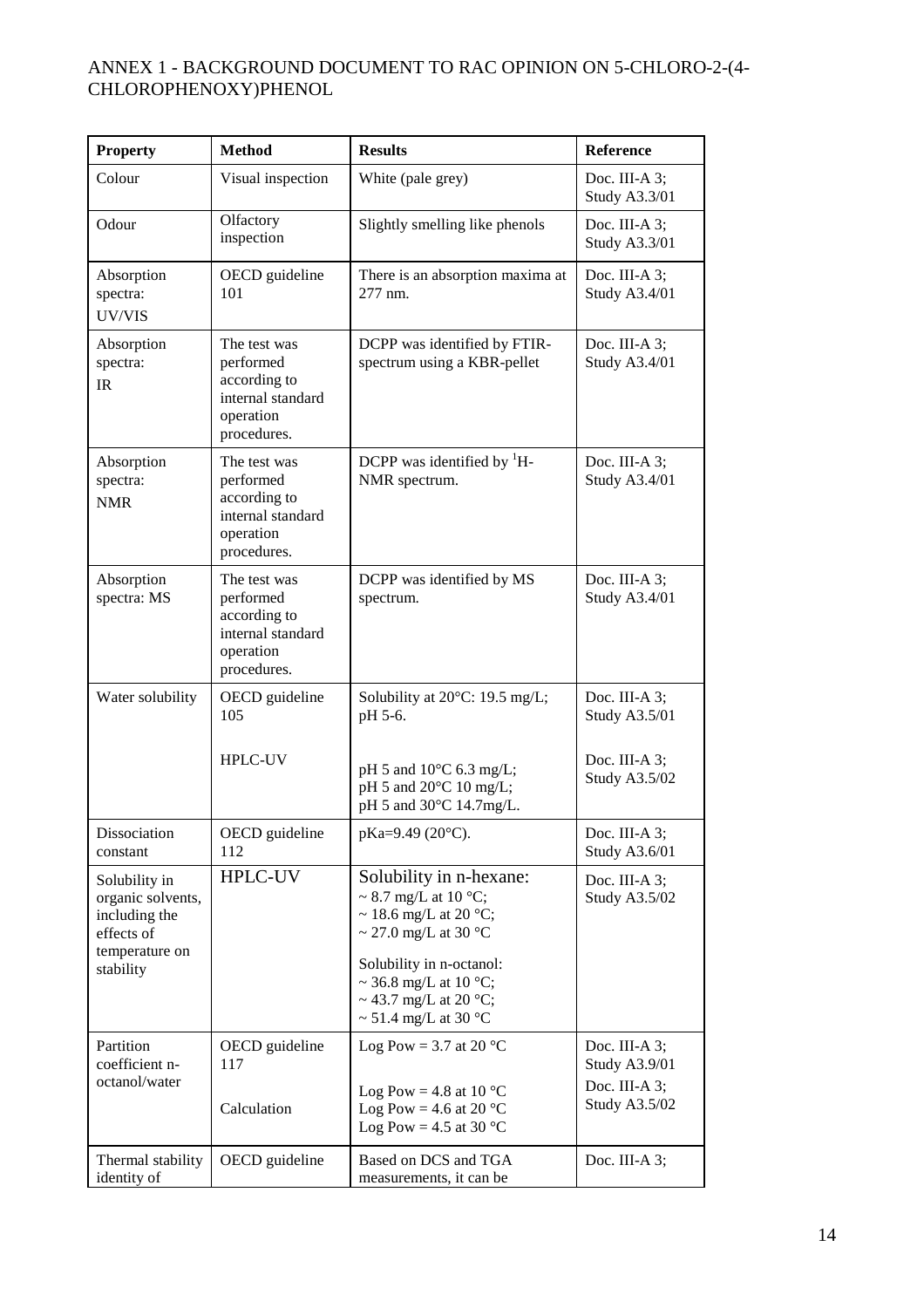| <b>Property</b>                                                                             | <b>Method</b>                    | <b>Results</b>                                                                      | <b>Reference</b>                                                           |
|---------------------------------------------------------------------------------------------|----------------------------------|-------------------------------------------------------------------------------------|----------------------------------------------------------------------------|
| relevant<br>breakdown<br>products                                                           | 113                              | concluded that the active<br>substance is stable between 30<br>and $150^{\circ}$ C. | Study A 3.10/01                                                            |
| Flammability,<br>including<br>autoflammability<br>and identity of<br>combustion<br>products | EC method A.10,<br>A.12 and A.13 | DCPP is not highly flammable.<br>DCPP is not auto-flammable.                        | Doc. III-A $3$ ;<br>Study A 3.11/01<br>Doc. III-A $3$ ;<br>Study A 3.11/02 |
| Flash point                                                                                 | Company<br><b>Statement</b>      | Not performed because the active<br>substance is solid.                             | Company<br><b>Statement</b>                                                |
| Surface tension                                                                             | OECD guideline<br>115            | 65 mN/m at 19.7 $^{\circ}$ C                                                        | Doc. III-A $3$ ;<br>Study A3.13/01                                         |
| Viscosity                                                                                   | Company<br><b>Statement</b>      | Not performed because the active<br>substance is solid                              | Company<br><b>Statement</b>                                                |
| Explosive<br>properties                                                                     | Company<br><b>Statement</b>      | There is no structural alert for<br>explosive properties                            | Company<br><b>Statement</b>                                                |
| Oxidizing<br>properties                                                                     | Company<br><b>Statement</b>      | There is no structural alert for<br>oxidizing properties.                           | Company<br><b>Statement</b>                                                |
| Granulometry                                                                                |                                  | No data available                                                                   |                                                                            |

# **2 MANUFACTURE AND USES**

#### **2.1 Manufacture**

Biocides: Does not need to be specified for the CLH proposal.

# **2.2 Identified uses**

- PT1: Human hygiene biocidal products
- PT2: Private area and public health area disinfectants and other biocidal products
- PT4: Food and feed area disinfectants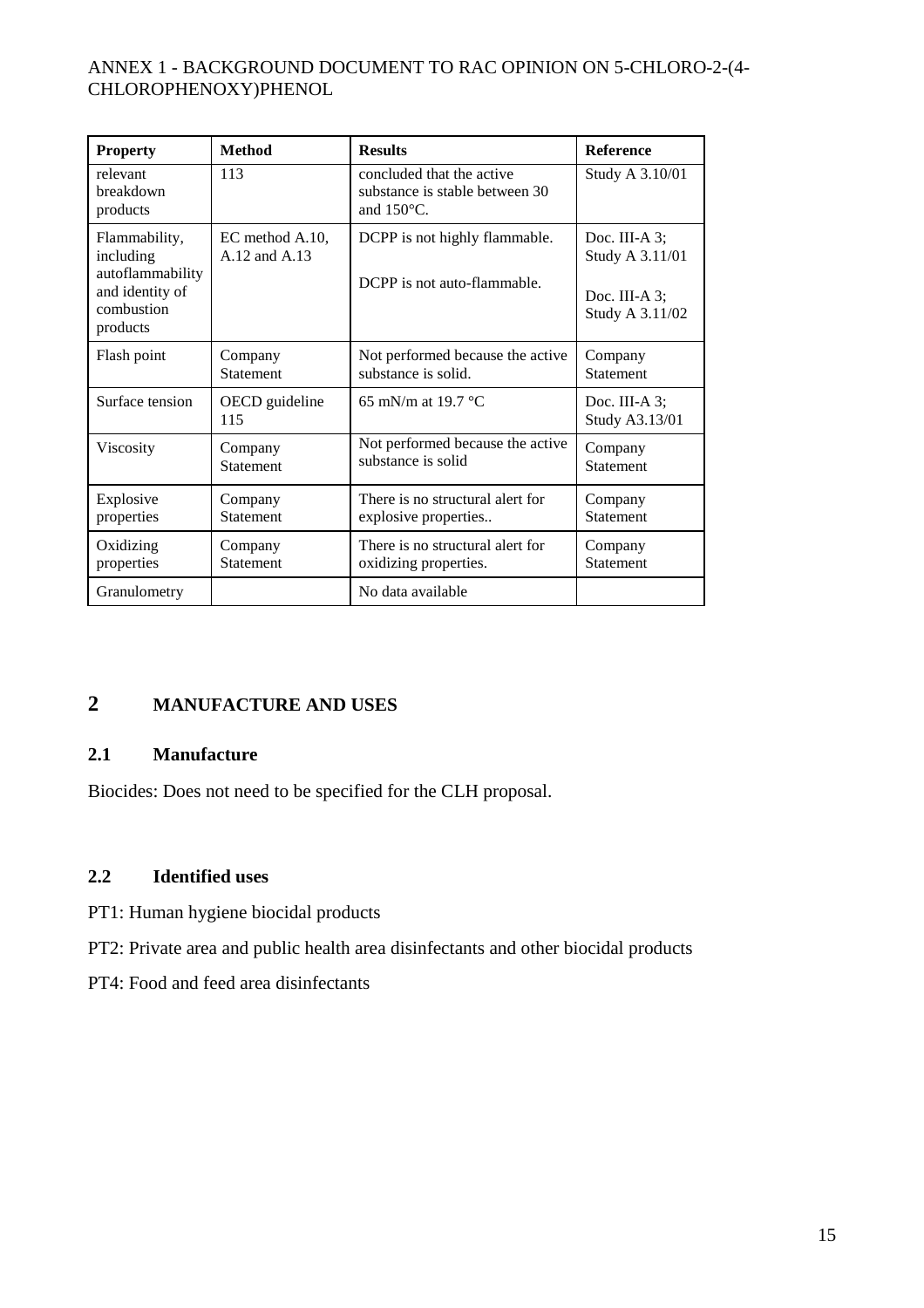# **3 CLASSIFICATION FOR PHYSICO-CHEMICAL PROPERTIES**

| <b>Property</b>                                                                             | <b>Method</b>                    | <b>Results</b>                                                                                                                         | <b>Reference</b>                 |
|---------------------------------------------------------------------------------------------|----------------------------------|----------------------------------------------------------------------------------------------------------------------------------------|----------------------------------|
| Thermal stability<br>identity of relevant<br>breakdown products                             | OECD guideline<br>113            | Based on DCS and TGA<br>measurements, it can be<br>concluded that the active<br>substance is stable between 30<br>and $150^{\circ}$ C. | Doc. III-A 3;<br>Study A 3.10/01 |
| Flammability,<br>including<br>autoflammability<br>and identity of<br>combustion<br>products | EC method A.10.<br>A.12 and A.13 | DCPP is not highly flammable.<br>DCPP is not auto-flammable.                                                                           | $\gamma$                         |
| Flash point                                                                                 | Company                          | Not performed because the                                                                                                              | Company                          |
|                                                                                             | <b>Statement</b>                 | active substance is solid.                                                                                                             | <b>Statement</b>                 |
| Explosive properties                                                                        | Company                          | There is no structural alert for                                                                                                       | Company                          |
|                                                                                             | <b>Statement</b>                 | explosive properties                                                                                                                   | <b>Statement</b>                 |
| Oxidizing properties                                                                        | Company                          | There is no structural alert for                                                                                                       | Company                          |
|                                                                                             | <b>Statement</b>                 | oxidizing properties.                                                                                                                  | <b>Statement</b>                 |

| Table 6: | Summary table for relevant physico-chemical studies |  |
|----------|-----------------------------------------------------|--|
|          |                                                     |  |

# **3.1** *[Insert hazard class when relevant and repeat section if needed]*

No classification is proposed based on available data.

#### **3.1.1 Summary and discussion of**

No classification is proposed based on available data.

#### **3.1.2 Comparison with criteria**

No classification is proposed based on available data.

#### **3.1.3 Conclusions on classification and labelling**

No classification is proposed based on available data.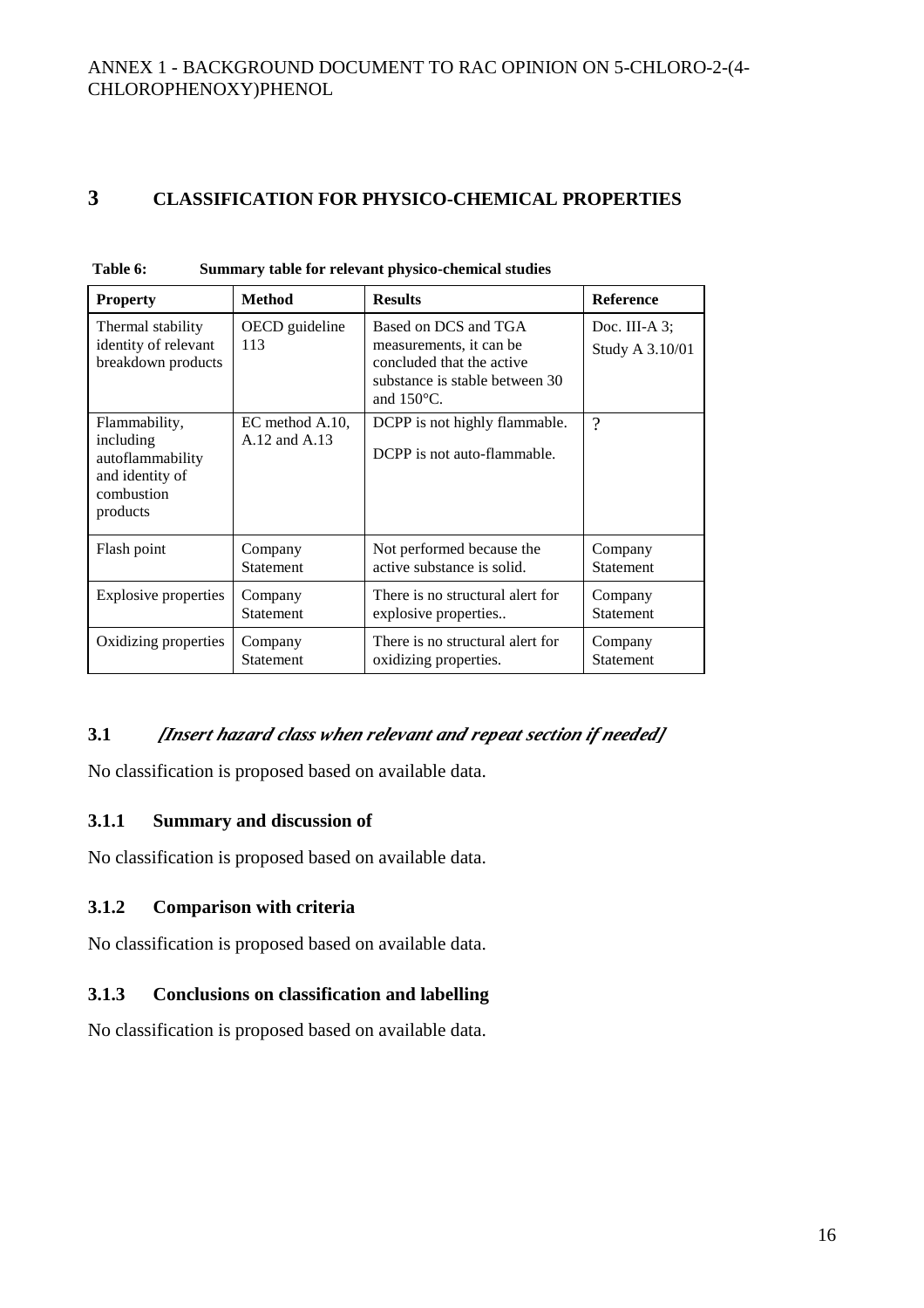# **4 HUMAN HEALTH HAZARD ASSESSMENT**

No proposal for revision or amendment to the existing harmonised classification is made.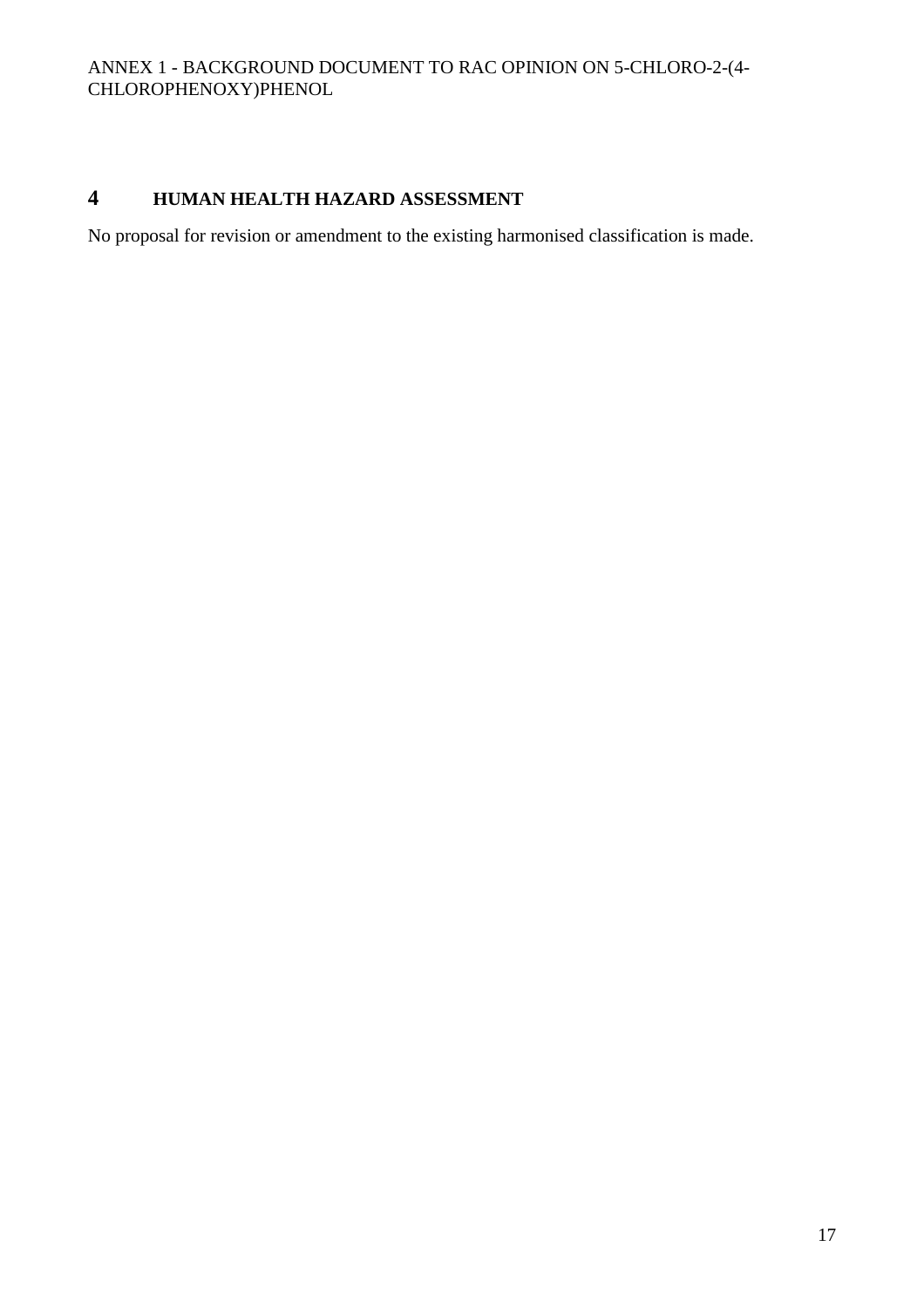# **5 ENVIRONMENTAL HAZARD ASSESSMENT**

Note: key studies are highlighted **bold**

#### **5.1 Degradation**

#### **Summary of relevant information on degradation: please see single subsections**

#### **5.1.1 Stability**

#### **Hydrolysis**

The abiotic degradation of DCPP in the dark (i.e. hydrolysis) was investigated in one study at 50°C in sterile aqueous buffer solutions at pH values of 4, 7 and 9 following the preliminary test of OECD guideline 111 (see **Doc. III-A 7.1.1.1.1, Study A 7.1.1.1.1**). The test vessels with test substance were incubated in the dark for up to 5 days. No degradation of test substance was measured after 5 days at these pH values using HPLC (see table 7). Therefore, DCPP is considered to be hydrolytically stable and to reveal a hydrolysis half-life of more than one year at temperatures up to 25°C and within the range of the tested and environmentally relevant pH levels, as less than 10% of the test substance was degraded during this test.

| Guideline /<br><b>Test</b><br>method      | pH      | Temp.<br>[°C] | <b>Initial TS</b><br>concentration, $C_0$<br>[mg/L] | <b>TS</b> concentration<br>after 5 days<br>incubation<br>[mg/L] | <b>Reaction</b><br>rate<br>constant,<br>$K_h$<br>$[s^{-1}]$ | Half-life,<br><b>DT50</b><br>[h]       | <b>Reference</b>            |
|-------------------------------------------|---------|---------------|-----------------------------------------------------|-----------------------------------------------------------------|-------------------------------------------------------------|----------------------------------------|-----------------------------|
| <b>OECD</b><br>guideline                  | 4, 7, 9 | 50            | $pH4$ :<br>2.700 and 2.804                          | pH 4:<br>2.931 and 2.915                                        | <b>Not</b><br>available                                     | <b>Not</b><br>available                | Doc. III-A<br>7.1.1.1.1,    |
| <b>111 and</b><br>following<br><b>GLP</b> |         |               | pH 7:<br>1.085 and 1.025                            | pH 7:<br>1.195 and 1.157                                        |                                                             | for $50^{\circ}$ C<br><b>Estimate:</b> | <b>Study A</b><br>7.1.1.1.1 |
|                                           |         |               | pH 9:<br>32,0003 and 32,064                         | pH 9:<br>32.829 and 32.958                                      |                                                             | $>1$ year at<br>$25^{\circ}$ C         |                             |

Table 7: Hydrolysis of DCPP

#### **Photolysis in water**

A test on the phototransformation of DCPP in water was performed according to "OECD Guideline for Testing of Chemicals, Proposal for a new Guideline, Phototransformation of Chemicals in Water – Direct and Indirect Photolysis, Draft Document, August 2000", which has already been adopted as OECD-guideline 316 (see Doc. III-A 7.1.1.1.2, Study A 7.1.1.1.2/01).

The UV/VIS absorption spectrum of DCPP between 200 nm and 800 nm reveals that DCPP absorbs light only at wavelengths below 400nm. Simulated sunlight from a Hanau Suntest apparatus, equipped with a xenon lamp with filters to remove wavelengths below 290 nm, was used for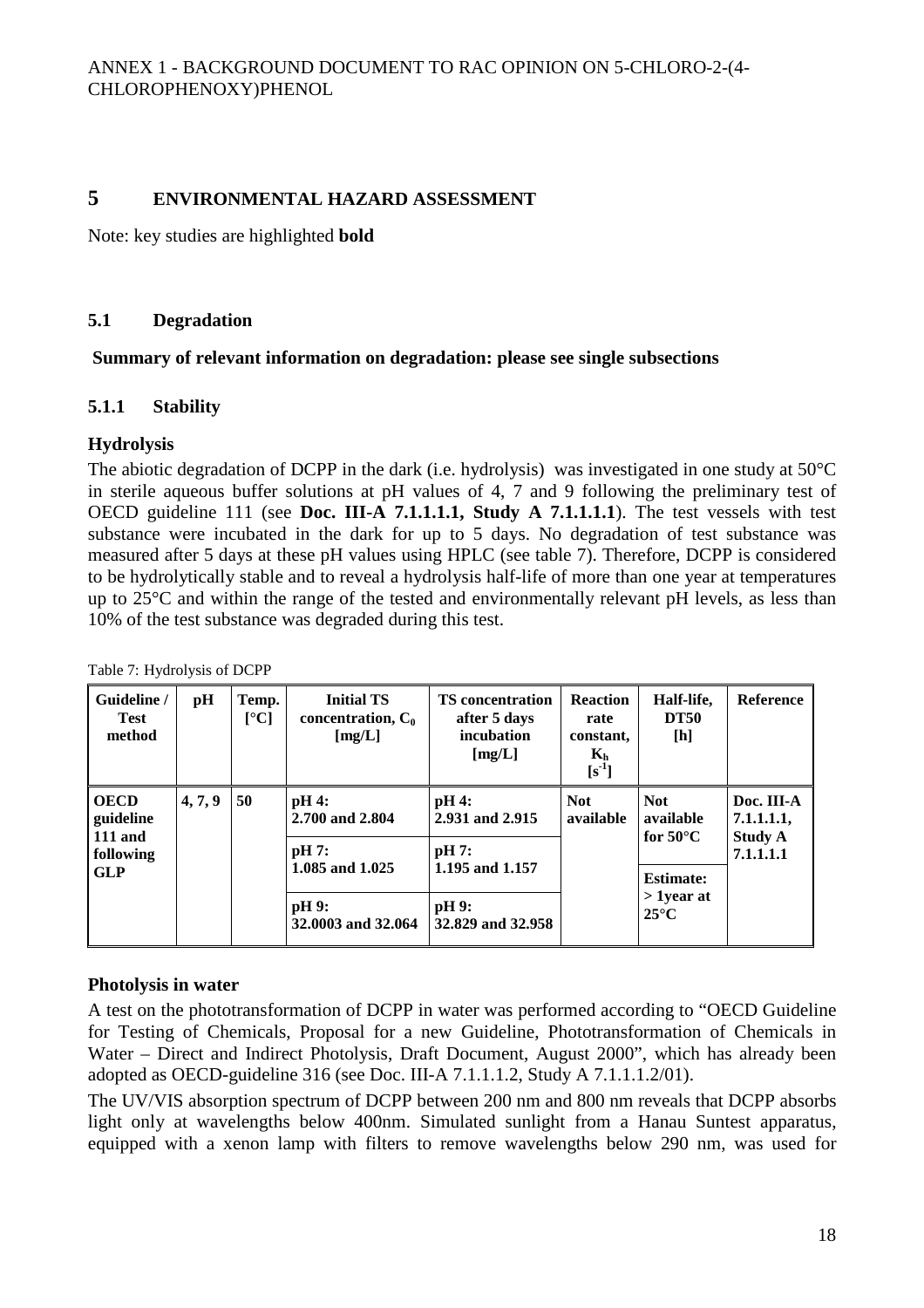irradiation. The radiolabelled test item was irradiated at an initial concentration of 0.21 mg/L in sterile buffer solution at pH 7 (at 25°C) over a continuous period of 19 days.

DCPP underwent rapid photolysis with its amount decreasing from 100% of applied initially to 53.0% after 6 hours irradiation. By day 2, it had declined to represent 1.3% of the applied radioactivity, and from day 5 onwards, it was not detectable any more. DCPP remained stable in the dark, still representing 98.5% of the applied radioactivity at the end of the study (day 19). The Suntest half life of DCPP was calculated to be  $0.27$  days (continuous irradiation, 1 day = 24h at 25<sup>°</sup>C). The quantum yield for the photochemical reaction was determined to be  $\Phi = 0.986$ molecules degraded per photon. Using the quantum yield, the half-life of DCPP in aqueous systems at latitudes between 30°N and 50°N was estimated and shown to range from 0.24 days to 4.86 days depending on latitude and season (calculated by GC SOLAR, version 1.20, U.S. EPA) (see table 8).

| Guideline<br><b>Test</b><br>method                             | pH             | Temp.<br>$({}^{\circ}C)$ | <b>Initial</b><br>TS<br>concen-<br>tration,<br>$C_0$<br>(mg/L) | <b>Photoly</b><br>-sis rate<br>constan<br>$t, (k_{p}^{c},$<br>$\text{days}^1$ | <b>Reaction</b><br>quantum<br>yield,φ <sup>c</sup> E<br>(molecules<br>degraded<br>per<br>photon) | Half-life, $DT_{50}$ , in<br>aqueous systems,<br>(days)                                                                                                                                                                         | <b>Metabolites</b><br>formed<br>$(max. \%at$<br>day of<br>irradiation)                                                  | <b>Reference</b>                                                                        |
|----------------------------------------------------------------|----------------|--------------------------|----------------------------------------------------------------|-------------------------------------------------------------------------------|--------------------------------------------------------------------------------------------------|---------------------------------------------------------------------------------------------------------------------------------------------------------------------------------------------------------------------------------|-------------------------------------------------------------------------------------------------------------------------|-----------------------------------------------------------------------------------------|
| <b>OECD</b><br>guideline<br>316 and<br>following<br><b>GLP</b> | $\overline{7}$ | 24.8 $\pm$<br>0.2        | 0.21                                                           | 2.607                                                                         | 0.986                                                                                            | $DT_{50}$ , lab <sup>*</sup> :<br><b>DCPP: 0.27</b><br>M1: 1.61<br>M7: 0.98<br>M8: 0.72<br>$DT_{50}$ , env**:<br>DCPP:<br>Latitude 30°N:<br>$0.24 - 0.76$<br>Latitude 40°N:<br>$0.27 - 1.63$<br>Latitude 50°N:<br>$0.32 - 4.86$ | M1(26.3/2)<br>M2(6.5/0.17)<br>and $0.25$ )<br>M4(14/19)<br>M7(19.9/1)<br>M8(20.4/0.25)<br>M16 (42.9/9)<br>M17 (36.3/19) | Doc. III-A<br>7.1.1.1.2,<br><b>Study A</b><br>7.1.1.1.2/01<br>and Study<br>7.1.1.1.2/02 |

Table 8: Phototransformation of DCPP in water

\* Suntest half life of DCPP and metabolites (continuous irradiation, 1 day = 24h at  $25^{\circ}$ C)

\*\*Minima and maxima represent values for summer and winter season, respectively.

Six major photodegradates accounting for more than 10% of the applied radioactivity were formed during the study (M1, M4, M7, M8, M16, and M17) (see **Doc. III-A 7.1.1.1.2, Study A 7.1.1.1.2/01 and Study 7.1.1.1.2/02)**.

M1, M7, and M8 showed a clear curve of formation and decline with maximum mean amounts of 26.3% (day 2), 19.9% (day 1) and 20.4% (day 0.25) of the applied radioactivity, respectively. At the end of the study M1 accounted to 2.3% while M7 and M8 were below detection limit. M4, M16 and M17 reached their maxima at the second last or last sampling interval, accounting for 14% (day 19), 42.9% (day 9) and 36.3% (day 19) of the applied radioactivity, respectively. Besides DCPP and the major metabolites M1, M4, M7, M8, M16, and M17  $(> 10\%)$ , one fraction (M2) was detected which exceeded levels of 5% of applied. The detected amounts of all other metabolites detected were lower than 4.4% of applied radioactivity.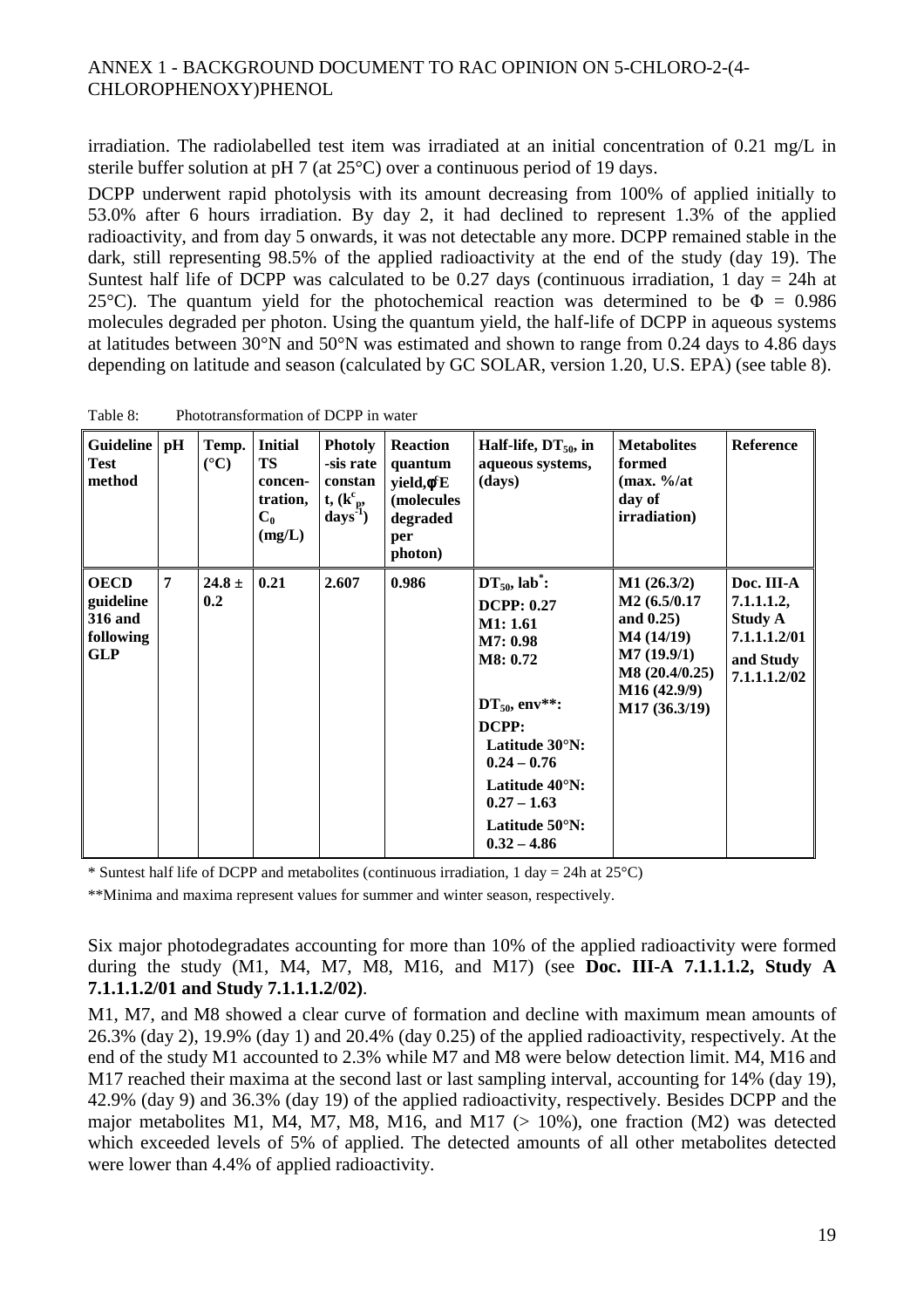LC/MS analysis was used for metabolite identification. It could be shown that M1, M16 and M17 are nonhalogenated and highly polar compounds. M2 was identified as 4-chlorocatechol, M7 as monochlordihydroxybiphenylether and M8 as a condensation product. M4 was not identified. The applicant stated that it was not possible to determine it technically. This was not considered to be conclusive. Regarding the structure of DCPP, a dioxine or another hazardous substance could be a potential degradation product. Therefore, the missing identity of M4 represents a concern.

According to the results of this test the following degradation pathways are assumed:

- Dechlorination most probably with following ring opening/formation of highly polar compounds
- Condensation most probably with following ring opening
- Cleavage of the ether binding and formation of chlorocatechol

Mineralization of the photodegradation products of  ${}^{14}$ C-DCPP continuously increased with study progress. On day 19<sup>14</sup>CO<sub>2</sub> accounted for 20.3% of the applied radioactivity. Low amounts of radioactivity were detected in the fraction of organic volatiles not exceeding 2.1% of applied.

The rate of photodegradation of the major photodegradates M1, M7, and M8, were described using simple first order and consecutive first order kinetics, respectively. M1, M7 and M8 are further photolysed with Suntest half-lives of 1.61, 0.98, and 0.72 days, respectively (see table 8).

### **Phototransformation in air**

DCPP is susceptible to photochemical degradation in the gas phase as proven by the estimation according to the methology described in the TGD (EC 2003, part II, p. 51).

The half-life of DCPP in air due to indirect photodegradation, i.e. oxidation with photochemically produced hydroxyl radicals, was calculated using the software programme AOPWIN, v. 1.92. The prediction is based on the chemical structure of the substance and is entered by SMILES notation.

The half-life of DCPP in the troposphere was calculated to be 19.701 hours (0.821 days) with a degradation rate (kdeg<sub>air</sub>) of 0.84 day<sup>-1</sup> (see table 4.1-3; see **Doc. III-A 7.3.1, Study A 7.3.1**). These values are based on a 24h day, at  $25^{\circ}$ C and an OH-radical concentration of 5 x  $10^5$  radicals/cm<sup>3</sup> (EC 2003, part II, p. 51)**.** Results of the calculation are summarised in table 9.

| Guideline /<br><b>Test method</b>          | Molecule /<br>radical | Rate constant for<br>reaction with OH-<br>radicals $(k_{OH})$<br>$\lceil$ cm <sup>3</sup> molecule <sup>-1</sup> sec <sup>-1</sup> $\rceil$ | $kdeg_{air}$ *<br>$[d^{-1}]$ | <b>Half-life</b> $(t_{1/2})$<br>$[d]$ | Reference                                 |
|--------------------------------------------|-----------------------|---------------------------------------------------------------------------------------------------------------------------------------------|------------------------------|---------------------------------------|-------------------------------------------|
| <b>Estimation</b><br>by AOPWIN<br>software | OН                    | $19.5447x10^{-12}$                                                                                                                          | 0.84                         | 0.821                                 | Doc. III-A 7.3.1,<br><b>Study A 7.3.1</b> |

Table 9 Abiotic degradation: Phototransformation in air

\* kdegair= kOH • cOH • 24 • 3600; cOH = 5 x 10<sup>5</sup> OH-radicals/cm<sup>3</sup> according to EC 2003, part II, p. 51

#### **Conclusion: Abiotic degradation**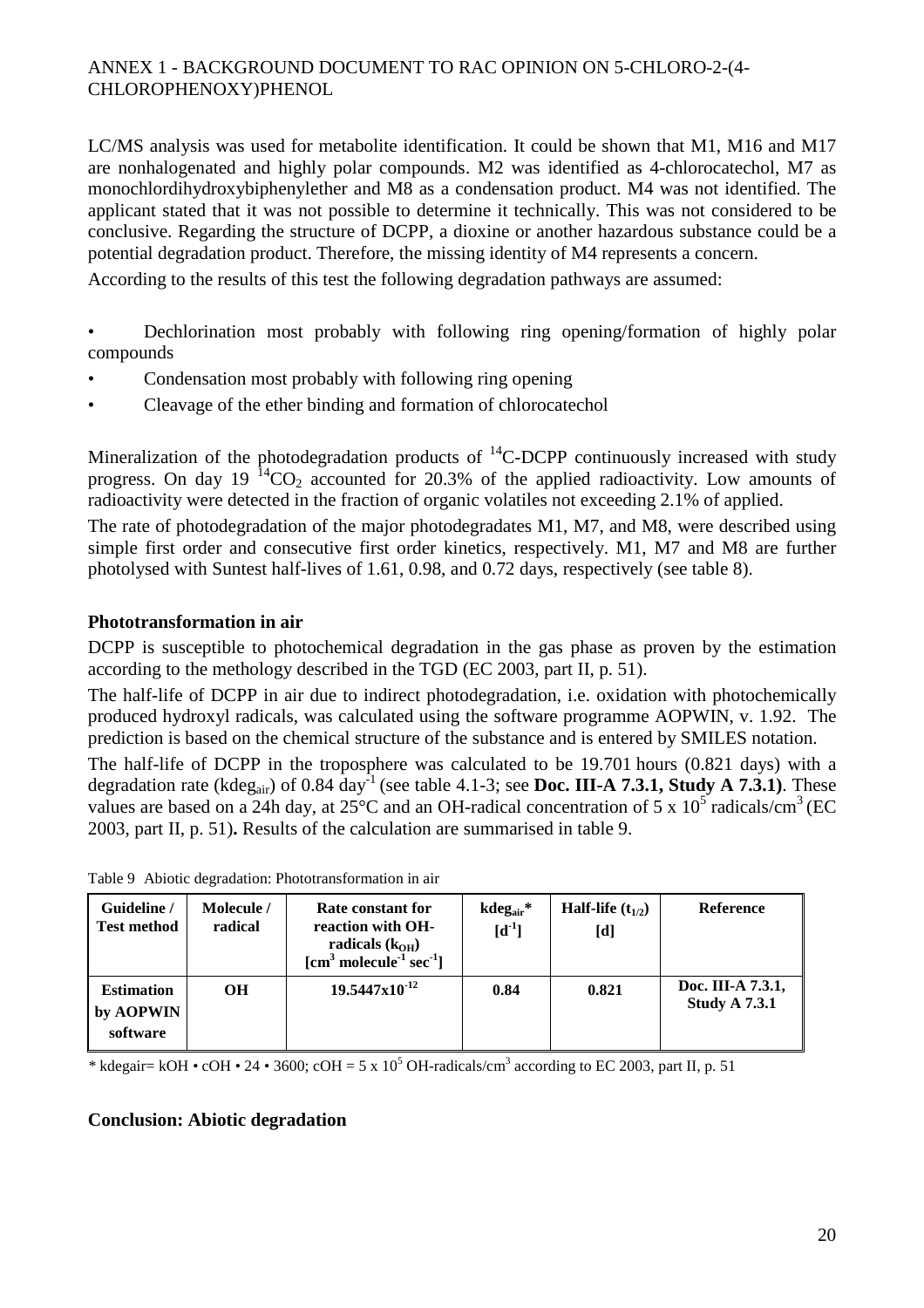Considering the high hydrolytic stability determined at 50°C for different pH values (preliminary test) it is not expected that hydrolytic processes will contribute significantly to the degradation of DCPP in aquatic systems.

Whereas, the derived photolytic environmental half-lives of DCPP in water range between 0.24 days and 4.86 days (latitudes between 30°N-50°N, considering all seasons) and demonstrate that DCPP is photodegraded rapidly in aquatic systems. Mineralization (formation of  $CO<sub>2</sub>$ ) plays a significant role in the photolysis process of DCPP. Based on the calculation according to Atkinson, the chemical lifetime of DCPP in the air was assessed to be less than one day.

Based on the vapour pressure (1.2  $\times$  10<sup>-6</sup> Pa at 25 °C) and the Henry's Law constant (calculated, 6.82 x 10<sup>-4</sup> Pa x m<sup>3</sup>/mol (25°C) (Bond method) resp. 2.53 x 10<sup>-3</sup> Pa x m<sup>3</sup>/mol (25°C) (Group method)), volatility of DCPP and gaseous release is considered to be of minor importance. These data indicate that DCPP is not expected to partition from aqueous phases to air in significant quantities. The degradation of DCPP residues by OH-radicals in air proceeds with a  $DT_{50}$  value of 19.701 hours.

#### **5.1.2 Biodegradation**

#### **5.1.2.1 Biodegradation estimation**

No data available

#### **5.1.2.2 Screening tests**

#### **Ready biodegradability**

DCPP was investigated for its ready biodegradability in several initial tests:

A CO2-evolution test according to OECD Guideline 301B was performed with radiolabelled test substance (Diclosan, label: phenole-U-C14) at a concentration of approximately 95 µg/L test substance in five replicates over an extended period of 61 days (**Doc III-A 7.1.1.2.1/01, Study A 7.1.1.2.1/01**). The inoculum was activated sludge form a municipal wastewater treatment plant (Mannheim, Germany). The degradation was monitored via the radioactive carbon dioxide formed by biodegradation of the test substance. The reference control was performed with aniline (20 mg TOC/L), measuring the evolving carbon dioxide as Total Inorganic Carbon (TIC) in the absorption solutions. In addition an inhibition control was run to determine possible toxic effects on the microorganisms. The test passed the validity criteria. No inhibitory effect was observed to the microbial degradation activity at the tested concentration. The test substance was degraded by 40– 50% after 28 days, failing the ready biodegradability pass level. After 61 days DCPP was degraded by  $52\pm9\%$ . The distribution of the radioactivity over the compartments  $CO<sub>2</sub>$ , water and sludge of the test system revealed that water and sludge contained less than 10% TAR (Replicates 3–5). Replicate 2 had a slightly higher proportion (12%), while replicate 1 was considered to be an outlier: 30%). The sludge contained  $3-5\%$  TAR (replicates 2-5), while  $CO<sub>2</sub>$  contained  $43-55\%$  TAR (replicate 1: 23%). The recovery of  $^{14}$ C at test end was between 60% and 70% TAR. The low recovery at test end might be explained by small losses of  ${}^{14}CO_2$  during the sampling processes during the exposure in combination with the low initial test concentration. In additional non-GLP investigations (GC/MS analysis of two replicates), metabolites were not detected above background level. In one replicate traces of DCPP were detected, while DCPP was not detected in the other replicate.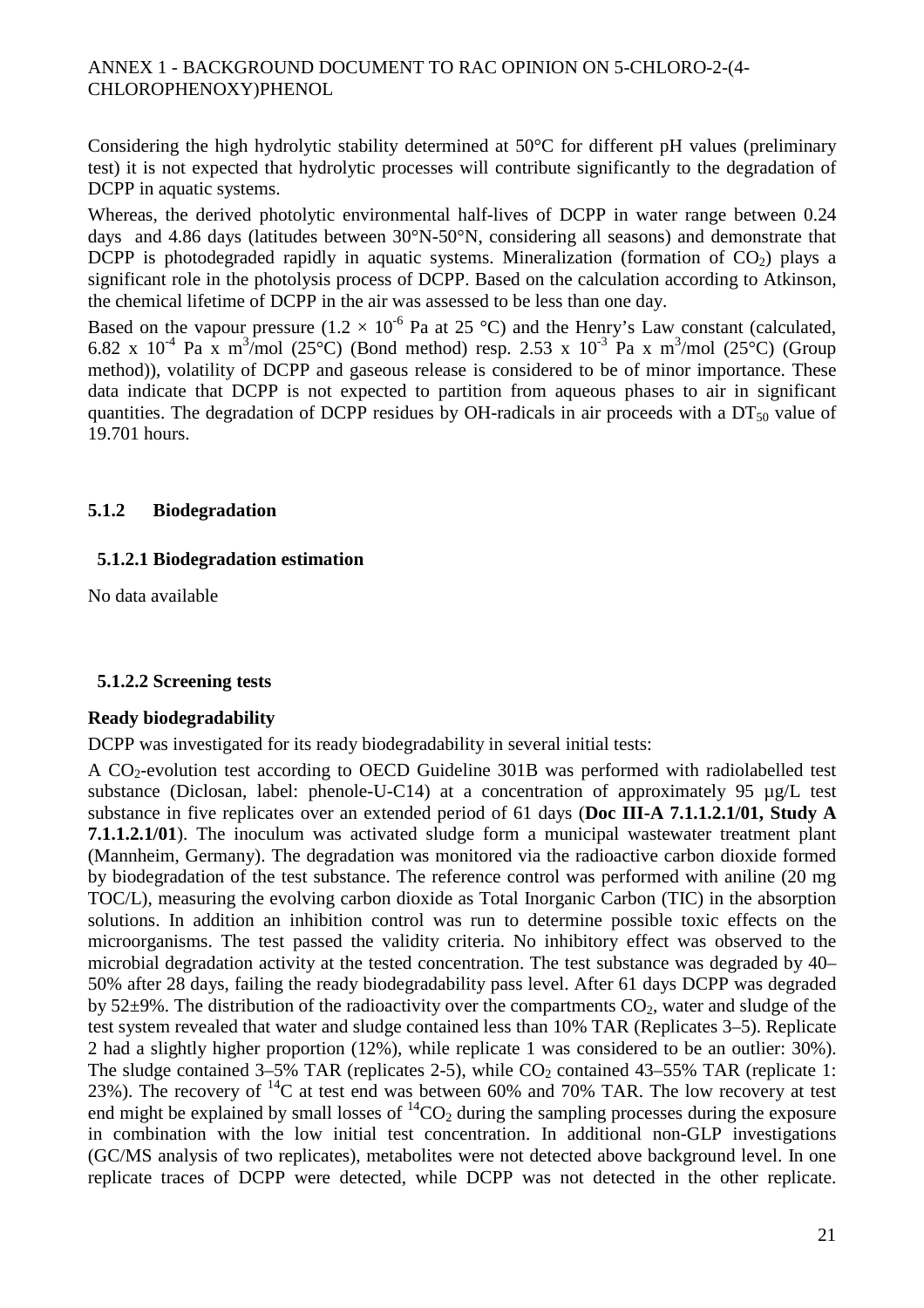Overall, it can be concluded that DCPP is biodegradable under aerobic conditions, but the ready biodegradability pass levels were failed.

A manometric respirometry test (OECD guideline 301F) was performed at a concentration of 100 mg a.s./L) over a period of 28 days (Study A 7.1.1.2.1/02). Ultrasound dispersion was employed for fifteen minutes to obtain a homogenouos suspension of the test item. Incubation was carried out at 22.0 °C with activated sludge collected from a domestic wastewater treatment plant (ARA Ergolz II, Füllinsdorf / Switzerland). The reference control was performed with sodium benzoate, 104 mg/L. During exposure, the Biochemical Oxygen Demand was measured continuously by means of a BOD-meter. Based on this parameter, the biodegradation of DCPP was 0% after 28 days. Although the used test substance concentration was above the  $EC_{50}$  value of 8 mg/L determined for STP microorganism's, no inhibitory effect on the biodegradation of the reference item sodium benzoate was determined in the toxicity control containing both the test and the reference item. As the compound has only a water solubility of 19.5 mg/L (at 20 °C) the study was performed above the compound's water solubility.

A test according to the "Japan Chemical Substance Control Law (1974)" (comparable to the modified MITI test, OECD guideline 301C) was performed at 100 mg a.s./L over a period of 28 days (Study A 7.1.1.2.1/03). Incubation was carried out at  $25 \pm 1$  °C with standard activated sludge. The functional control was performed with aniline, 100 mg/L. During exposure,  $O_2$ -consumption was quantified. Biodegradation (Biological Oxygen Demand, BOD versus Theoretical Oxygen Demand, ThOD) was -3% (average,  $n = 3$ ) after 28 days. Based on the results of an additional HPLC analysis, concentration of the test substance in the three test sections of the test substance were detected to 100% compared with initial content. Thus, the percentage biodegradation of the test substance was calculated to be 0% for each of the three test sections. As the compound has only a water solubility of 19.5 mg/L (at 20 °C) the study was performed above the compound's water solubility.

A manometric respirometry test (OECD guideline 301F) was performed at a concentration of 100 µg a.s./L) over a period of 28 days (Study A 7.1.1.2.1/04). Incubation was carried out at 21.5-22.0 °C with a polyvalent inoculum (bacteria collected from activated sludge of a sewage treatment plant, ARA Pro Rheno Basle). The reference control was performed with sodium benzoate (100 mg/L), measuring the Biochemical Oxygen Demand. The degradation of the test item DCPP was monitored by gas-chromatography. Within 28 days of incubation, a complete primary degradation (100 %, concentration of a.s. was below the limit of detection) of DCPP was observed.

Possible metabolites of DCPP (e.g. 4-chlorocatechol, 4-chloro-2-methoxy-1-phenol, Methyl-DCPP, 2-, 3-, and 4-chloroanisole, 2-, 3-, and 4-chlorophenol) have not been found. None of the primary metabolites could be traced above the detection limit of 2.5 µg/L or 2.5%.

The test concentration used was well below the  $EC_{50}$  of 8 mg/l determined for STP relevant organism's. Nevertheless, the test design was not suitable to determine ready biodegradability: No data on mineralization of the substance could be provided thus failing to give information on passing the criteria for ready biodegradability. The advice given in Annex II of OECD Guideline 301 regarding evaluation of the biodegradability of chemicals suspected to be toxic to the inoculums was not followed: For substances with  $EC_{50}$  values of less than 20 mg/l the use of low test concentrations should be employed necessitating the use of the stringent and sensitive Closed Bottle test or the use of  $C^{14}$ -labelled material. Moreover, no data on DCPP elimination from abiotic control were provided, only data regarding oxygen demand: Hence, adsorption processes cannot be excluded in this study as DCPP has shown to have a rather high KOC-value.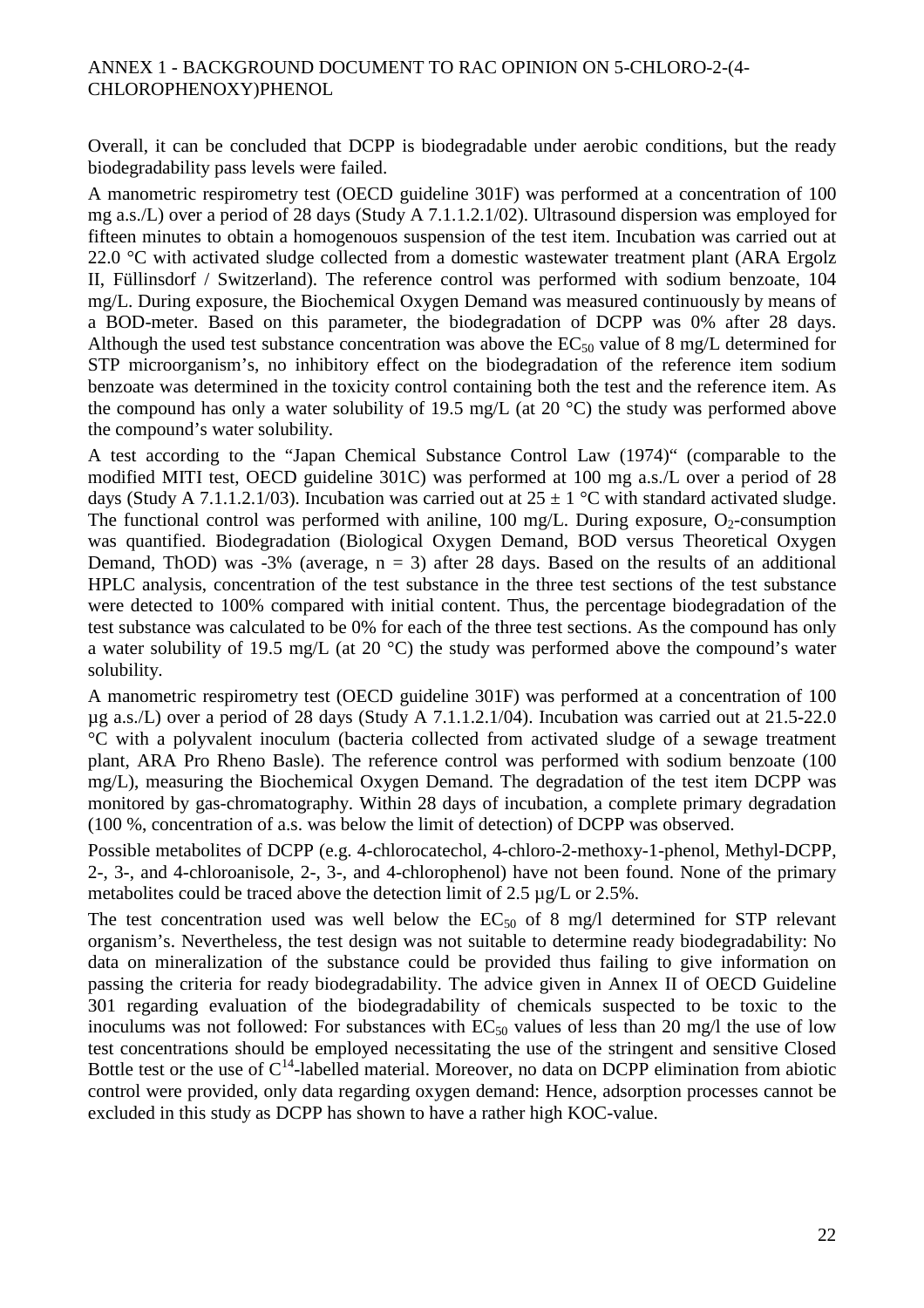None of the submitted studies on DCPP could demonstrate that the criteria according to the definitions given by the OECD guidelines for testing ready biodegradability were passed. Therefore, DCPP has to be regarded as "not readily biodegradable". An assessment of inherent biodegradability was performed.

#### **Inherent biodegradability**

A Zahn-Wellens/EMPA test (OECD guideline 302B) was performed at 100 µg a.s./L over a period of 28 days (**Doc III-A 7.1.1.2.2, Study A 7.1.1.2.2**). Incubation was carried out at 20-22 °C with activated sludge collected from a communal wastewater treatment plant (ARA Therwil, Switzerland). The functional control was performed with Diethylene glycol. DCPP was analysed by GC/MSD methods in water and sludge samples because the concentration of the test substance was too small for DOC analysis. Additionally, for the anticipated metabolites 2-Chlorophenol, 3- Chlorophenol, 4-Chlorophenol, Methoxy-benzene (Anisole) and Methyl-DCPP water and sludge samples were analysed.

As a result, elimination of DCPP was >99% after 14 days according to the water samples. Additionally, the elimination of DCPP within 28 days was observed in the sludge samples, although slower than in the water samples. As no DOC was measured in the DCPP-test, the pass levels for inherent biodegradability could not be passed. Although some adsorption cannot be ruled out, it can be concluded that DCPP is inherently primary biodegradable.

2-Chlorophenol and 3-Chlorophenol could not be detected in water or sludge samples. 4- Chlorophenol and Methoxy-benzene (Anisole) could be quantified in a low amounts in some samples. Nevertheless, these values are considered to be of very limited informative value. Methyl-DCPP could be quantified in the water samples with a maximum on day 7. In the two sludge samples Methyl-DCPP could be quantified with a maximum on day 7 and 14, respectively."

The results of all biodegradation/elimination studies with DCPP are summarized in table 10.

| Guideline /<br><b>Test method</b>                       | Test<br>type <sup>1</sup> | <b>Test</b><br>para-                        | <b>Inoculum</b>         |                   |              | <b>Test</b><br>substance | tion           | <b>Degradation/Elimina</b>         | Ref.                                  |
|---------------------------------------------------------|---------------------------|---------------------------------------------|-------------------------|-------------------|--------------|--------------------------|----------------|------------------------------------|---------------------------------------|
|                                                         |                           | meter                                       | <b>Type</b>             | Concen<br>tration | Ada<br>ptat. | concentr.                | Incub<br>ation | <b>Degree</b><br>[%]               |                                       |
| OECD 301B                                               | <b>Ready</b>              | CO <sub>2</sub>                             | Activat<br>ed<br>sludge | $30 \text{ mg/L}$ | $\bf{no}$    | $95 \mu g/L$             | 28d            | 40-50%<br>degradation              | Doc III-A<br>7.1.1.2.1/01,<br>Study A |
|                                                         |                           |                                             |                         |                   |              |                          | 61d            | $52 + 9%$<br>degradation           | 7.1.1.2.1/01                          |
| OECD 301F<br>Manometric<br>respirometry<br>test         | Ready                     | O <sub>2</sub>                              | Activat<br>ed<br>sludge | $30 \text{ mg/L}$ | no           | $100 \text{ mg/L}$       | 28d            | $0\%$<br>degradation               | Study A<br>7.1.1.2.1/02               |
| Japan Chemical<br>Substance<br>Control Law<br>$(1974)*$ | Ready                     | O <sub>2</sub><br><b>DCPP</b><br>(HPL<br>C) | Activat<br>ed<br>sludge | $30 \text{ mg/L}$ | no           | $100 \text{ mg/L}$       | 28d            | $0\%$<br>degradation               | Study A<br>7.1.1.2.1/03               |
| OECD 301F<br>Manometric<br>respirometry                 | Ready                     | <b>DCPP</b><br>(GC)                         | Activat<br>ed<br>sludge | $30 \text{ mg/L}$ | no           | $100 \mu g/L$            | 28d            | 100%<br>elimination,<br>no data on | Study A<br>7.1.1.2.1/04               |

Table 10: Biodegradation/Elimination of DCPP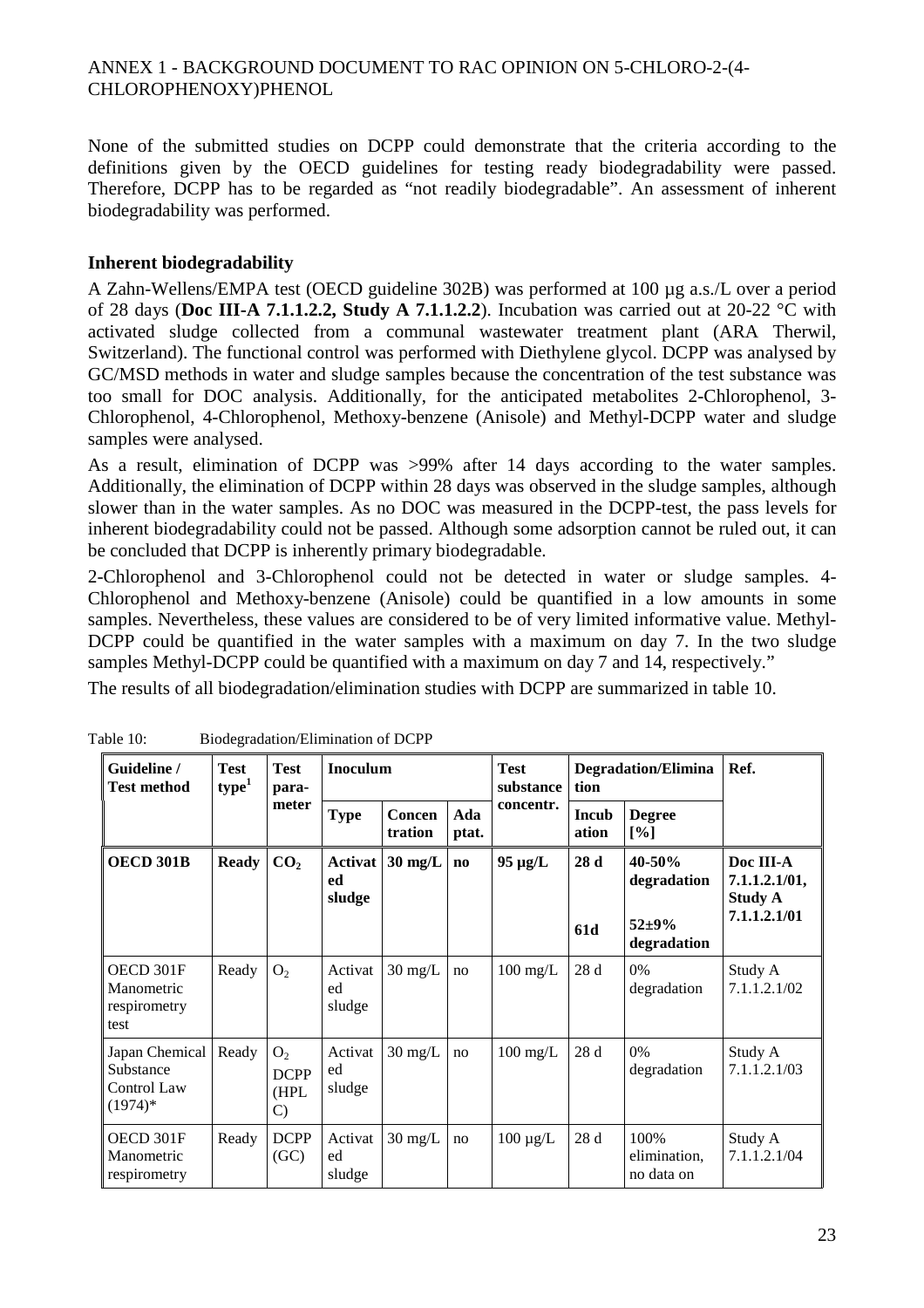| Guideline /<br>Test<br>type <sup>1</sup><br><b>Test method</b> |    | <b>Test</b><br>para-                    | Inoculum     |                                                         |                        | <b>Test</b><br>tion<br>substance | <b>Degradation/Elimina</b> | Ref.                                                               |                                                        |
|----------------------------------------------------------------|----|-----------------------------------------|--------------|---------------------------------------------------------|------------------------|----------------------------------|----------------------------|--------------------------------------------------------------------|--------------------------------------------------------|
|                                                                |    | meter                                   | <b>Type</b>  | Concen<br>tration                                       | Ada<br>ptat.           | concentr.                        | <b>Incub</b><br>ation      | <b>Degree</b><br>$\lceil\% \rceil$                                 |                                                        |
| test                                                           |    |                                         |              |                                                         |                        |                                  |                            | ultimate<br>degradation                                            |                                                        |
| OECD 302B<br><b>Zahn-Wellens</b><br>test                       | nt | Inhere   DCPP<br>$(GC-$<br><b>MSD</b> ) | ed<br>sludge | Activat $(0.49 \text{ g/L})$<br>suspend<br>ed<br>solids | $\mathbf{n}\mathbf{o}$ | $100 \mu g/L$                    | 28d                        | $>99\%$ ,<br>elimination,<br>no data on<br>ultimate<br>degradation | Doc III-A<br>7.1.1.2.2,<br><b>Study A</b><br>7.1.1.2.2 |

\* Test comparable to OECD 301C, MITI (I)-method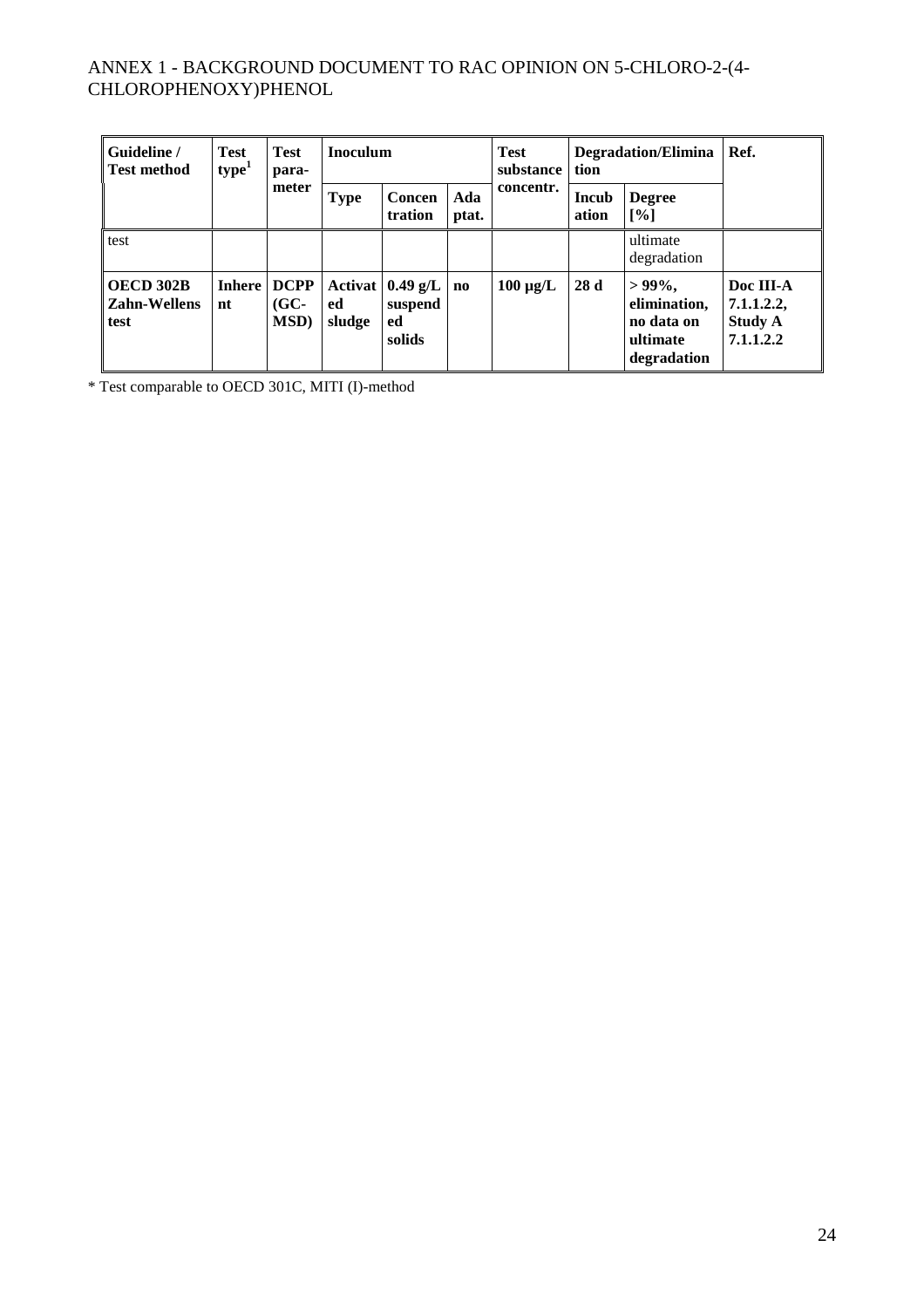#### **Conclusions to the results of laboratory biodegradation tests**

Based on the results of four studies on biodegradability of DCPP which could not demonstrate sufficient mineralisation to pass the criteria given by the OECD guidelines for testing ready biodegradability, DCPP is classified as "not readily biodegradable" according to the definitions. However some studies showed considerable biodegradation of DCPP (40-50% after 28 days). Additionally, an assessment of inherent biodegradability was performed. As no DOC was measured for the test conducted with the test item the test is not able to show ultimate biodegradation of DCPP. The elimination of DCPP within 28 days in water and sludge samples is leading to the conclusion that DCPP is inherently primary biodegradable, although the criteria for inherent biodegradability could not be met due to lack of DOC measurement and amount of adsorption cannot be quantified.

#### **5.1.2.3 Simulation tests**

#### **Biological sewage treatment**

#### Aerobic aquatic degradation in STP

An activated sludge simulation test according to OECD Guideline 303 was performed (Study A 7.1.2.1.1/01). No radiolabelled test material was used, hence e.g. adsorption processes cannot be ruled out.

The elimination of the test item DCPP (nominal test substance concentration 40  $\mu$ g/L) was investigated in two continuously operating test plants running in parallel under identical conditions. The degradation of the synthetic and domestic sewage was followed in two control plants and determined by DOC analysis. The test compound in the influent and effluent was determined with a specific analytical method (GC/MSD). The experiment started with a settling-in period of 14 days in order to stabilize the removal of DOC at  $> 80\%$ .

An elimination rate of 99.6% was achieved 24 h after start of the test period. During the test period, DCPP and Methyl-DCPP in the treated effluent and activated sludge were determined: In the water samples the maximum value for DCPP was 0.34  $\mu$ g/l and for methyl-DCPP 1  $\mu$ g/l. Nevertheless the water sample measurements have some impairments, as Methyl-DCPP was also measured several times in the control effluent. The value of 1  $\mu$ g/l for Methyl-DCPP was only reached once, while the other 4 quantifiable values are 0.15, 0.19, 0.14 and 0.2 µg/l Methyl-DCPP. In most of the water samples the values gained were below limit of quantification for DCPP as well as for Methyl-DCPP.

In sludge samples the maximum value for DCPP was 3.6  $\mu$ g/l and for methyl-DCPP 0.8  $\mu$ g/g: some tendency for higher values towards study end could be observed, which was more pronounced for methyl-DCPP.

#### **Conclusion:**

DCPP was extensively removed in activated sludge systems. Removal of more than 99% was achieved within 24 h, measured with substance specific analytical methods. Some DCPP and methyl-DCPP could be detected in the effluent and sludge samples.

No simulation tests with the active substance DCPP are available for other environmental compartments.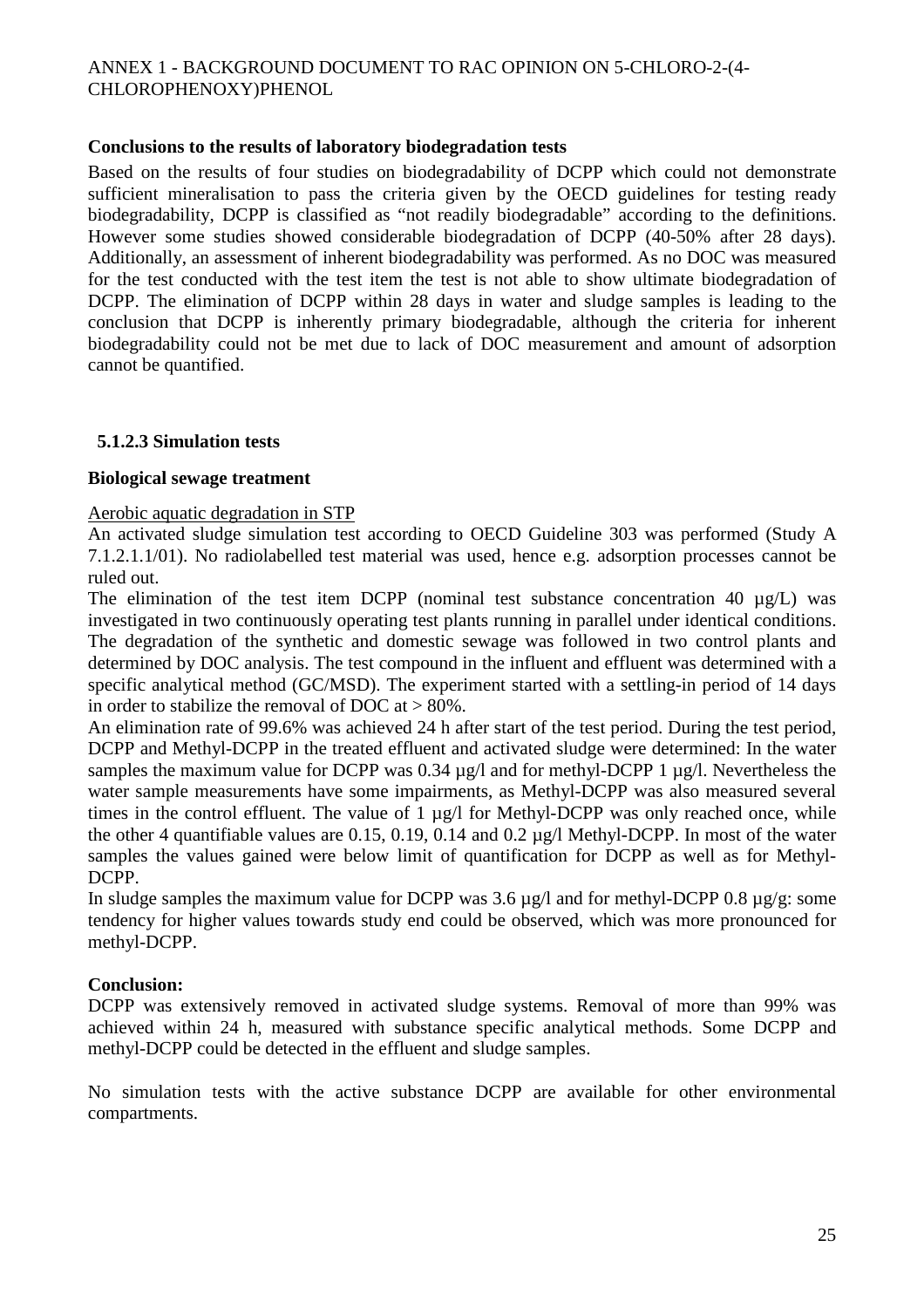### **5.1.3 Summary and discussion of degradation**

DCPP is hydrolytic stable. Whereas, the derived photolytic environmental half-lives of DCPP in water range between 0.24 days and 4.86 days (latitudes between  $30^{\circ}$ N-50°N, considering all seasons) and demonstrate that DCPP is photodegraded rapidly in aquatic systems. Mineralization (formation of  $CO<sub>2</sub>$ ) plays a significant role in the photolysis process of DCPP.

DCPP is not expected to partition from aqueous phases to air in significant quantities (Henry's Law constant calculated,  $6.82 \times 10^{-4}$  Pa x m<sup>3</sup>/mol ( $25^{\circ}$ C) (Bond method) resp.  $2.53 \times 10^{-3}$  Pa x m<sup>3</sup>/mol (25°C) (Group method)). The degradation of DCPP residues by OH-radicals in air proceeds with an estimated DT50 value of 19.701 hours.

Based on the results of four studies on biodegradability of DCPP which could not demonstrate sufficient mineralization to pass the criteria given by the OECD guidelines for testing ready biodegradability, DCPP is classified as "not readily biodegradable" according to the definitions. However some studies showed considerable biodegradation of DCPP (40-50% after 28 days). Additionally, an assessment of inherent biodegradability was performed. As no DOC was measured for the test conducted with the test item the test is not able to show ultimate biodegradation of DCPP. The elimination of DCPP within 28 days in water and sludge samples is leading to the conclusion that DCPP is inherently primary biodegradable, although the criteria for inherent biodegradability could not be met due to lack of DOC measurement and amount of adsorption cannot be quantified.

According to an STP simulation test (OECD 303) DCPP was extensively removed in activated sludge systems. Removal of more than 99% was achieved within 24 h, measured with substance specific analytical methods. Some DCPP and methyl-DCPP could be detected in the effluent and sludge samples. No simulation tests with the active substance DCPP are available for other environmental compartments.

# **5.2 Environmental distribution**

# **5.2.1 Adsorption/Desorption**

#### **Adsorption / desorption in soils**

#### *Screening test*

The adsorption coefficient  $K_{\infty}$  of DCPP on soil was estimated using High Performance Liquid Chromatography (HPLC). The test was performed according to OECD Test Guideline 121 and GLP. Six reference standards of known  $K_{\text{oc}}$  values were analysed on a HPLC system to determine an average capacity factor k'. Sodium nitrate was used to determine the HPLC system dead time (t<sub>0</sub>). A regression line was plotted with the determined k' values and the known  $K_{oc}$  values (log k' versus  $log K_{oc}$ ).

The linear regression of measured k' against  $K_{\text{oc}}$  values yielded a line with a slope of 5.048, an intercept of 0.8916 and a correlation coefficient of  $r^2 = 0.9931$ . DCPP was analysed on the same HPLC system during the same sample sequence as the reference substances. The capacity factors (log k') gained for DCPP amount to 0.4502 and 0.4464. The adsorption coefficient of the test substance was calculated as  $\log K_{oc} = 3.1545$  ( $K_{oc} = 1427.25$ ); further data is given in Table 11 **(Doc. III-A 7.1.3/01, Study A 7.1.3/01).**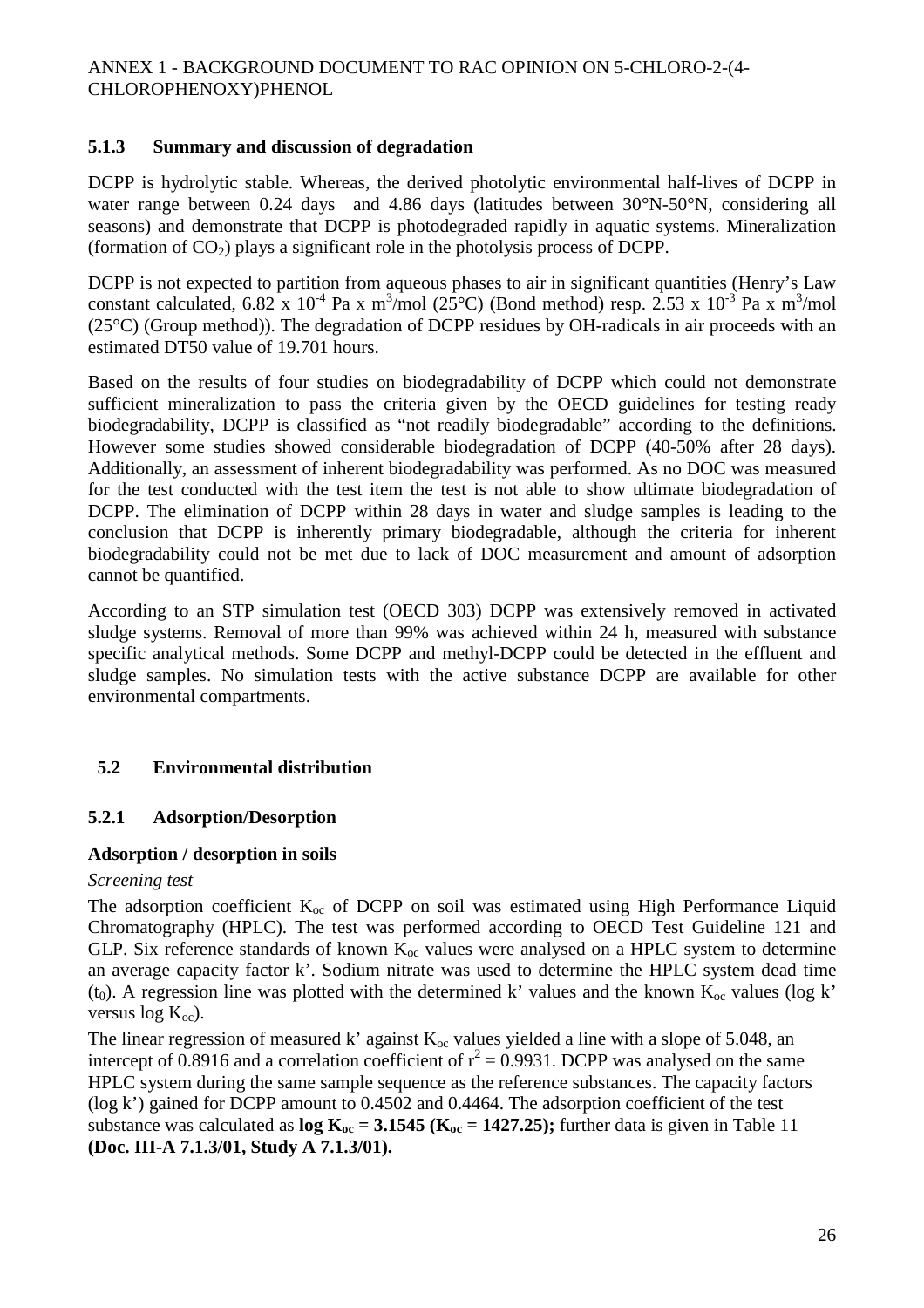| <b>Substance</b>          | $t_R$ Reference<br>$mix (min)^{1/2}$ | $k^{\prime}$ | Log k' | $Log K_{oc}$ |
|---------------------------|--------------------------------------|--------------|--------|--------------|
| <b>Phenol</b>             | 4.0375                               | 1.2093       | 0.0825 | 1.32         |
| <b>Methyl benzoate</b>    | 4.5925                               | 1.5130       | 0.1798 | 1.80         |
| <b>Naphthalene</b>        | 6.5480                               | 2.5830       | 0.4121 | 2.75         |
| 1,2,3-Trichlorobenzene    | 6.5480                               | 2.5830       | 0.4121 | 3.16         |
| <b>Phenanthrene</b>       | 9.6035                               | 4.2550       | 0.6289 | 4.09         |
| $4,4'$ -DDT               | 17.7115                              | 8.6917       | 0.9391 | 5.63         |
| $DCPP - injection A$      | 6.981                                | 2.8200       | 0.4502 | 3.1545       |
| <b>DCPP</b> – injection B | 6.936                                | 2.7953       | 0.4464 |              |

Table 11: HPLC retention time data and determination of Koc for DCPP and reference substances

1)  $t_R$  = average retention time in min for two measurements of the reference mix

2) Dead time for sodium nitrate  $(t_0) = 1.8275$  min (mean of two measurements)

Another non-GLP OECD Test Guideline 121 study using High Performance Liquid Chromatography (HPLC) performed by the same laboratory using the same reference substances and with no obvious differences regarding the study protocol resulted in a considerable lower Koc value of 419 (Study A 7.1.3/02).

Nevertheless, QSAR data for DCPP support the value of the GLP study: According to KOCWIN v2.00 a Koc estimate from Log Kow of 1565 is obtained, from Molecular Connectivity Index (MCI) a Koc estimate of 6470 is obtained.

#### **Conclusion:**

Based on the results of a HPLC screening test with the test substance DCPP the  $K_{\text{oc}}$  value was calculated to be 1427.25. This result was substantiated with QSAR data. It can be assumed to be adsorbed in soils and to be less susceptible for translocation.

# **5.2.2 Volatilisation**

Vapour pressure according to OECD guideline 104: 1.2\*10-06 Pa at 25 °C, Calculated at  $20^{\circ}$ C = 4.3\*10-7 Pa (**Doc. III-A 3, Study A3/01**)

# **5.2.3 Distribution modelling**

No data available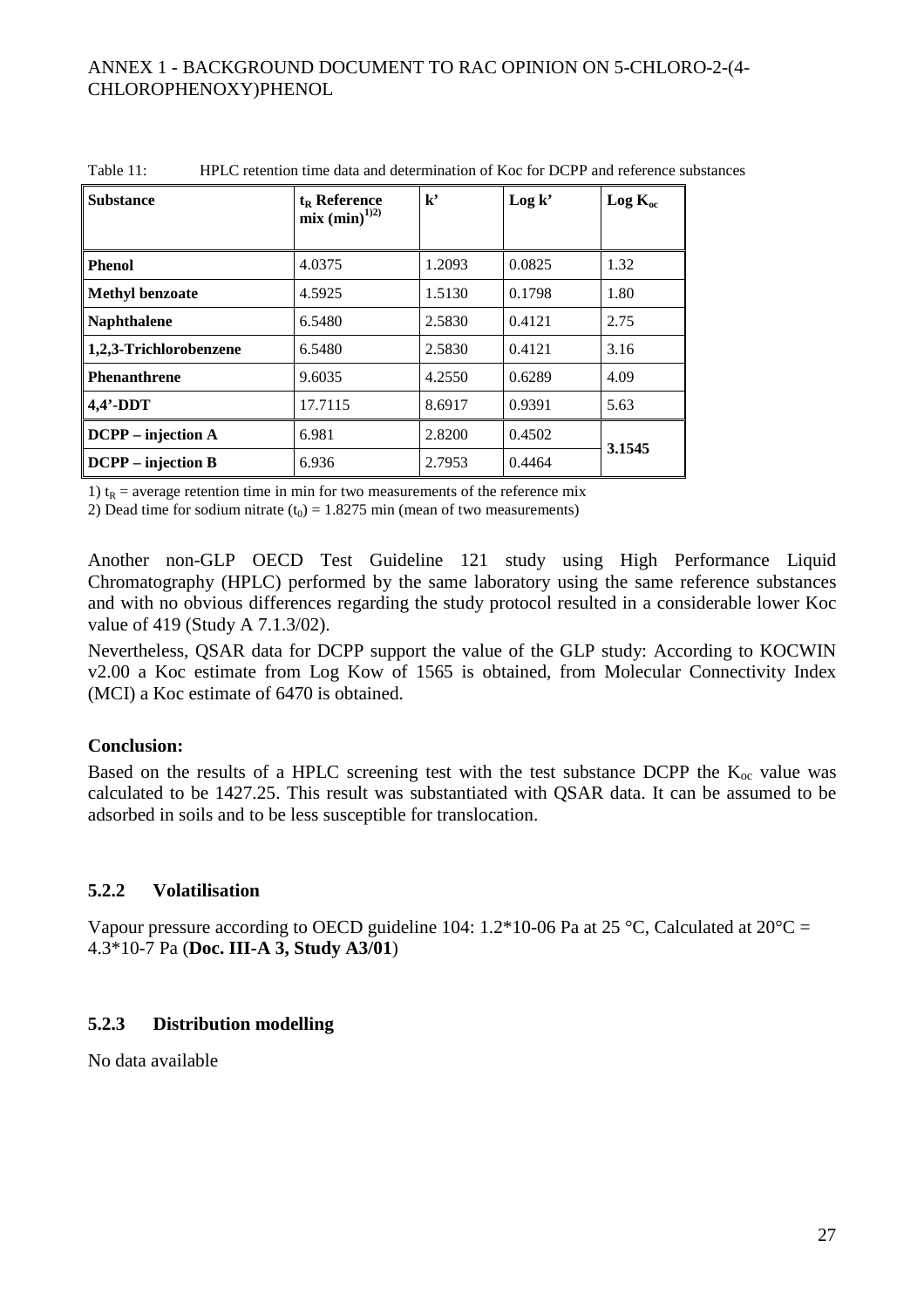# **5.3 Aquatic Bioaccumulation**

#### **Summary of relevant information on aquatic bioaccumulation: please see single subsections**

### **5.3.1 Aquatic bioaccumulation**

### **5.3.1.1 Bioaccumulation estimation**

Based on the measured log  $K_{ow}$  value of 3.7 a BCF of 278.61 was calculated as recommended in the Technical Guidance Document on Risk Assessment (EC, 2003)2 (Study A 7.4.2). This value indicates a moderate potential of the test substance to bioaccumulate. However, experimental determined BCF values should be preferred, if available. QSAR values (EPIWIN 4.003, BCFBAF v3.01) for DCCP result in a BCF value of 208.2 for a calculated log Kow of 4.02 and 128.3 for a measured log Kow of 3.7.

### **5.3.1.2 Measured bioaccumulation data**

The bioconcentration of DCPP in carp (*Cyprinus carpio*) was experimentally determined following the OECD guideline 305 and the Japanese standard method according to the "Testing Methods for New Chemical Substances" of the Ministry of International Trade and Industry of Japan of 1974 **(Doc. III-A 7.3.3.1, Study A 7.3.3.1).**

The concentrations of the test substance were selected to be 0.02 mg/L and 0.002 mg/L based on an acute toxicity screening pre-test (results of the screening test: 96h-LC50 for *Danio rerio* = 0.86 mg/L). The bioconcentration test was performed under flow-through conditions for 28 days because equilibrium was reached at 7 days after the start of uptake phase. After the end of exposure period, a 1-week depuration phase was performed. The determined mean lipid content before exposure was 3.2% and at termination 3.6%. No trend to gain weight during the test period was observed.

The mean steady-state BCFs obtained for Level 1 (0.02 mg/L) and Level 2 (0.002 mg/L) under the equilibrium were **67.4 and 76.7**, respectively. During the depuration phase more than 95% of the amount of test substance residual in carp was eliminated within 7 days in Level 1 and 2. The metabolites of DCPP were not determined. Test results are summarised in table 12.

The metabolites of DCPP were not determined. Nevertheless, referring to methyl-DCPP, since no measured BCF value is available, the BCF was calculated by the use of SRC EPIWIN 4.00 (BCFBAF Program (v3.01)). The resulting BCF value is 488.2. As the measured data of DCPP were slightly below those of the estimated BCF-values it can be assumed that this estimated BCF value of 488 is in the correct range.

BCF value for DCPP was determined to be in the range of 67 to 77 times, the calculated value on methyl-DCPP would represent a worst case assumption on the possible bioaccumulation.

The study was rated with Klimisch score 2, as the study has some considerable flaws. Particularly, no total organic carbon or suspended solids measurements during the testing took place which could lead to an underestimation of BCF due to adsorption of DCCP. Nevertheless, analytical data

 $\overline{a}$ 

<sup>&</sup>lt;sup>2</sup> http://ihcp.jrc.ec.europa.eu/our\_activities/public-health/risk\_assessment\_of\_Biocides/doc/tgd/tgdpart2\_2ed.pdf

<sup>3</sup> http://www.epa.gov/opptintr/exposure/pubs/episuitedl.htm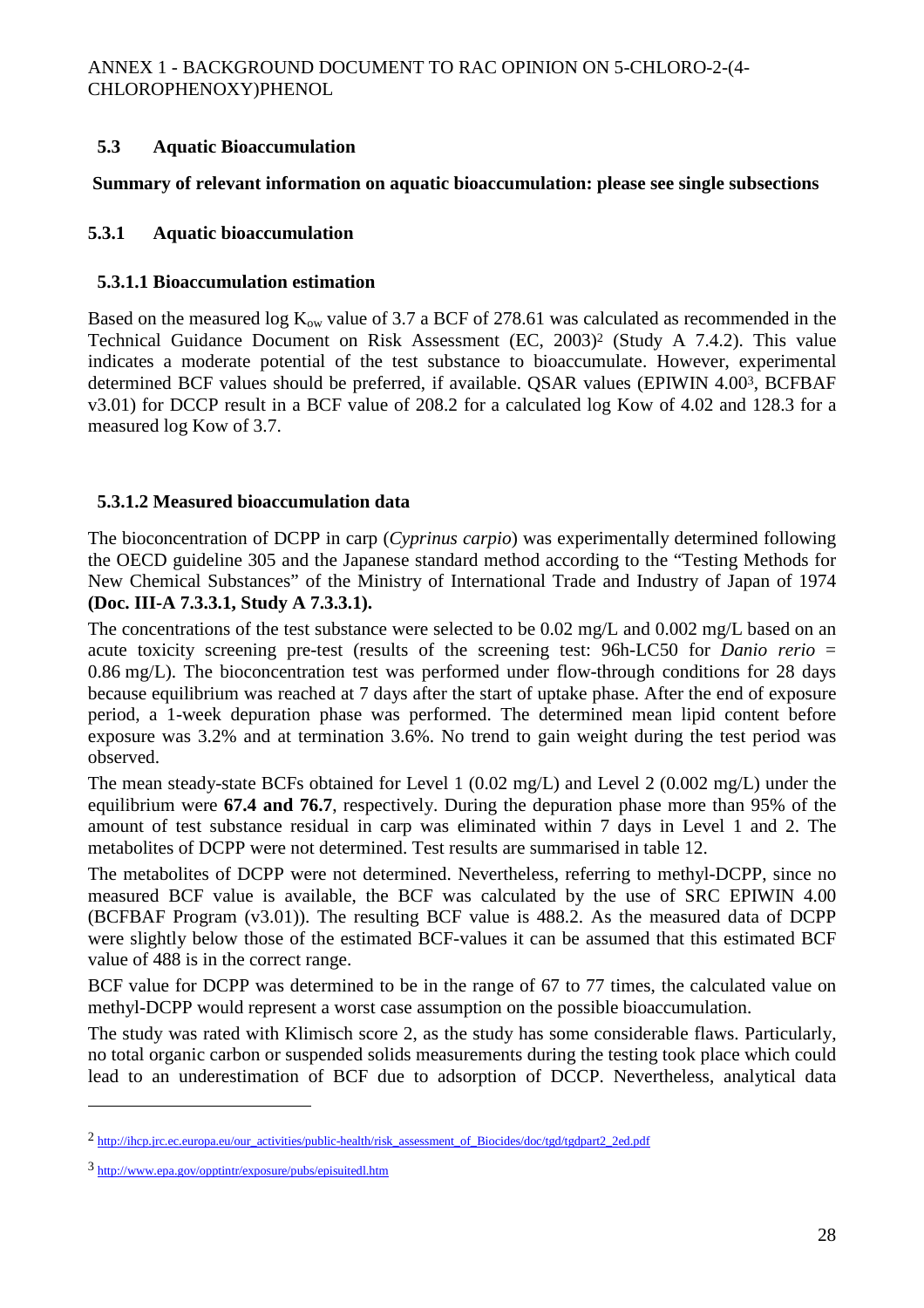provided demonstrated stable DCPP concentration during the test. Moreover, the fish tested at each concentration should have been four instead of two according to OECD guideline No. 305 and the interval for the sampling could have been shorter. Nevertheless, 5 measurements took place supporting the steady state concentration over a period of time.

| Log<br>$P_{OW}$ of<br>a.s. | <b>Guideline</b>                            | <b>Exposure</b>                   | <b>Initial</b><br>conc. of a.s. | Steady-<br>state BCF | <b>Uptake</b><br>rate<br>constant | <b>Depuration</b><br>time $(DT_{90})$ | Reference                       |
|----------------------------|---------------------------------------------|-----------------------------------|---------------------------------|----------------------|-----------------------------------|---------------------------------------|---------------------------------|
| 3.7                        | <b>OSAR</b><br>calculation<br>method        | n.a.                              | n.a.                            | 278.61               | n.a.                              | n.a.                                  | <b>Study A 7.4.2</b>            |
| 3.7                        | <b>OECD</b> 305;                            | 4 weeks                           | $0.02 \text{ mg/L}$             | $67.4 \pm 8.9$       | n.d.                              | $<$ 1 week                            | Doc. III-A                      |
|                            | <b>MITI</b> test<br>(Japanese)<br>standard) | uptake $+1$<br>week<br>depuration | $0.002 \text{ mg/L}$            | $76.7 \pm 6.6$       | n.d.                              | $<$ 1 week                            | 7.4.3.3.1, Study<br>A 7.4.3.3.1 |

Table 12: Bioaccumulation of DCPP

### **5.3.2 Summary and discussion of aquatic bioaccumulation**

DCPP has a log  $K_{ow}$  value of 3.7 and may therefore accumulate in organisms. An experimental study with carp (*Cyprinus carpio*) demonstrated the opposite. Mean bioconcentration factors (BCF) of 67.4 and 76.7 were obtained and it was seen to be rapidly eliminated after termination of the exposure. Corrected for a whole body lipid content of 5%, assuming a mean lipid content of 3.4%, the resulting whole body BCFs in fish were 99.1 and **112.8**.

For the metabolite methyl-DCPP a BCF-value of 488.2 was calculated.

#### **5.4 Aquatic toxicity**

#### **5.4.1 Fish**

# **5.4.1.1 Short-term toxicity to fish**

The acute toxicity of DCPP was investigated towards zebra fish (*Danio rerio*) in a 96-hour static test according to the Commission Directive 92/69/EEC, Annex Part C.1, and the OECD Guideline for Testing of Chemicals No. 203 **(Doc. III-A 7.4.1.1/01, Study A 7.4.1.1/01)**. Since the results of pre-tests showed a solubility of about 10-20 mg/L, the highest test concentration was prepared dissolving the test item in the test water and stirring for 3 days to make sure that the test item was completely dissolved. The nominal test concentrations used for the test were 0.46, 1.0, 2.2, 4.6, and 10 mg a.s./L (no solvent was used), and a control was run in parallel. Mortality and symptoms of intoxication were determined. The test medium and the test water in the control were slightly aerated during the test period. The average age/size of the used zebra fish were: mean wet weight:  $0.2 \pm 0.05$  g, mean length:  $2.6 \pm 0.1$  cm. During holding and acclimation until one day before the start of the test the fish were fed *ad libitum* with a commercial fish diet. The fish were acclimated for one week prior to the test start to the test water and temperature. Fish were not fed one day before and during the study. The volume of the glass aquariums (test vessels) contained 3 L test medium. The number of animals per vessel was 7, with one aquarium per concentration. The test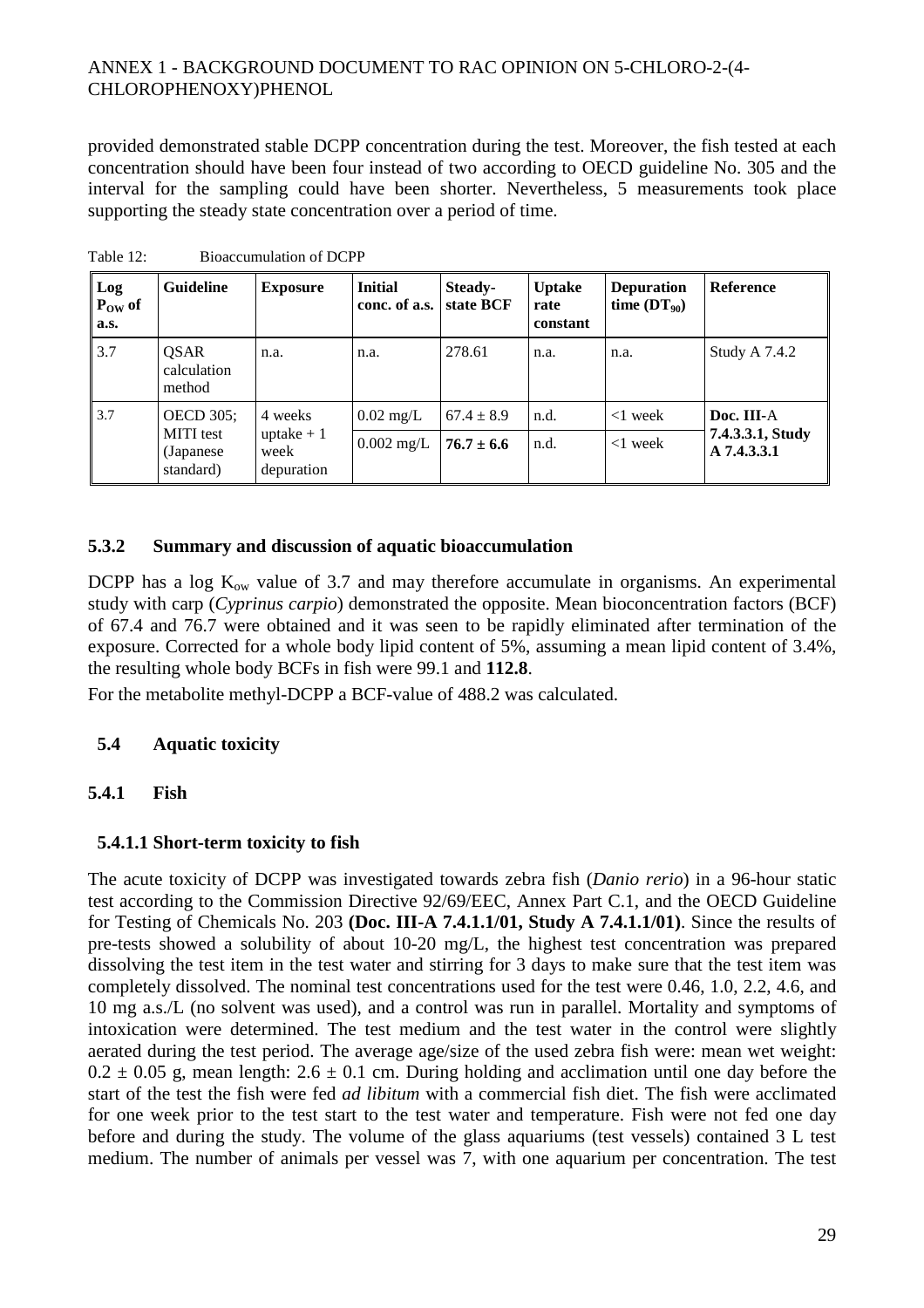was not performed in closed vessels. The test temperature was 21-22°C and the dissolved oxygen was >8.3 mg/L (>60%saturation). The photoperiod was 16 hours light and 8 hours dark.

For the analytical measurements of the test item concentrations duplicate samples from the freshly prepared test media of all test concentrations and the control were taken at the start of the test. For the determination of the maintenance of the test item concentrations during the test period, duplicate samples were taken out of all test media and the control after two days and at the end of the test (Day 4), respectively when all fish were dead in one concentration. All samples were taken from the approximate centre of the aquaria without mixing of the test media, and were deep-frozen (at about -20°C) immediately after sampling. The concentrations of the test item DCPP were analyzed in the duplicate test media samples from the test concentrations of nominal 0.46 to 4.6 mg/L from Day 0, of nominal 0.46 and 1.0 mg/L from Day 2 and Day 4 and of nominal 2.2 mg/L from Day 1 since all fish were dead in this concentration at this time.

The samples from the test concentration of nominal 10 mg/L were not analyzed, since the same high toxic effect was determined in the next lower analyzed samples of nominal 4.6 mg/L. The test concentration of nominal 10 mg/L was therefore not considered as being a relevant part of the concentration-effect relationship. From the control samples only one of the duplicate samples was analyzed from Day 0, Day 2 and Day 4.

The analytical determined mean test item concentrations in the test media varied in the range of 37 to 115% of the nominal values during the whole test period. At the start the mean measured test item concentrations ranged from 110 to 115% of the nominal values. After 48 hours of incubation 37-41% of nominal were found in the low-level samples while after 96 hours of incubation 69-70% of nominal were found in these samples. As the test item is hydrolytically stable and considerably soluble in fat, adsorption and subsequent desorption and re-solution may be a reason for the observed fluctuations. All reported results are related to total mean measured concentrations of the test item which were in the range of 74-112% (calculated as the average over all measurements per test concentration)of the nominal values.

At the total mean measured test item concentration of 0.34 mg/L all fish survived until the end of the test and no symptoms of intoxication were observed. At the next higher test concentrations of total mean measured 0.74 and 2.2 mg/L all test fish showed one or several intoxication symptoms. At the end of the test four of the seven test fish had died at the test concentration of 0.74 mg/L. The fish in the test concentration of 2.2 mg/L had died within one day. At the two highest test concentrations all fish were dead already about 2 hours after introduction into the test media.

The LC50 and the 95% confidence interval at the observation dates were calculated as far as possible by Probit Analysis. The biological results of the test concentration of nominal 10 mg/L were not taken into account at the calculation. The NOEC, LOEC, LC0 and LC100 were determined directly from the raw data. The LC50 at the observation intervals after 2 hours could not be calculated by Probit Analysis or Moving Average Interpolation due to the steep concentrationeffect relationship. Instead the LC50-value was determined as the geometric mean value of the two consecutive test concentrations with 0% and 100% mortality, and the 95% confidence intervals for the LC50 as the test concentrations with 0% and 100% mortality.

The 96h-LC<sub>50</sub> was determined to be  $0.70$  mg a.s./L, the NOEC for 96h is  $0.34$  mg a.s./L.

The validity criteria for acute fish test according to OECD Guideline 203 regarding the mortality of control animals <10% and the concentration of dissolved oxygen in all test vessels > 60% saturation were fulfilled. The criteria "concentration of test substance >80% of initial concentration during test" could not be met.

The study was rated with the Klimisch score 2 as the study is a GLP study conducted according to an internationally accepted Guideline but the static test conditions were suboptimal as the test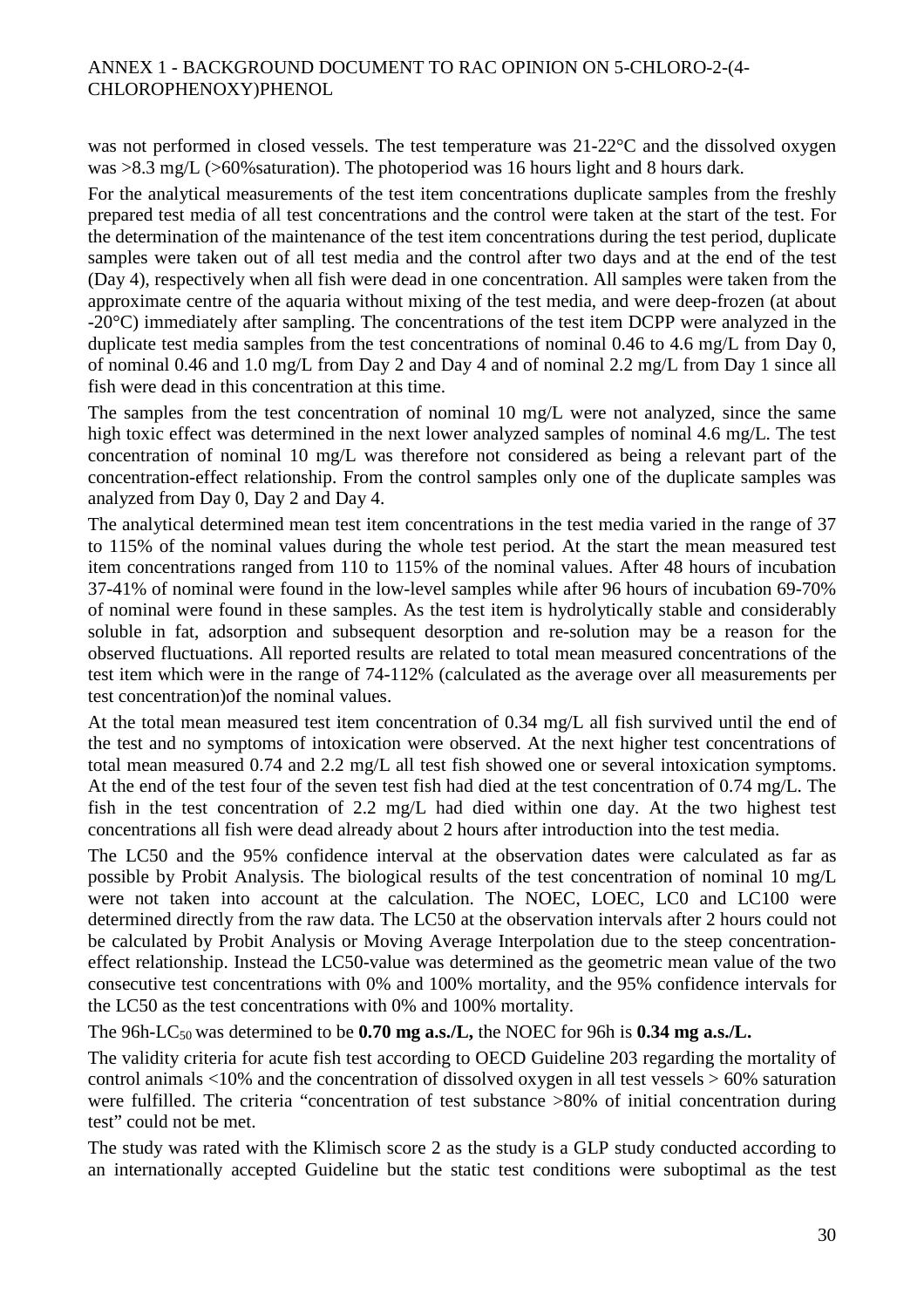concentration could not be maintained  $> 80\%$  of the nominal concentration. For a substance with high adsorption properties a semi-static or flow-through test system would have been preferable.

Additionally, a screening pre-test on acute toxicity with *Danio rerio* following OECD guideline No. 203 was performed in the course of the study determining bioconcentration of DCPP in carp (*Cyprinus carpio*) following the OECD guideline 305 and the Japanese standard method according to the "Testing Methods for New Chemical Substances" of the Ministry of International Trade and Industry of Japan of 1974 for concentration selection (Doc. III-A 7.4.3.3.1, Study A 7.4.3.3.1). After a two week acclimatisation phase 10 fish (mean body length 3.2 cm; mean body weight: 0.24 g) per test concentration (0.62, 0.69, 0.74, 0.86, 0.98, 1.09) water control and mercuric chloride controls were put into 4 L glass tank. The semistatic approach (renewal of test water after 48 hours) at 23.5°C resulted in a 96h-LC<sub>50</sub> for *Danio rerio* = 0.86 mg/L based on initial concentration levels measured by HPLC. As only these initial concentration values were available and the data reporting due to the function as a screening pre-test were generally containing a rather rough description of the details this study is not regarded as a key study. The studies are summarised in table 13 below.

| <b>Test</b><br>substance | Guideline /<br><b>Test method</b>                      | <b>Species</b><br><b>Exposure</b>                                          |                     |                        | <b>Results</b>               | <b>Reference</b>                                          |
|--------------------------|--------------------------------------------------------|----------------------------------------------------------------------------|---------------------|------------------------|------------------------------|-----------------------------------------------------------|
|                          |                                                        |                                                                            | <b>Test</b><br>type | <b>Duration</b><br>[h] | $LC_{50}$<br>[mg a.s./ $L$ ] |                                                           |
| <b>DCPP</b>              | Directive<br>92/69/EEC,<br>Annex Part C.1;<br>OECD 203 | Danio rerio<br>(zebra fish)<br>(formerly)<br>Brachydanio<br><i>rerio</i> ) | <b>Static</b>       | 96                     | 0.70(m)                      | Doc. III-A<br>7.4.1.1/01,<br><b>Study A</b><br>7.4.1.1/01 |
| <b>DCPP</b>              | OECD 203                                               | Danio rerio<br>(zebra fish)                                                | Semi-<br>static     | 96                     | 0.86(i)                      | Study A 7.3.3.1                                           |

| Table 13: | Acute toxicity of DCPP towards fish |
|-----------|-------------------------------------|
|-----------|-------------------------------------|

(m): based on mean measured concentrations

(i): based on initial measured concentrations

#### **Conclusion:**

The LC<sub>50</sub> of DCPP after 96 hours in the acute fish toxicity test was **0.70 mg a.s./L**. This value is supported by a 96h-LC<sub>50</sub> for *Danio rerio* (formerly *Brachydanio rerio*) = 0.86 mg/L from a non-key study screening pre-test.

#### **5.4.1.2 Long-term toxicity to fish**

No chronic fish toxicity study is available with DCPP.

It was seen in short-term studies that aquatic invertebrates were slightly more sensitive to DCPP than fish.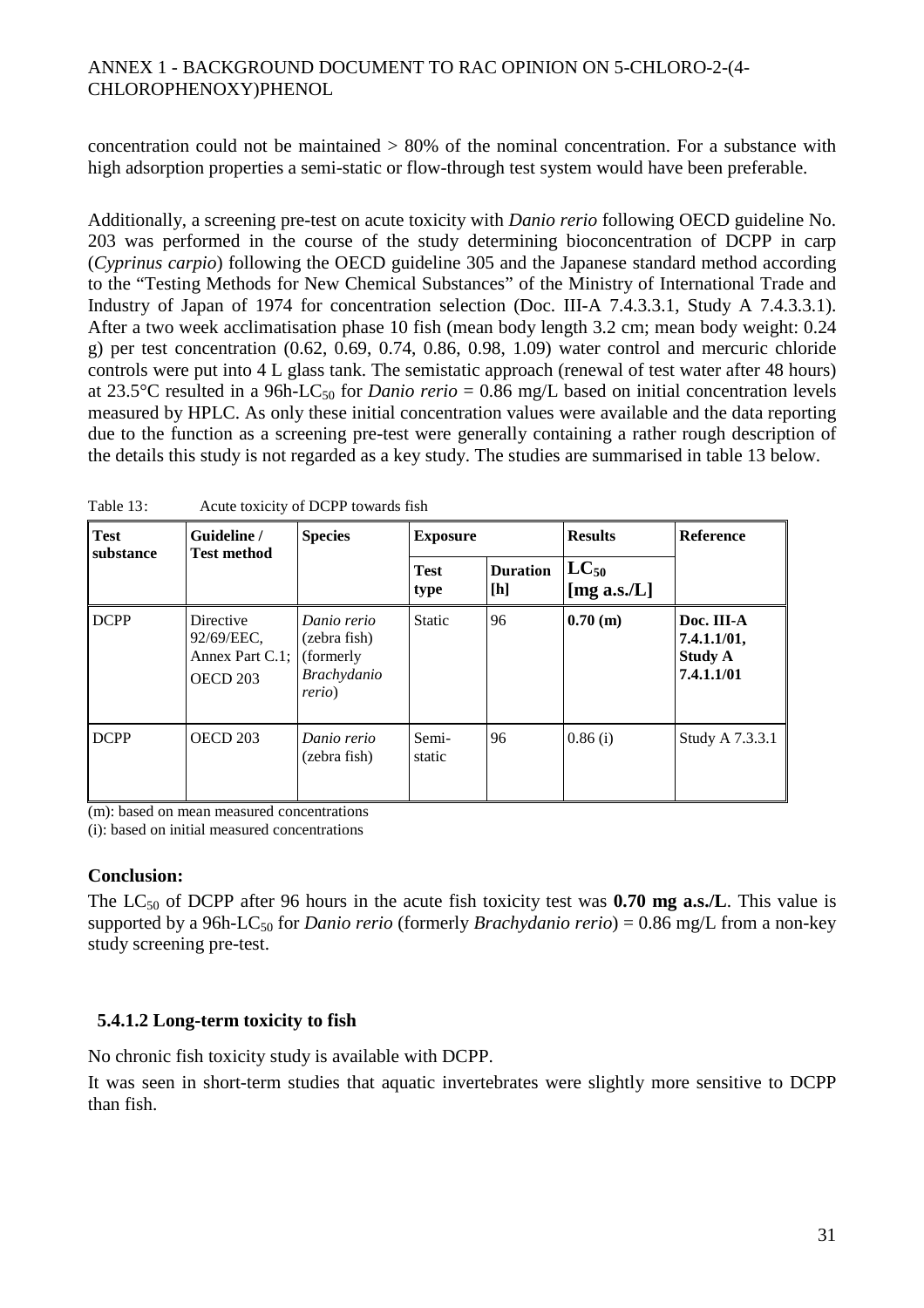# **5.4.2 Aquatic invertebrates**

#### **5.4.2.1 Short-term toxicity to aquatic invertebrates**

The acute toxicity of the DCPP to *Daphnia magna* was determined in a 48-hour static test according to the Commission Directive 92/69/EEC, Annex Part C.2, and the OECD Guideline for Testing of Chemicals No. 202 **(Doc. III-A 7.4.1.2/01, Study A 7.4.1.2/01)**.

The nominal concentrations used in the test were 0.1, 0.22, 0.46, 1.0, and 2.2 mg a.s./L (no solvent used), and a control. The test concentrations were selected based on the results of a range-finding test and the results of a pre-experiment on the solubility of the test item. For the preparation of the stock solution the test substance was dissolved in the test water by ultrasonic treatment and then intensively stirred during 3 hours. The dilution water had an alkalinity of 0.8 mmol(L (caCO3 and a hardness of 2.5 mmol/L. The pH value ranged between 7.8 and 7.9. The Ca/Mg ratio was 4:1 (based on molarity) and the Na/K ratio was 10:1 (based on molarity). The test water was aerated until oxygen saturation was reached. The used strain was *Daphnia magna* Straus from the original source of the University of Sheffield. At the start of the test daphnids were 6-24 hours old and were not first brood progeny. The *Daphnia magna* were cultured in reconstituted water of identical quality (regarding pH, main ions and total hardness) and under identical temperature and light conditions as in the tests. *Daphnia* were not fed during the test. The volume of the test vessels was 100 mL glass beakers. The volume per animal was 50 mL per 10 animals. The number of animals/vessel was 10 with 2 replicate vessels per concentration. The test was not performed in closed vessels. The test temperature was 20 to 21 $^{\circ}$ C and the dissolved oxygen was  $>8.5$  mg/L during the test. For the photoperiod 16 hours light and 8 hours dark was selected with a light intensity between 200 and 1200 Lux. The immobility or mortality of the daphnids was determined by visual controls after 24 and 48 hours of exposure. Those animals not able to swim within 15 seconds after gentle agitation of the test beaker were considered to be immobile.

At the start and at the end of the test, the pH-values, the oxygen concentrations and the water temperature were determined in one sample from each test concentration and the control. The appearance of the test media was recorded at the start of the test and after 24 and 48 hours.

For the analytical measurements of the test item concentrations, one sample from the freshly prepared stock solution and duplicate samples from the freshly prepared test media of all test concentrations and the control were taken just before the start of the test (without daphnids).

For the determination of the stability of the test item under the test conditions, respectively the maintenance of the test item concentrations during the test period, sufficient volumes of the freshly prepared test media of all test concentrations and the control were incubated during the test period under the same conditions as in the actual test (but without daphnids). Duplicate samples were taken at the end of the test period. The collecting of samples after 48 hours from the actual test itself was not possible, since the test media volumes in the test were too small for the analytical requirements.

All samples were deep-frozen (at about -20 °C) immediately after sampling.

The concentrations of the test item DCPP were analyzed in the stock solution sample and in the duplicate test media samples from the test concentrations of nominal 0.22 to 0.46 mg/L and both sampling times (0 and 48 hours). The lowest test item concentration of nominal 0.1 mg/L was not analysed, since it was below the 48-hour NOEC. The highest test item concentrations of nominal 1.0 and 2.2 mg/L were not analysed, since after 48-hours the same toxic effect was determined at the next lower test item concentration of nominal 0.46 mg/L. The test item concentration of nominal 1.0 and 2.2 mg/L therefore were considered as being of no biological relevance for the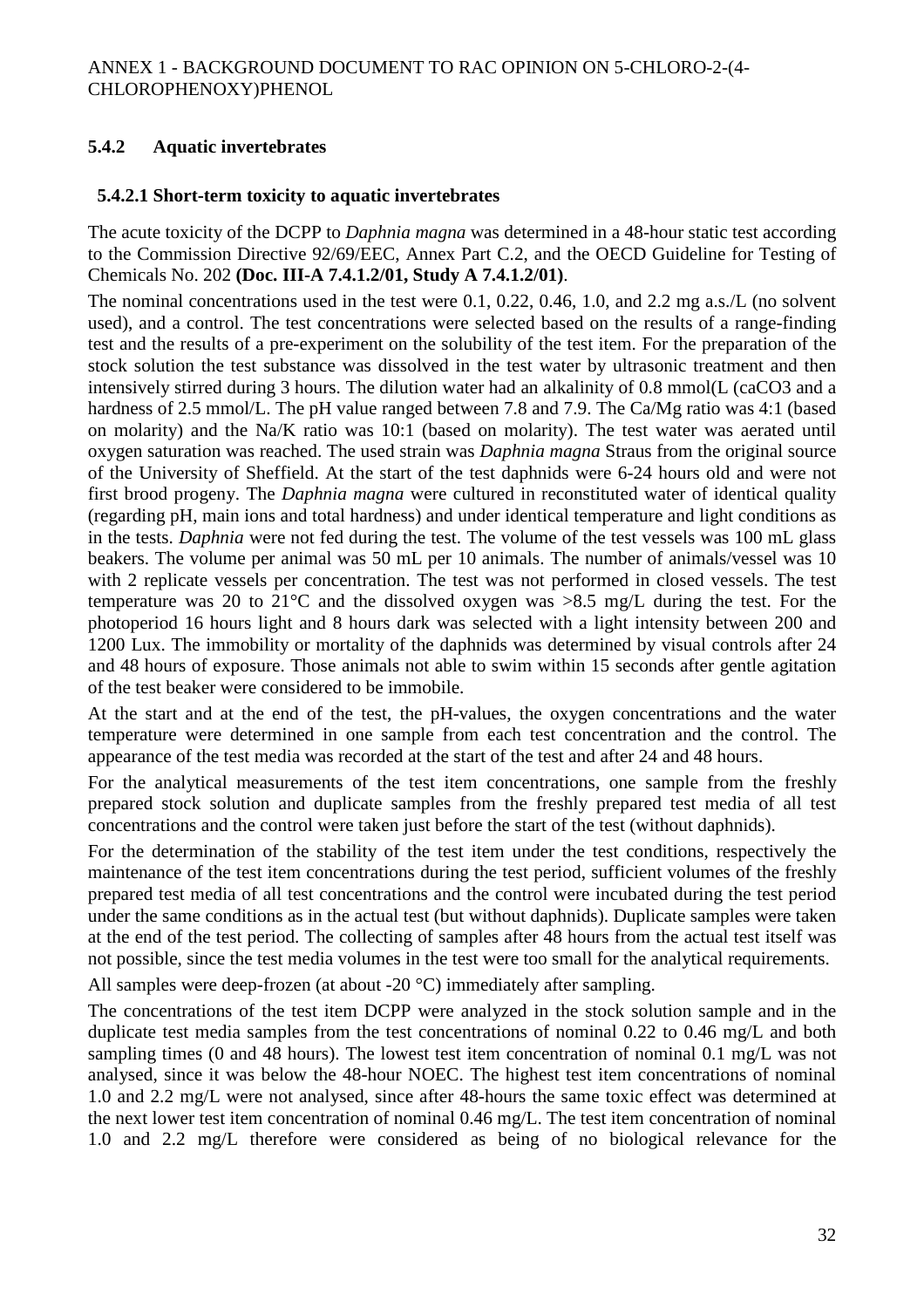concentration-effect relationship. From the control samples only one of the duplicate samples was analysed from each of both sampling times.

The analytical determined mean test item concentrations in the analysed test media varied in the range from 81 to 87% of the nominal values. In the stock solution sample 87% of the nominal concentration was measured. In the test media the test item DCPP was sufficiently stable during the test period of 48 hours. Therefore, all reported biological results are related to the nominal test item concentrations. The analytical method used was HPLC-UV/VIS.

In the control and up to and including the test item concentrations of nominal 0.46 mg a.s./L no immobility or mortality of the test animals or other signs of intoxication were determined during the test period of 24 hours. After 48 hours of exposure the toxicity of the test item to *Daphnia magna* had increased. The 24h- and 48h- $EC_{50}$  could not be calculated by Probit Analysis or Moving Average Interpolation due to the steep concentration-effect relationship. Instead the  $EC_{50}$ -value was determined as the geometric mean value of the two consecutive test concentrations with 0% and 100% mortality, and the confidence intervals for the  $EC5<sub>0</sub>$  as the test concentrations with 0% and 100% immobility.

The NOEC and  $LC_{100}$  were determined directly from the raw data. The 48h-NOEC was at 0.22 mg a.s./L, the  $EC_{100}$  was 0.46 mg/L. The study was rated Klimisch score 1. An overview of the test results is presented in table 14.

| Guideline /                                               | <b>Species</b>                  | <b>Exposure</b>     |                        | <b>Results</b>                           | <b>Reference</b>                                |
|-----------------------------------------------------------|---------------------------------|---------------------|------------------------|------------------------------------------|-------------------------------------------------|
| Test method                                               |                                 | <b>Test</b><br>type | <b>Duratio</b><br>n[h] | <b>EC50</b><br>[ $mg$ a.s./L]            |                                                 |
| Directive<br>$92/69/EEC$ , Annex<br>Part C.2;<br>OECD 202 | Daphnia<br>magna<br>(Waterflea) | <b>Static</b>       | 48                     | $0.32$ (n) (95%CI<br>$0.22 - 0.46$ mg/L) | Doc. III-A<br>7.4.1.2/01, Study<br>A 7.4.1.2/01 |

Table 14: Acute toxicity of DCPP towards aquatic invertebrates

(n): based on nominal test item concentration

#### **Conclusion:**

The EC50-toxicity value obtained for DCPP towards *Daphnia magna* was **0.32 mg a.s./L.** 

#### **5.4.2.2 Long-term toxicity to aquatic invertebrates**

The influence of the test item DCPP on the reproduction and survival rate of *Daphnia magna* was investigated in a semistatic test over 21 days following the OECD Guidelines for Testing of Chemicals No. 211 **(Doc. III-A 7.4.3.4, Study A 7.4.3.4).**

The nominal test concentrations used in the test were 0.022, 0.046, 0.10, 0.22, and 0.46 mg a.s./L, and a control. Mortality, the number of young born and signs of intoxication were compared with corresponding parameters in the control.

The test was conducted in reconstituted water (purified water with analytical grade salts and additives), "M7". The water hardness was given with 2.5 mmol/L ( $=250$  mg/L) as CaCO<sub>3</sub>. Before use the dilution water was aerated until oxygen saturation. The initial pH was  $7.9 \pm 0.3$ . The test animals (females of a clone of the species *Daphnia magna* Straus) were bred under identical temperature and light conditions as in the test, and in the same kind of test water as used in the test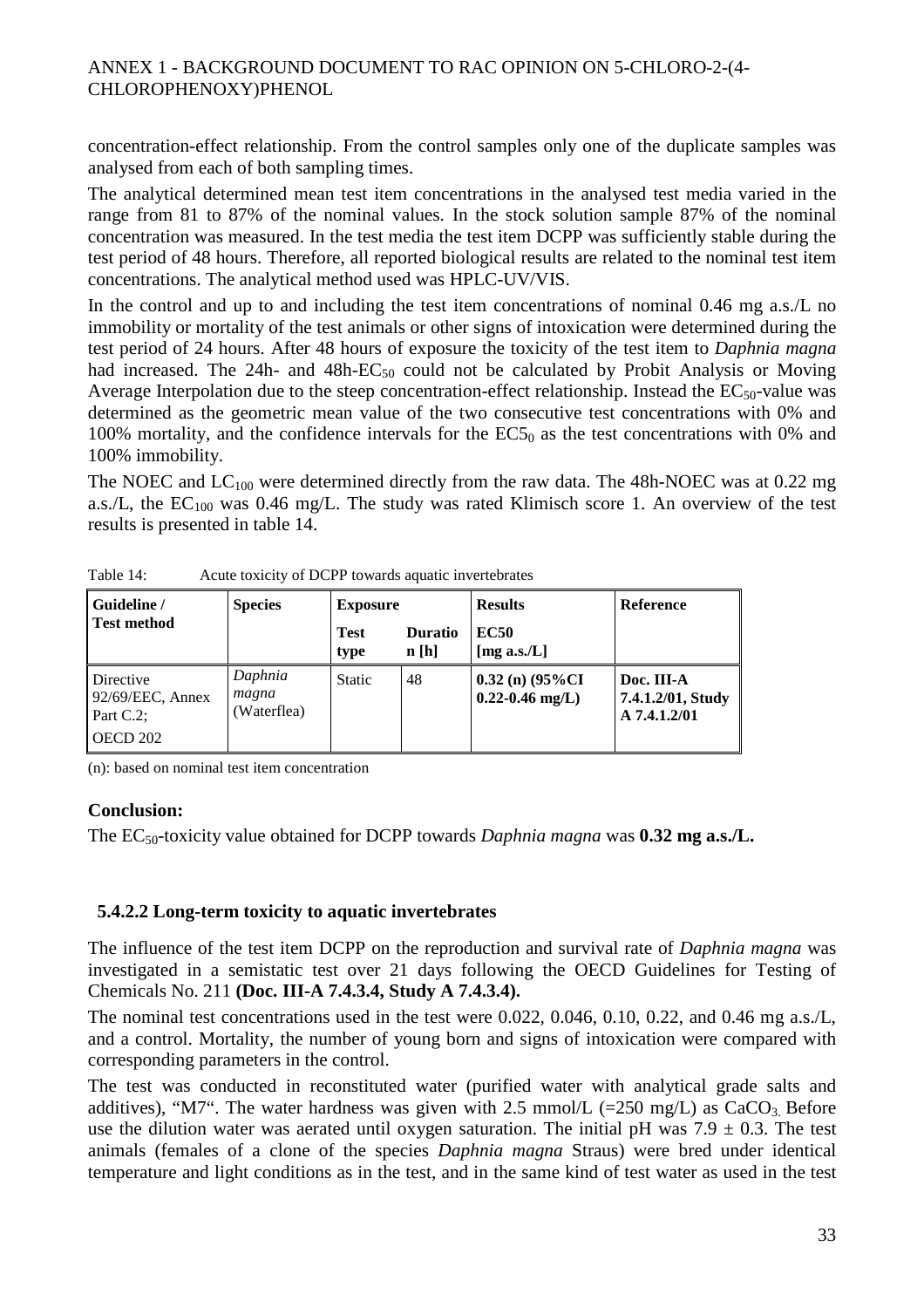The test organisms were <24 hours old and fed with a food mixture containing one part of green algae of the species Scenedesmus subspicatus (freshly grown in the laboratories of RCC) and one part of fish food suspension. The carbon content of the food suspensions was determined using a Shimadzu TOC 500 Analyser. The food amounts were based on the measured concentration of total organic carbon (TOC) in the food suspensions. The amounts of TOC fed per test animal and day (Monday to Friday) ranged between 0.1 mg to 0.25 mg TOC.

The test media of all test concentrations and of the control were renewed on Days 2, 5, 7, 9, 12, 14, 16 and 19 of the exposure period (every Monday, Wednesday and Friday). By that, a total of 9 treatments were performed. At these dates the surviving test animals were carefully transferred by glass tubes from the old test vessels into the freshly prepared test media of the corresponding concentrations. Each test animal was kept individually in a 100 mL glass beaker containing 80 mL test medium. The beakers were covered with glass plates. 10 vessels (replicates) per concentration and a control were used. The test temperature ranged between 20 to 21°C, dissolved oxygen was >8.2 mg O2/L during the test. The pH values were 7.6 to 8.0 during the test. The photoperiod was 16 hour/day with an intensity of irradiation of 300 - 800 Lux.

In the samples (nominal test concentrations 0.22 and 0.46 mg/L) including food particles the mean test item concentrations at the end of the renewal periods of 48 and 72 hours decreased to 41 - 63% of the nominal values. Thus, a part of the test item had obviously adsorbed onto the food particles.

As the amount of test substance adsorbed to removed offspring or food (consumed by the offspring), which was not removed daily but only at the renewals, is unclear, the averaged test item concentrations from day 14 and 19, for which the used test media per test concentration were poured together after removal of daphnia and which had included food particles, are considered the more reliable test item concentrations, reflecting actual test conditions. The averaged measured test item concentrations from day 14 and 19 including food particles are 0.094 mg/L for the nominal concentration of 0.22 mg/L, and 0.27 mg/L for the nominal test item concentration of 0.46 mg/L.

Taking into account the survival rates and the reproduction rates of the test animals, the highest concentration of DCPP tested without toxic effects after the exposure period of 21 days (21-day NOEC) was 0.094 mg a.s./L (nominal concentration of 0.22 mg a.s./L, cf. table 15). The lowest concentration tested with toxic effects (21-day LOEC) was determined to be 0.27 mg a.s./L (nominal concentration of 0.46 mg a.s./L) due to the 100% mortality rate of *Daphnia magna* at this test concentration.

| Guideline/                       | Life<br><b>Species</b> |                | <b>Exposure</b> |                          | Results [mg a.s./L] |                   | Reference    |                                               |
|----------------------------------|------------------------|----------------|-----------------|--------------------------|---------------------|-------------------|--------------|-----------------------------------------------|
| Test<br>method                   |                        | stage<br>[age] | <b>Design</b>   | Treatm.<br><b>Period</b> | $EC_{50}$           | <b>LOEC</b>       | <b>NOEC</b>  |                                               |
| <b>OECD</b><br>guideline<br>-211 | Daphnia<br>magna       | $<$ 24 h       | Semi-<br>static | 21 days                  | 0.30<br>(n)         | $0.27^{1}$<br>(m) | 0.094<br>(m) | Doc. III-A 7.4.3.4,<br><b>Study A 7.4.3.4</b> |

Table 15: Chronic toxicity of DCPP to aquatic invertebrates

(n) Results are based on nominal concentrations

(m) Results are based on averaged measured concentrations from day 14 and 19, for which the used test media per test concentration were poured together after removal of daphnia and which had included food particles

1) 100% mortality at this concentration

#### **Conclusion:**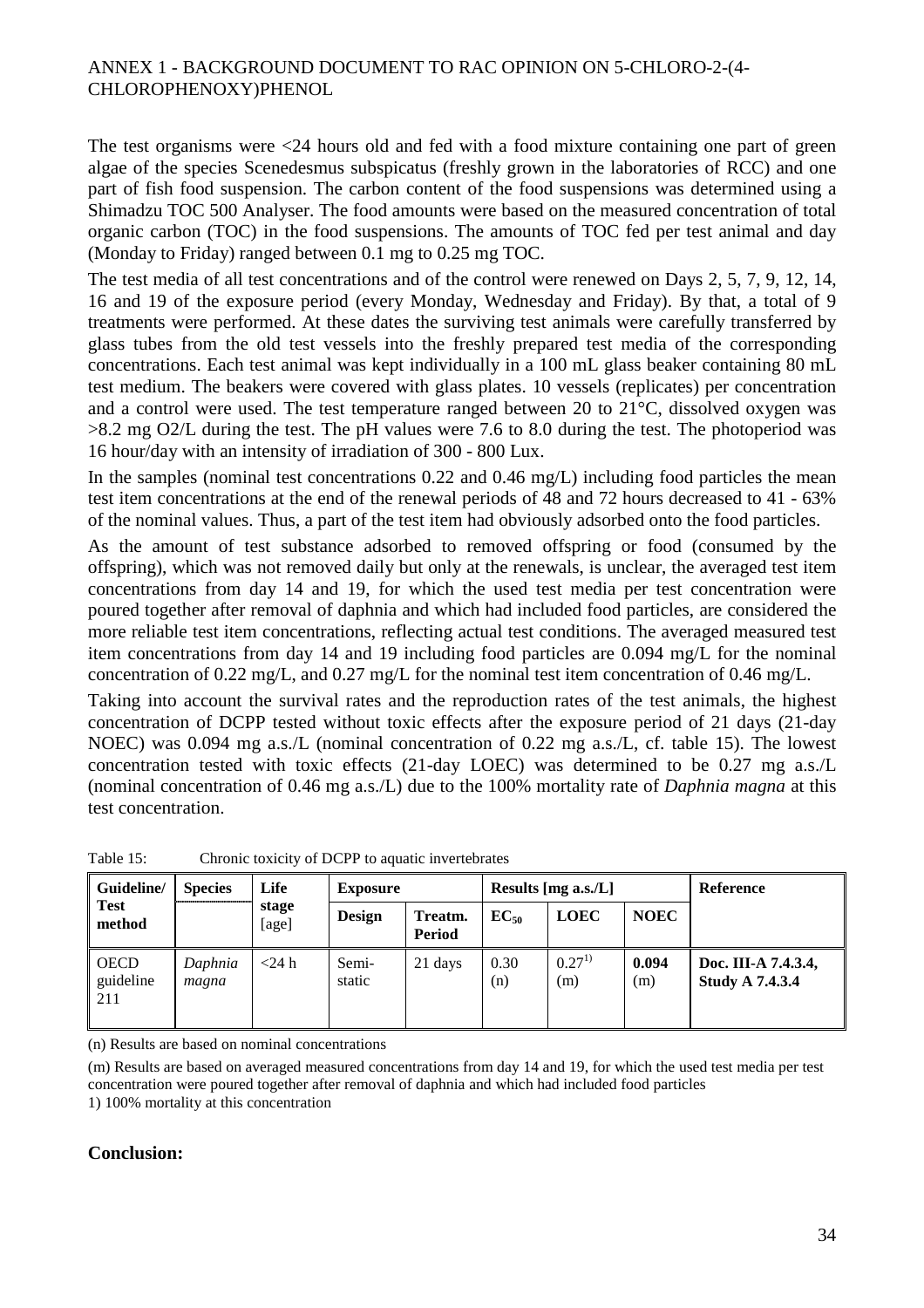The NOEC obtained in the chronic toxicity test towards *Daphnia magna* was **0.094 mg a.s./L** based on the 100% mortality of parent animals observed at 0.27 mg a.s./L, when exposed to DCPP.

### **5.4.3 Algae and aquatic plants**

The influence of DCPP on the growth of the green algal species *Desmodesmus subspicatus* (former *Scenedesmus subspicatus*, species CHODAT, Strain No. 86.81 SAG from "Pflanzenphysiologiches Institut der Universität Göttingen") was investigated in a 72-hour static test according to the Commission Directive 92/69/EEC, Annex Part C.3, and the OECD Guideline for Testing of Chemicals No. 201 **(Doc. III-A 7.4.1.3/01, Study A 7.4.1.3/01)**.

The nominal test concentrations used in the test were 2.2, 4.6, 10, 22, and 46 µg a.s./L, and a control was run in parallel. The test concentrations were selected based on the results of a rangefinding test and the results of a pre-experiment to the solubility of the test item. Since the results of pre-tests showed a solubility of about 10-20 mg a.s./L, the highest test concentration was prepared dissolving the test item in the test water and stirring for 3 days to make sure that the test item was completely dissolved.

The algae culture used for the toxicity test was 3 days old and had been maintained under the same conditions as those for the toxicity test. The algae were cultivated and tested in synthetic test water, prepared according to the mentioned test guidelines. Small volumes of the test media and the control (1.0-2.0 mL) were taken out of all test flasks after 24, 48, and 72 hours of exposure and were not replaced. The algae cell densities in the samples were determined by counting with an electronic particle counter with at least two measurements per sample. The initial cell concentration started with a biomass of. 10 000 (= 1 x 10<sup>4</sup>) cells per mL of test solution. After the test period of 72 hours, a sample was taken from the control and from the test concentration of nominal 10  $\mu$ g/L. The shape of the algal cells was microscopically examined.

The volume of the cultured Erlenmeyer flasks was 50 mL with 15 mL algal suspension covered with glass dishes and constant stirring by magnetic stirrers. Incubation was performed under standardised conditions according to the mentioned guidelines. The test was performed under continuous illumination (illumination by fluorescence tubes in a distance of about 35 cm from the test flask). The light intensity during the test was 8147 Lux (mean value, range between: 7820 and 8620 Lux). Three replicates per test concentration and six replicates in the control were investigated. The test temperature was 23 and the pH value ranged from 7.8 to 8.8. The dilution water was not aerated.

For the analytical measurements of the test item concentrations, one sample from the freshly prepared stock solution and duplicate samples from the freshly prepared test media of all test concentrations and from the control were taken just before the start of the test (without algae).

For the determination of the stability of the test item under the test conditions, and for the maintenance of the test item concentrations during the test period respectively, additional flasks with adequate volumes of the freshly prepared test media of all test concentrations and the control were incubated under the same conditions as in the actual test (but without algae) and were sampled in duplicate at the end of the test (after the 72 hours test period). All samples were deep-frozen (at about -20 °C) immediately after sampling.

The concentrations of the test item DCPP were analyzed in the stock solution sample and in the duplicate test media samples from the test concentrations of nominal 10-46 µg/L from both sampling times (0 and 72 hours). From the control samples only one of the duplicate samples was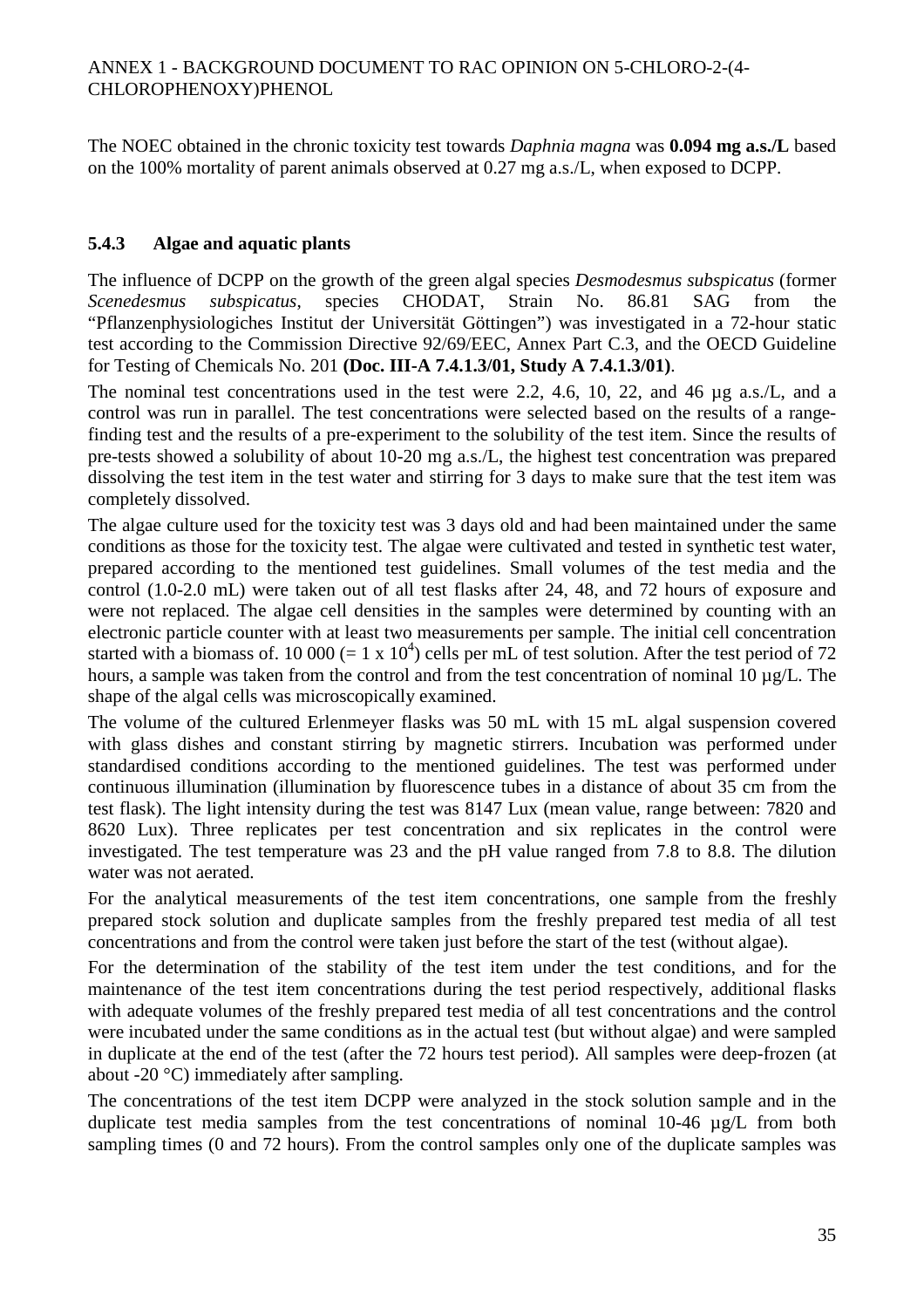analysed from each of both sampling times (0 and 72 hours). The samples from the test concentrations were below the determined 72-hour NOEC.

The analytically determined test item concentration in the analysed test media ranged from 77 to 124% of the nominal values. The total mean measured test item concentrations were in the range of 95 to 119% of the nominal values. As 80% of the initial test item concentration could not be maintained over all test concentrations trough out test duration the geometric mean was used for determination of the NOEC. The analytical method used was HPLC-UV/VIS. A NOEC of **9.3 µg a.s./L** could be derived as geometric mean of measured concentrations at the beginning and end of the test.

The  $E_bC50$  and  $E_cC50$  (the concentration of the test item corresponding to 50% inhibition of algal biomass b respectively growth rate  $\mu$  compared to the control) were calculated by probit Analysis.

For the determination of the NOEC, the calculated mean biomass and the mean growth rate  $\mu$  at the test concentrations were tested on significant differences to the control values by a Dunnett-test. For the results please see table 16 below.

The validity criteria for algal growth inhibition test according to OECD Guideline 201 concerning the cell concentration in control cultures increased at least by a factor of 16 within 3 days was fulfilled. The concentration of test substance ≥80% of initial concentration during test was not fulfilled.

The study was rated with the Klimisch score 2 because the test is a GLP study conducted according to internationally accepted guidelines but the test item concentrations could not be maintained within 80% of the initial test item concentrations throughout the test duration. Nevertheless, a reliable NOEC of 9.3 µg/L derived as a geometric mean based on measured concentrations at the beginning and end of the test could be obtained, which did not differ in a very considerable amount from the nominal test concentration of 10  $\mu$ g/L.

| <b>Guideline</b>                                       | <b>Species</b>             | <b>Test</b> | Results [ $\mu$ g a.s./L] |               |                    |             | Reference                                                 |
|--------------------------------------------------------|----------------------------|-------------|---------------------------|---------------|--------------------|-------------|-----------------------------------------------------------|
|                                                        |                            | design      | NOE <sub>b</sub> C        | $E_{b}C_{50}$ | NOE <sub>r</sub> C | $E_rC_{50}$ |                                                           |
| Directive<br>92/69/EEC,<br>Annex Part C.3;<br>OECD 201 | Desmodesmus<br>subspicatus | 72h static  | $9.3$ (m)                 | 23(n)         | 9.3(m)             | 38(n)       | Doc. III-A<br>7.4.1.3/01,<br><b>Study A</b><br>7.4.1.3/01 |

Table 16: Effects of DCPP on green algae

(m): based on measured concentration using a geometric mean

(n): based on nominal concentrations

#### **Conclusion:**

DCPP was tested towards the green alga species *Desmodesmus subspicatus*. The NOEC obtained for both endpoints biomass and growth rate after 72 h was 9.3 µg a.s./L as geometric mean based on measured concentrations. The endpoint biomass was the most sensitive with a 72h-EC<sub>50</sub> of 23  $\mu$ g a.s./L based on nominal concentrations, the  $E<sub>r</sub>C<sub>50</sub>$  was determined to be 38 µg a.s./L.

The algae is thus the most sensitive organism from the acute aquatic data set (fish, crustaceans, algae). Based on these results, DCPP is classified for acute aquatic toxicity. Furthermore, this result is the lowest from the chronic toxicity data. Therefore, it is the basis for chronic aquatic toxicity classification.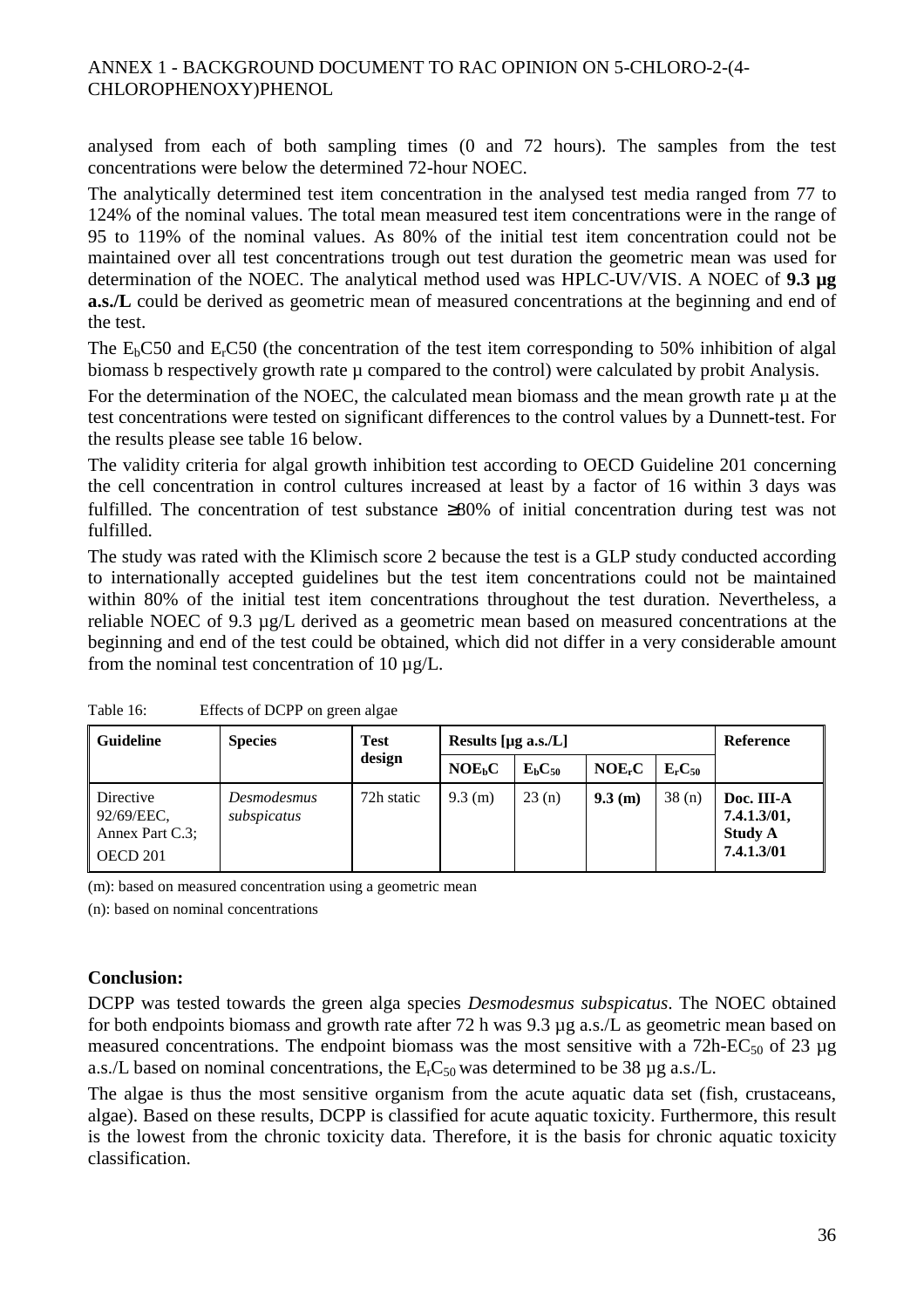No test with DCPP towards aquatic plants is available.

# **5.4.4 Other aquatic organisms (including sediment)**

No test with DCPP towards sediment organisms is available.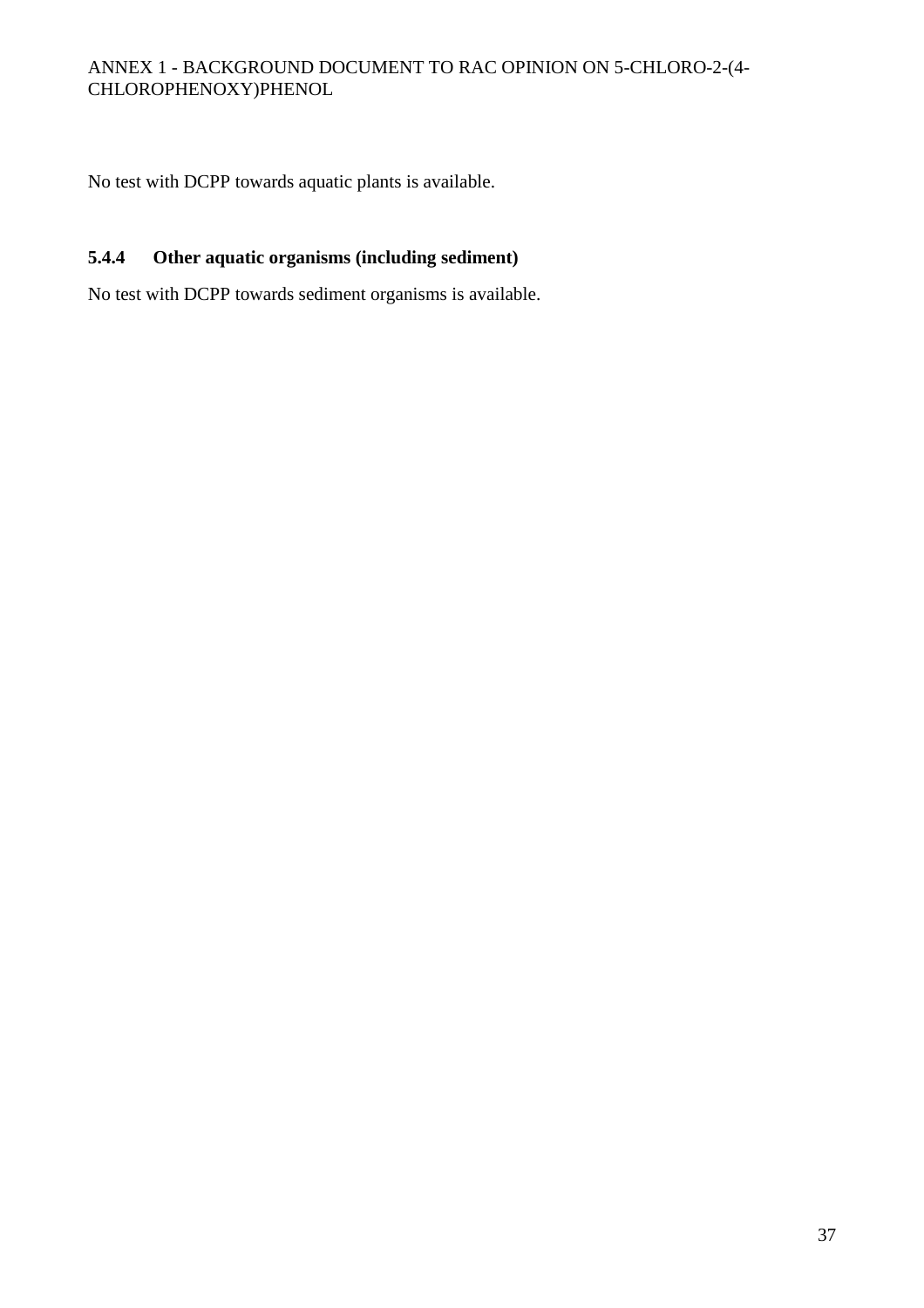# **5.5 Comparison with criteria for environmental hazards (sections 5.1 – 5.4)**

# **CLP:**

**Aquatic Acute 1:** 

Aquatic acute toxicity:  $L(E)C_{50}$  values for all three trophic levels are below 1 mg/L; Lowest L(E)C<sub>50</sub> value: E<sub>r</sub>C<sub>50</sub> (algae) = 0.038 mg/L

**Classification with Aquatic Acute 1** 

 $\rightarrow$  M factor = 10

### Studies used:

- Doc. III A7.4.1.1/01: Study A 7.4.1.1/01, OECD Guideline No. 203, EEC C.1 (1992)  $> LC_{50}$  (fish) = 0.70 mg/L
- Doc. III A7.4.1.2/01: Study A 7.4.1.2/01, OECD 202, Part1 (1992) EEC C.2 (1992) ->  $EC_{50}$  (crustacean) =  $0.32$  mg/L
- Doc. III A7.4.1.3/01: Study A7.4.1.3/01, OECD 201 (1984) EEC C.3 (1992) -> **ErC<sup>50</sup> (algae) = 0.038 mg/L**

# **Aquatic Chronic 1:**

There are chronic data for two trophic levels and DCPP is not rapidly degradable. DCPP is classified as not readily biodegradable (40-50% biodegradation after 28 days). The inherent biodegradation study failed to show ultimate biodegradation of DCPP. DCPP is hydrolytically stable at pH values between 4 to 9. Photolysis in water yields a  $DT_{50} = 4.9$  days (winter), but mineralization after 19 days was only 20%AR4.

Chronic NOEC values for two trophic levels (daphnia and algae) are below 0.1 mg/L; Lowest chronic NOEC value:  $NOE<sub>r</sub>C$  (algae) = 0.0093 mg/L

According to Table 4.1.0 (b) (iii) of Regulation (EU) No 286/2011 category chronic 1 is also met by the acute toxicity values for fish  $(LC50 = 0.70$  mg/L, Doc. III A7.4.1.1/01: Study A 7.4.1.1/01).

**classification with Aquatic Chronic 1** 

 $\rightarrow$  M factor = 10

Studies used:

- Doc. III A7.1.1.2.1/01, Study A7.1.1.2.1/01, OECD 301B (1992), -> **40-50% degradation in 28 days**
- Doc. III A7.1.1.2.2, Study A7.1.1.2.2, OECD 302B (1993) and 87/302/EEC, Part C (1988) ->**99% elimination, no data on ultimate degradation**

 $\overline{a}$ 

<sup>4</sup> Applied radioactivity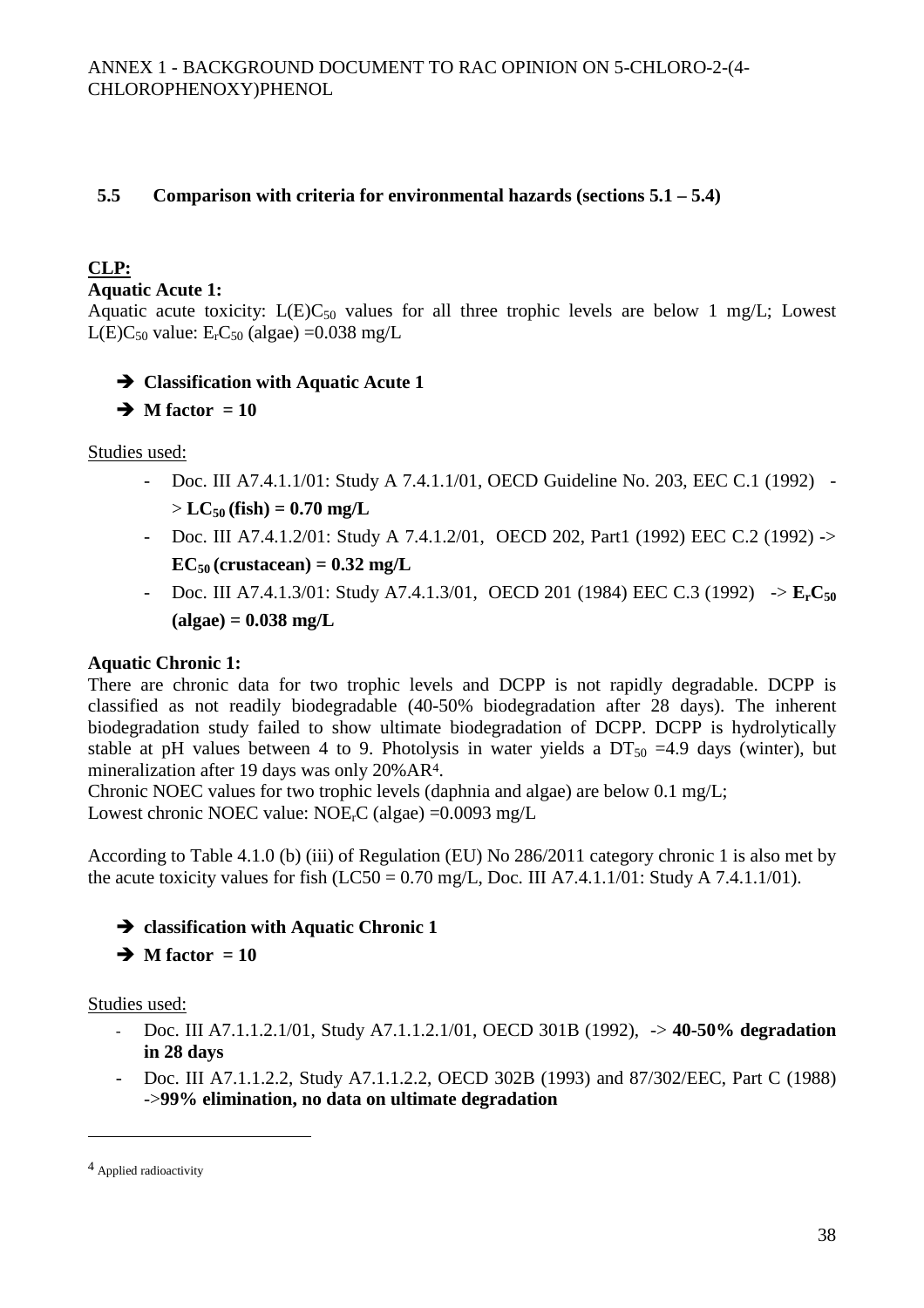- Doc. III A7.1.1.1.1, Study A7.1.1.1.1, OECD 111 (1981) -> **hydrolytically stable at pH 4, 7 and 9 at 50°C**
- Doc. III A7.1.1.1.2, Study A A7.1.1.1.2/01 and Study A7.1.1.1.2/02, OECD 316 -**> DT50 = 0.32 - 4.86 days** (latitude 50°N, summer - winter)
- Doc. III A7.4.1.1/01: Study A 7.4.1.1/01, OECD Guideline No. 203, EEC C.1 (1992) ->  $LC_{50}$  (fish) = 0.70 mg/L
- Doc. III A7.4.3.4, Study A7.4.3.4, OECD guideline 211 (OECD, 1998) -> **NOEC (crustacea) =0.094 mg/L**
- Doc. III A7.4.1.3/01: Study A7.4.1.3/01, OECD 201 (1984) EEC C.3 (1992) -> **NOErC (algae) = 0.0093 mg/L**

#### **5.6 Conclusions on classification and labelling for environmental hazards (sections 5.1 – 5.4)**

Table 17: Proposed classification and labelling according to Regulation (EC) No 1272/2008 and Reg. (EU) No 286/2011

| <b>Classification</b>    |                                                                                | <b>Justification</b>                                                                                                          |
|--------------------------|--------------------------------------------------------------------------------|-------------------------------------------------------------------------------------------------------------------------------|
|                          | Eye Dam. 1                                                                     | Please see chapter 3 of this document.                                                                                        |
|                          | Aquatic Acute 1 $(M=10)$                                                       | L(E)C50 values $\leq 1$ mg/L for all three trophic<br>levels. The lowest available and considerable                           |
| <b>Classification</b>    |                                                                                | EC50 value = $0.038$ mg/L.                                                                                                    |
|                          | Aquatic Chronic 1 (M=10)                                                       | The active substance is not rapidly degradable<br>and the NOECs are below 0.1 mg/L. Lowest<br>available NOEC = $0.0093$ mg/l. |
|                          | H318: Causes serious eye damage                                                | According to the classification criteria of<br>Regulation (EC) No 1272/2008 and Reg. (EU)                                     |
|                          | H400: Very toxic to aquatic life<br>H410: Very toxic to aquatic life with long | No 286/2011 DCPP causes serious eye damage                                                                                    |
|                          | lasting effects.                                                               | and is very toxic to aquatic life with long<br>lasting effects: The acute effects lead to the                                 |
| <b>Hazard statements</b> |                                                                                | classification Aquatic Acute 1 with an $M$ -                                                                                  |
|                          |                                                                                | Factor of 10, the chronic effect data lead to the<br>classification Aquatic Chronic 1 with an $M$ -                           |
|                          |                                                                                | Factor of 10.                                                                                                                 |
|                          |                                                                                |                                                                                                                               |
| Labelling                |                                                                                | <b>Justification</b>                                                                                                          |
|                          |                                                                                | According to the classification criteria of<br>Regulation (EC) No $1272/2008$ and Reg. (EU)                                   |
|                          |                                                                                | No 286/2011 classification of Eye Dam. 1,                                                                                     |
|                          |                                                                                | Aquatic Acute 1, and Aquatic Chronic 1 the                                                                                    |
| <b>GHS Pictograms</b>    | GHS05<br>GHS09                                                                 | labelling with GHS05, GHS09 the signal word<br>"danger", the Hazard statements H318 and                                       |
|                          |                                                                                | H410 and the Precautionary Statements P273,                                                                                   |
|                          |                                                                                | P305, P280, P391 and P 501 have to be put on<br>the label.                                                                    |
| <b>Signal words</b>      | Danger                                                                         |                                                                                                                               |
|                          |                                                                                |                                                                                                                               |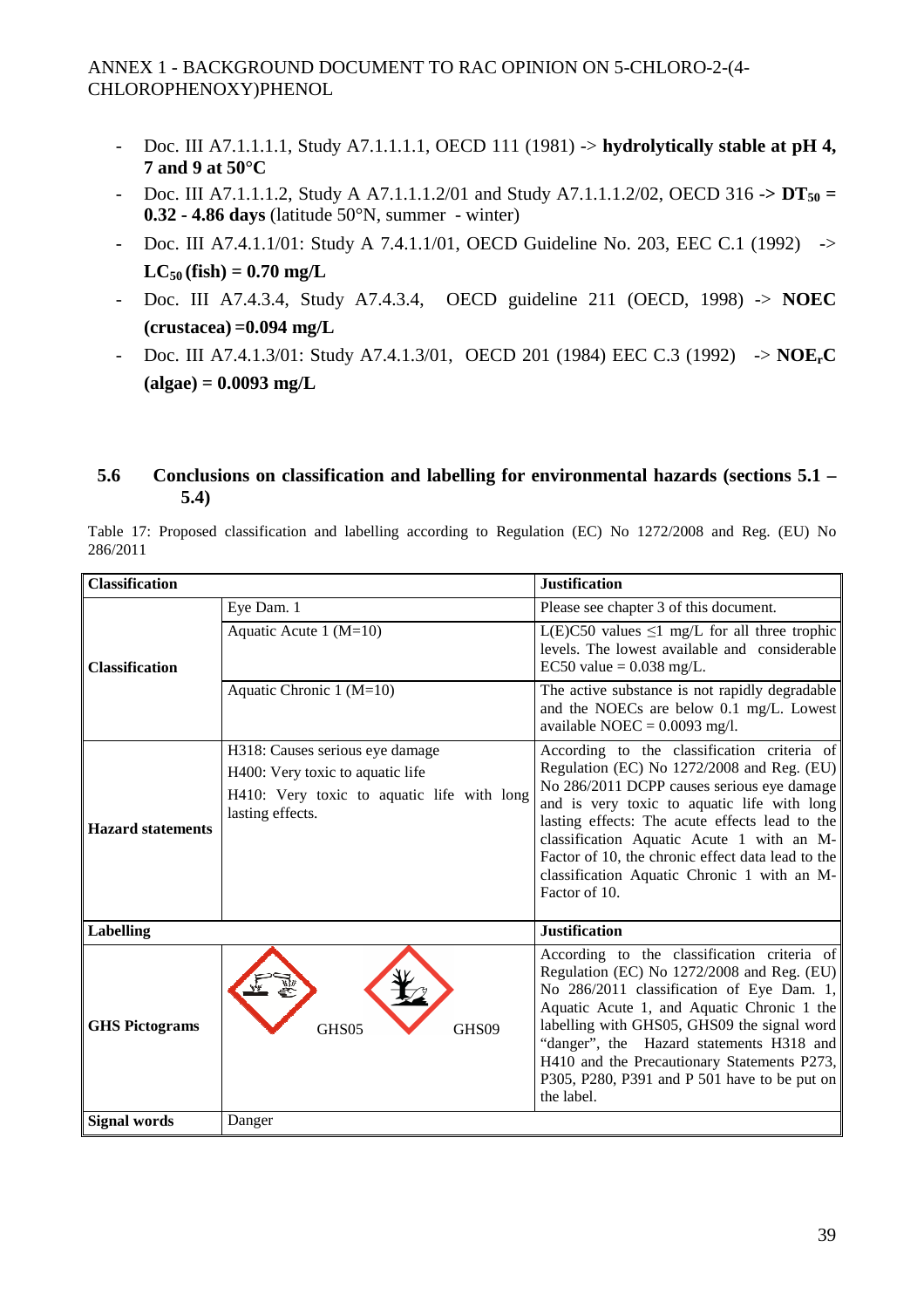| <b>Hazard statements</b> |                 | H318: Causes serious eye damage.                                                                                                                        |
|--------------------------|-----------------|---------------------------------------------------------------------------------------------------------------------------------------------------------|
|                          |                 | H410: Very toxic to aquatic life with long lasting effects.                                                                                             |
|                          | <b>General</b>  |                                                                                                                                                         |
|                          |                 | P273: Avoid release to the environment.                                                                                                                 |
| <b>Prevention</b>        |                 | P280: Wear protective gloves/protective clothing/eye protection/face protection.                                                                        |
| <b>Statements</b>        | <b>Response</b> | P305 + P351 + P338: IF IN EYES: Rinse cautiously with water for several minutes. Remove<br>contact lenses, if present and easy to do. Continue rinsing. |
|                          |                 | P310: Immediately call a POISON CENTER or doctor/physician                                                                                              |
|                          |                 | P391: Collect spillage.                                                                                                                                 |
|                          | <b>Storage</b>  |                                                                                                                                                         |
| Precautionary            | <b>Disposal</b> | P501: Dispose of contents/container in accordance with local/regional/national/international<br>regulation (to be specified).                           |

#### **RAC evaluation of environmental hazards**

#### **Summary of the Dossier submitter's proposal**

The Dossier Submitter (DS) proposed to classify 5-chloro-2-(4-chlorophenoxy)-phenol (DCPP) as Aquatic Acute 1; H400, M=10 and Aquatic Chronic 1; H410, M=10. The classification was based on the substance not being rapidly degradable and very toxic to aquatic organisms. The lowest acute toxicity value was a  $72-h$  ErC<sub>50</sub> of 0.038 mg/L for algae and the lowest chronic toxicity value was a 72-h NOErC of 0.0093 mg/L, also for algae.

#### *Degradation*

Hydrolysis of DCPP was investigated in one study at 50 °C in sterile aqueous buffer solutions at pH values of 4, 7 and 9 following the preliminary test of OECD Guideline 111 and GLP. No degradation of test substance was measured after 5 days. Consequently DCPP was considered to be hydrolytically stable.

Phototransformation of DCPP in water was investigated in a study performed according to draft OECD 316 guideline (August 2000) and GLP. The photolysis of DCPP was rapid with its amount decreasing to 53% after 6 hours irradiation. By day 2, it had declined to 1.3% of applied radioactivity (AR) and from day 5 onwards, it was not detectable. The estimated half-life of DCPP in aqueous systems at latitudes between 30°N and 50°N ranged from 0.24 days to 4.86 days. Six major photodegradates accounting more than 10% of the AR were formed namely M1, M4, M7, M8, M16 and M17. It was shown that M1, M16 and M17 are nonhalogenated and highly polar compounds. M2 was identified as 4-chlorocatechol, M7 as monochlordihydroxybiphenylether and M8 as a condensation product. M4 was not identified and regarding the structure of DCPP a dioxine or another hazardous substance could be a potential degradation product. No data is available in the CLH Report to classify the degradates for environmental hazard. Mineralization of the photodegradation products continuously increased with study progress. On day 19  $^{14}$ CO2 accounted for 20.3% of the AR.

DCPP was estimated to be susceptible to photochemical degradation in the gas phase (Technical Guidance Document, EC 2003). The calculated half-life of DCPP in air due to indirect photodegradation was estimated to be 19.701 hours (0.821 days) with the AOPWIN software program.

There are four ready biodegradability tests and one inherent test available on DCPP. In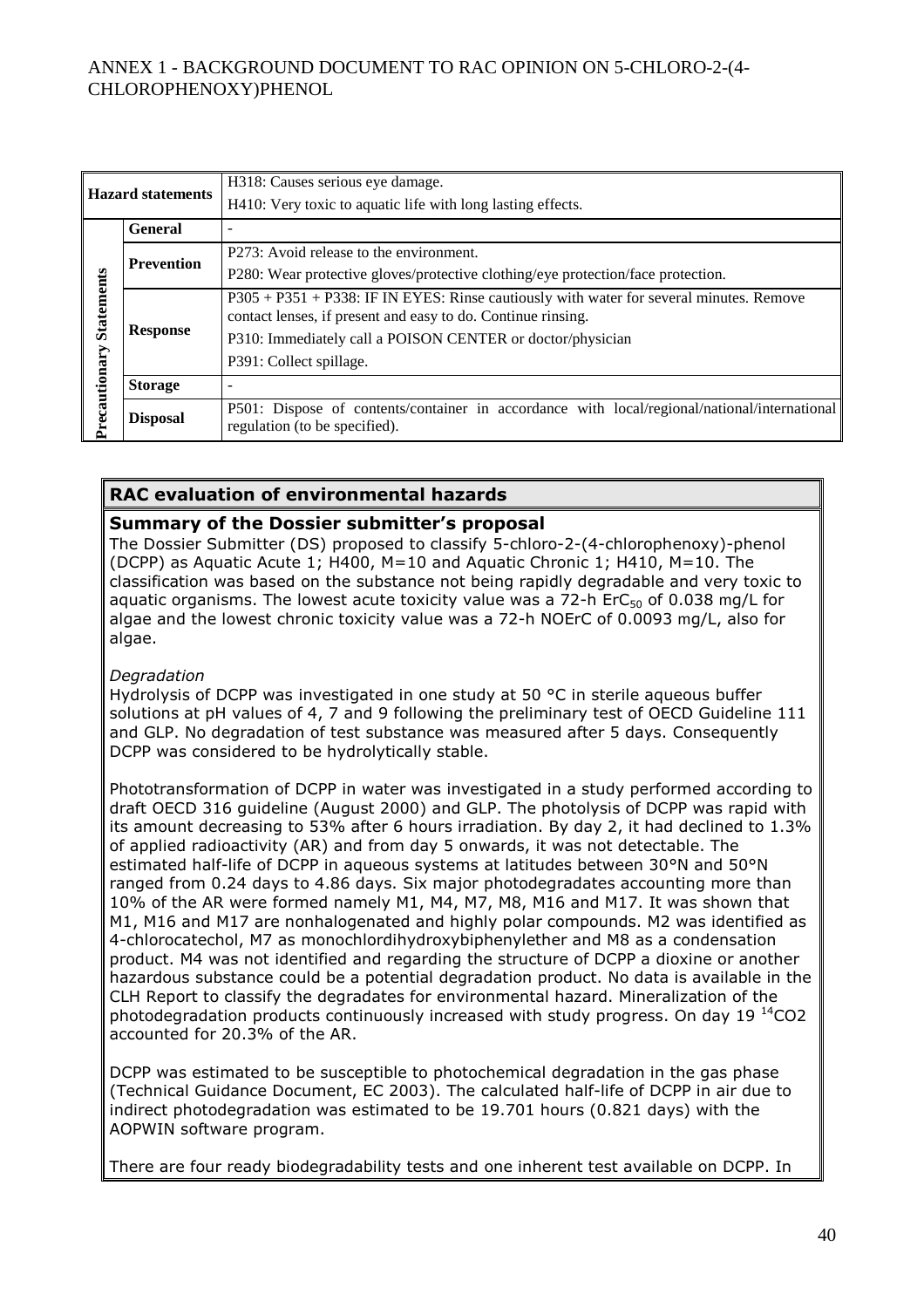one of the ready tests the test design was not suitable for determining ready biodegradability but in three other tests the substance was not readily biodegrable. The DS concluded from the inherent test OECD 302B result that DCPP is inherently primary degradable although no DOC was measured and adsorption could not be ruled out. Methyl-DCPP was quantified both in water (maximum on day 7) and two sludge samples (maximum on days 7 and 14, respectively). There is not enough data to classify methyl-DCPP but after Public Consultation the DS gave new data concerning bioaccumulation: "The metabolite methyl-DCPP has a calculated log  $K_{ow}$  value of 4.6. An experimental study with *Danio rerio* revealed high Bioconcentration factors: Steady State BCF values of 20800 and 14514 resulting in lipid corrected values of 15273 and 10517.

| Guideline                                | <b>Test substance</b>                               | <b>Test</b><br>substance<br>concentration | Test<br>period     | <b>Degradation</b>                                                     |
|------------------------------------------|-----------------------------------------------------|-------------------------------------------|--------------------|------------------------------------------------------------------------|
| OECD 301B, GLP                           | Radiolabelled<br>(phenole-U-C14)<br><b>Diclosan</b> | 95 µg/L                                   | 28 days<br>61 days | $40 - 50%$<br>$52\pm9\%$ (both based on<br>$^{14}$ C CO <sub>2</sub> ) |
| OECD 301F, GLP                           | <b>DCPP</b>                                         | $100$ mg/L                                | 28 days            | 0% (no mineralization<br>of the substance<br>provided)                 |
| Japan MITI<br>(OECD 301C),<br><b>GLP</b> | <b>DCPP</b>                                         | $100$ mg/L                                | 28 days            | 0% (initial test<br>substance conc. the<br>same as at the end)         |
| OECD 301F, GLP                           | <b>DCPP</b>                                         | $100 \mu g/L$                             | 28 days            | 100% elimination, no<br>data on ultimate<br>biodegradation             |
| OECD 302B, GLP                           | <b>DCPP</b>                                         | $100 \mu g/L$                             | 28 days            | Elimination > 99% after<br>14 days, no data on<br>ultimate degradation |

Table 1 Ready and inherent degrability tests on DCPP

There is one aerobic aquatic degradation in STP test (OECD 303) on DCPP which according to the CLP Guidance cannot be used for assessing degradation in the aquatic environment. No simulation tests for other environmental compartments are presented in the CLH Report.

#### *Bioaccumulation*

The log P<sub>ow</sub> was measured in an OECD 117 test to be 3.7 at 20°C. The calculated log P<sub>ow</sub> values are 4.8, 4.6 and 4.5 at temperatures 10, 20 and 30 °C, respectively. The bioconcentration of DCPP in carp (*Cyprinus carpio*) was determined in one test following the OECD guideline 305 and GLP and the Japanese standard method according to the "Testing methods for New Chemical Substances" of the Ministry of International Trade and Industry of Japan of 1974. The mean steady-state BCFs for 0.02 mg/L test concentration and for 0.002 mg/L test concentration were 67.4 and 76.7, respectively. Corrected for a whole body lipid content of 5% the resulting whole body BCFs in fish were 99.1 and 112.8. metabolites were not determined

After Public Consultation the DS provided new data concerning the metabolite methyl-DCPP: "The metabolite methyl-DCPP has a calculated log  $K_{ow}$  value of 4.6. An experimental study with *Danio rerio* revealed high bioconcentration factors: Steady State BCF values of 20800 and 14514 resulting in lipid corrected values of 15273 and 10517 were obtained."

#### *Aquatic toxicity*

The adsorption of DCPP on soils was tested according to OECD Guideline 121 and GLP. The adsorption coefficient of the substance was calculated as log  $K_{\text{oc}} = 3.1545$  (Koc= 1427.25) and the result was substantiated with QSAR data. According to DS DCPP can be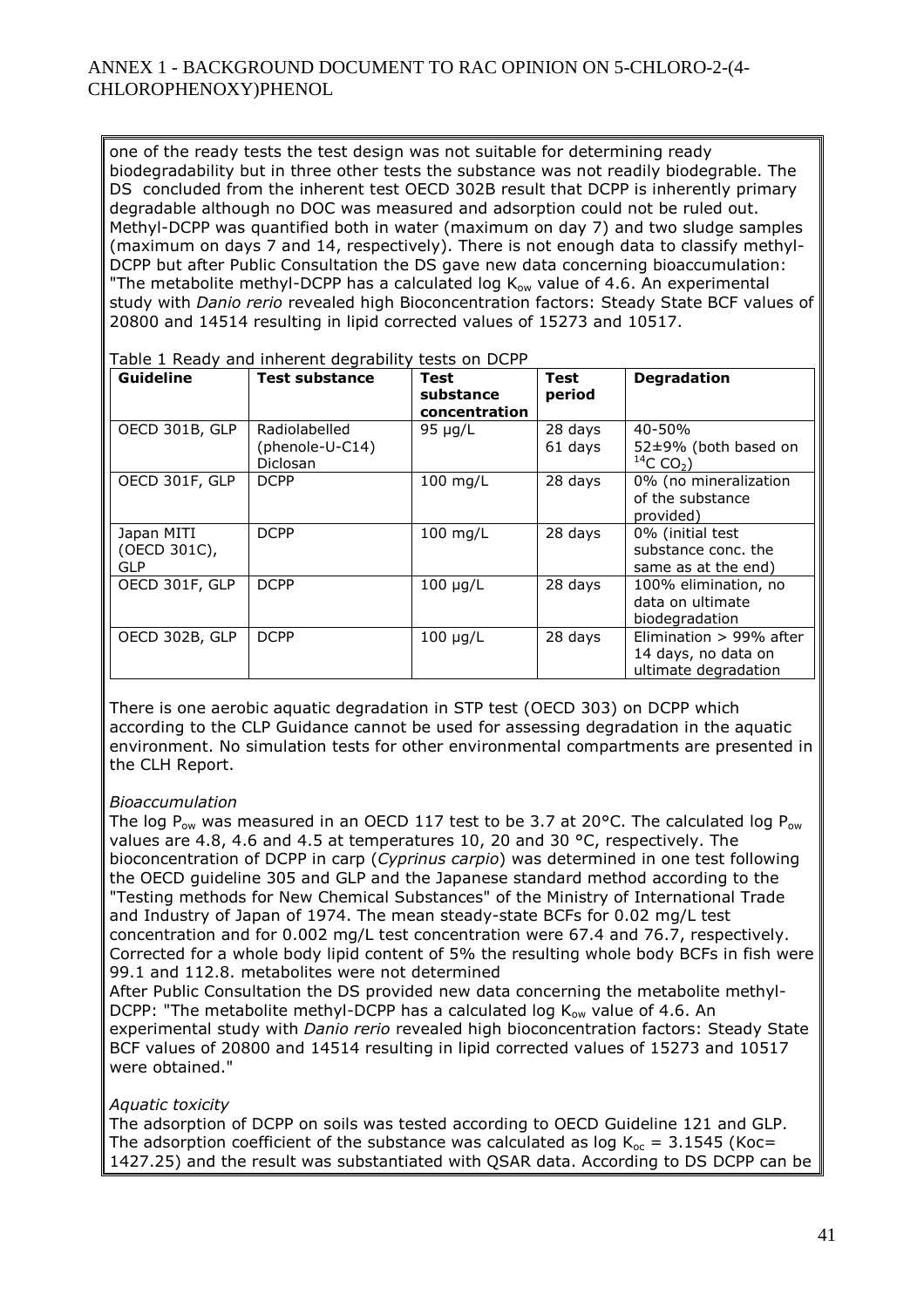assumed to be adsorbed in soils. Adsortion may also be important in the context of aquatic toxicity studies. Since the substance is hydrolytically stable and considerably soluble in lipids, adsorption and subsequent desorption and re-solution may explain the observed fluctuations in the measured concentrations in the static aquatic test media.

In the acute Daphnia test and in the algae test determination of the stability of the test item during the test was measured from the samples incubated with no organisms. In the chronic Daphnia study a part of the test item had adsorbed onto the food particles.

There are altogether 2 acute toxicity tests for fish, one for invertebrates and one for algae. The values are presented in Table 2.

| <b>Species</b>                                     | <b>Test guideline</b>                  | Test type and<br>duration                             | Test result                                                                                                          |
|----------------------------------------------------|----------------------------------------|-------------------------------------------------------|----------------------------------------------------------------------------------------------------------------------|
| Danio rerio (zebra<br>fish)                        | 92/69/EEC, C.1<br><b>OECD 203, GLP</b> | static, 96h                                           | $LC_{50}$ 0.70 mg/L <sup>(*</sup><br>total mean measured<br>concentrations (74-<br>112% of nominal)                  |
| Danio rerio                                        | <b>OECD 203</b>                        | semistatic, 96h,<br>screening pre-test,<br>supportive | $LC_{50}$ 0.86 mg/L<br>initial measured<br>concentration levels                                                      |
| Daphnia magna                                      | 92/69/EEC, C.2<br>OECD 202, GLP        | static, 48h                                           | $EC_{50}$ 0.32 mg/L <sup>(*</sup><br>nominal (mean<br>measured 81-87% of<br>nominal)                                 |
| <b>Desmodesmus</b><br>subspicatus (green<br>algae) | 92/69/EEC, C.3<br><b>OECD 201, GLP</b> | static, 72h                                           | $EbC_{50}$ 0.023 mg/L<br>$ErC_{50}$ 0.038 mg/L<br>nominal (measured<br>concentrations 77-<br>124% of the<br>nominal) |

Table 2 Acute aquatic toxicity data available

 $\overline{f^*}$ The LC<sub>50</sub> and EC<sub>50</sub> values were determined as the geometric mean value of the consecutive test concentrations with 0 and 100% mortality.

 $($ \* Geometric mean of measured concentrations at the beginning and end of the test.

There are no chronic fish toxicity studies available. There is one study available both for invertebrates and algae. The values are presented in Table 3.

#### Table 3 Chronic aquatic toxicity data available

| <b>Species</b>                                     | <b>Test guideline</b>                  | Test type and<br>duration | <b>Test result</b>                                                                                                                      |
|----------------------------------------------------|----------------------------------------|---------------------------|-----------------------------------------------------------------------------------------------------------------------------------------|
| No fish study                                      |                                        |                           |                                                                                                                                         |
| Daphnia magna                                      | OECD211, GLP                           | semistatic, 21 days       | NOEC 0.094 mg/ $L^{(*)}$<br>LOEC 0.27 mg/L <sup>(* (**</sup><br>$EC_{50}$ 0.30 mg/L<br>(nominal)<br>mean measured 41-<br>63% of nominal |
| <b>Desmodesmus</b><br>subspicatus (green<br>algae) | 92/69/EEC, C.3<br><b>OECD 201, GLP</b> | static, 72h               | <b>NOErC 0.0093</b><br>$mg/L^{(**)}$                                                                                                    |

averaged measured concentrations from day 14 and 19 for which the used test media per test concentration were poured together after removal of daphnia and which had included food particles \*\* 100% mortality at this concentration

(\*\*\* Geometric mean of measured concentrations at the beginning and end of the test.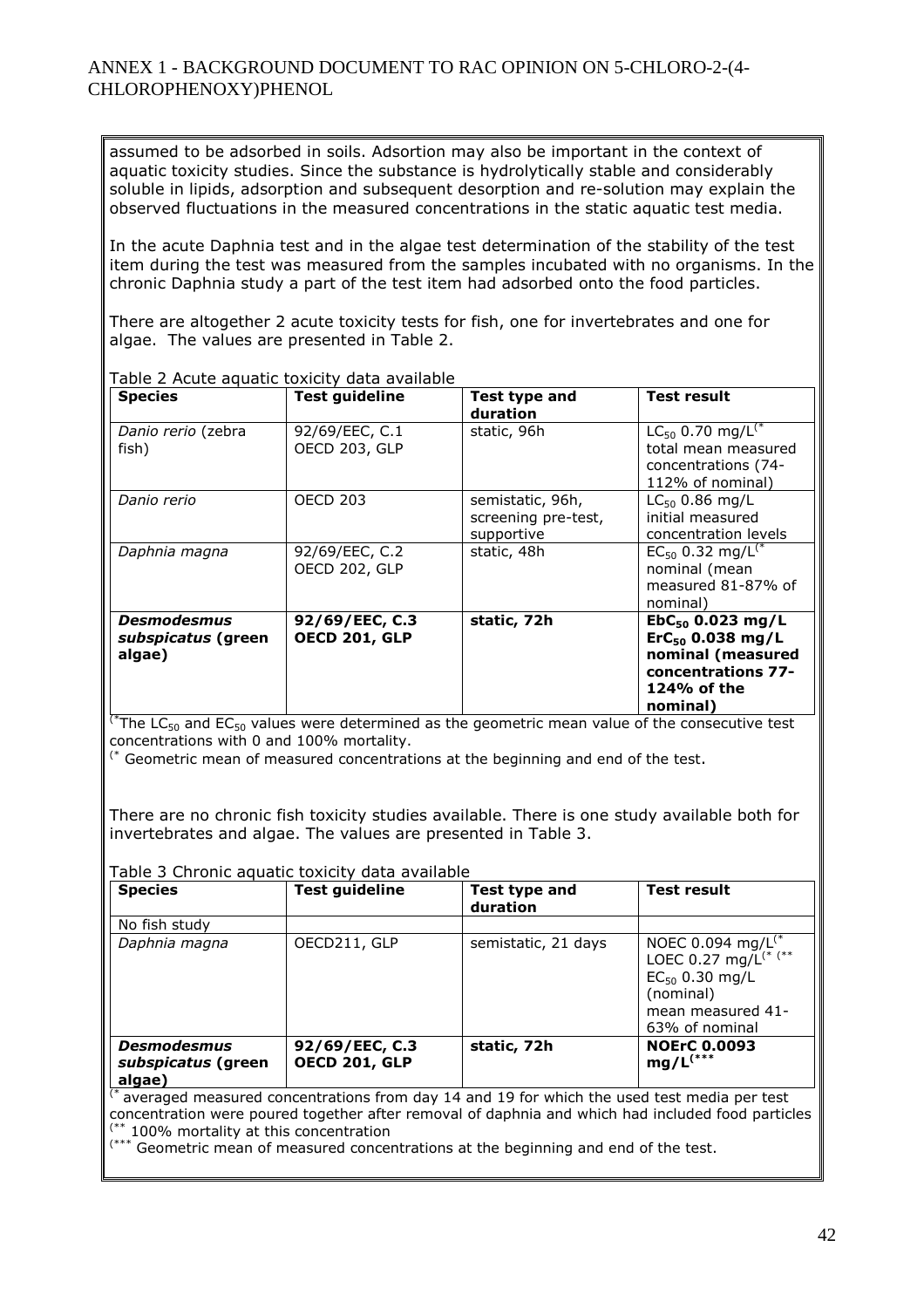The most sensitive organism in acute and chronic aquatic toxicity tests is algae with an ErC $50$  of 0.038 mg/L and with an NOErC of 0.0093 mg/L.

#### **Comments received during public consultation**

Two Member States (MS) supported the DS's proposal for classification. They also commented on the purity. The DS agreed that the original 99.1% (w/w) purity should be corrected with 99.5% (w/w) based on new confidential study submitted.

A comment was also received concerning aquatic bioaccumulation stating that the BCF value for the metabolite methyl-DCPP should be amended to BCF values between 10517 and 17505. The DS agreed with the following: "The metabolite methyl-DCPP has a calculated log Kow value of 4.6. An experimental study with *Danio rerio* revealed high Bioconcentration factors: Kinetic BCF values of 23804 and 16738 were obtained, resulting in lipid corrected values of 17505 and 12129. Steady State BCF values of 20800 and 14514 resulting in lipid corrected values of 15273 and 10517 were obtained. Based on the criteria for PBT/vPvB substances, methyl-DCPP has to be regarded as very bioaccumulative (vB)."

#### **Assessment and comparison with the classification criteria**

DCPP is not readily degradable based on the 40-50% degradation in a 28 day OECD 301B biodegradation test and to 0% degradation in a OECD 301F and in a MITI test (OECD 301C). No relevant simulation tests are presented in the CLH Report. Thus based on the ready degradability test results **DCPP is considered to be not rapidly degradable**.

The metabolite Methyl-DCPP was quantified in the inherent OECD 302B test and in an aerobic aquatic degradation test in STP in small amounts, the maximum concentration mentioned in the CLH Report being 1 µg/L. No data to enable classification of Methyl-DCPP is presented in the CLH Report although it is known to be very bioaccumulative with fish BCFs of 15273 and 10517.

The log K<sub>ow</sub> values for DCPP are 3.7 (measured) and 4.6 (calculated) at 20 °C. The cutoff value for classification is log  $K_{ow} \geq 4$ . The measured fish whole body BCFs corrected for a whole body lipid content of 5% are 99.1 and 112.8. The cut-off value being  $\geq 500$ for the whole fish, DCPP does not have a potential to bioconcentrate.

There is acute data available for the three trophic levels. The lowest acute fish toxicity result is a 96h LC<sub>50</sub> of 0.70 mg/L for *Danio rerio*. The lowest acute invertebrate toxity data is a 48h EC50 of 0.32 mg/L for *Daphnia magna* and the lowest acute toxicity for algae is a ErC<sub>50</sub> of 0.038 mg/L for *Desmodesmus subspicatus*.

There is chronic data available for two trophic levels. There is no data on fish. The lowest chronic toxicity result for invertebrates is a 21 day NOEC of 0.094 mg/L for *Daphnia magna* and the lowest chronic toxicity data for the algae was a NOErC of 0.0093 mg/L for *Desmodesmus subspicatus*.

The most sensitive trophic level is algae. The acute classification is based on algae  $ErC<sub>50</sub>$ of 0.038 mg/L which is in the 0.01  $\lt$  LC<sub>50</sub>  $\leq$  0.1 range giving an M-factor of 10. The lowest chronic toxicity value NOErC of 0.0093 mg/L for algae is in the 0.001  $\lt$  NOEC  $\le$ 0.01 mg/L range giving an M-factor of 10 for non-rapidly degrable substance. Since there is no chronic fish data surrogate system is used for fish. The 96h  $LC_{50}$  of 0.70 mg/L and no rapid degradability gives a Chronic 1 classification with an M-factor of 1 which is less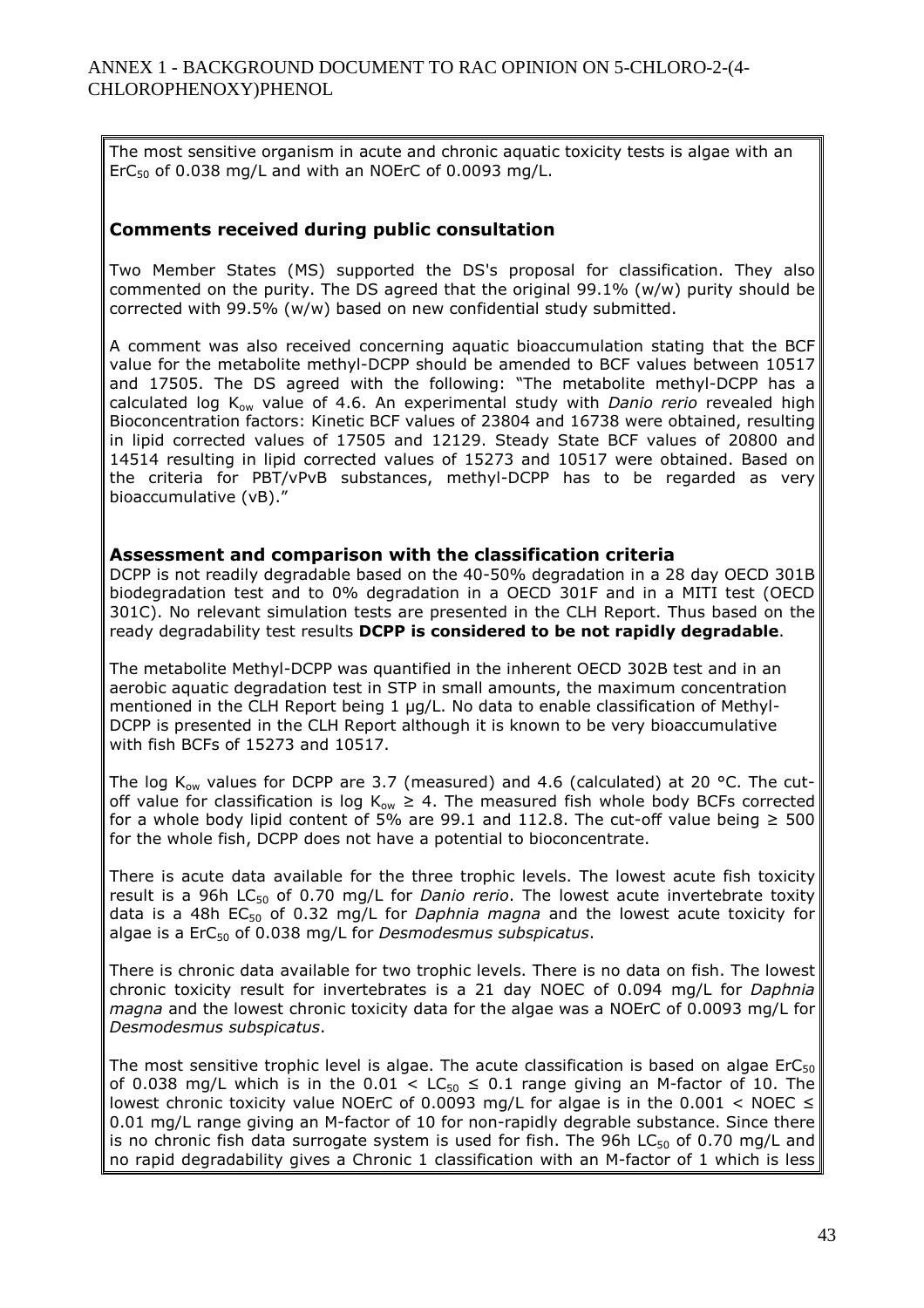stringent than the classification based on chronic data thus having no effect to the classification. **Consequently DCPP is classified as Aquatic Acute 1 (H400), M=10 and Aquatic Chronic 1 (H410), M=10 as proposed by the DS.** 

# **6 OTHER INFORMATION**

No other information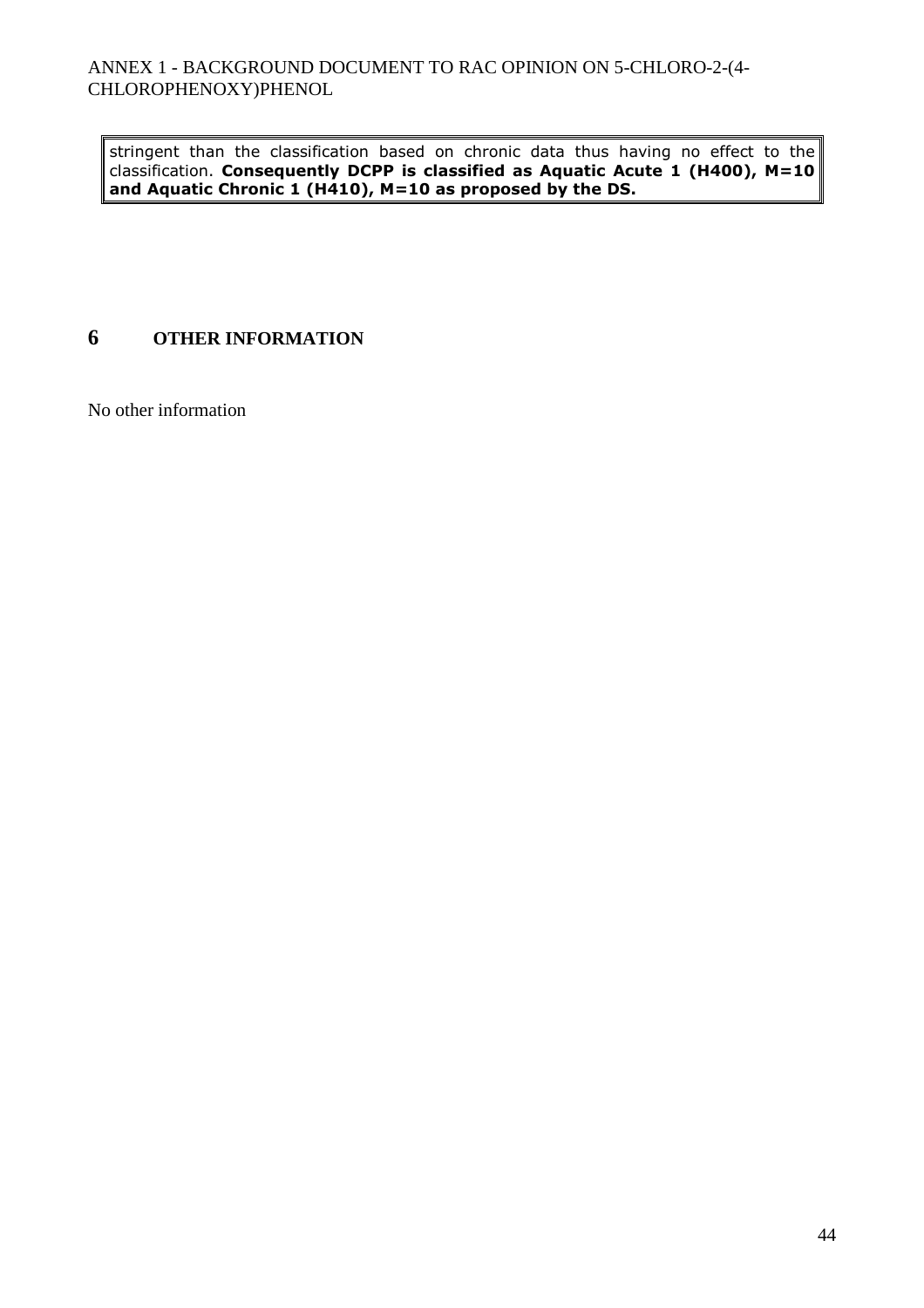# **7 REFERENCES**

# **REFERENCE LIST – SORTED BY SECTION NUMBER**

| <b>Section No /</b> | Year  | <b>Title/Source</b>                                                                                                                                                                                                                            | Data              | Owner          |
|---------------------|-------|------------------------------------------------------------------------------------------------------------------------------------------------------------------------------------------------------------------------------------------------|-------------------|----------------|
| <b>Reference No</b> |       | Institution; report nr; GLP-status;                                                                                                                                                                                                            | <b>Protection</b> |                |
|                     |       | Published or unpublished;                                                                                                                                                                                                                      |                   |                |
| A2.7/01             | 2008a | DCPP: 5 Batch analysis for European<br>Biocide Registration.<br>Date: 2008-03-26;<br>Trace Analysis & Occupational Hygiene<br>(TAOH), Expert Services Business Unit of<br>Ciba Inc., Basle, Switzerland<br>Test No. 08.055<br>GLP; unpublished | Yes               | <b>BASF SE</b> |
| A3.1/01             | 1999  | Determination of the melting point / melting<br>range of FAT 80'220/A.<br>Date: 1999-01-21<br>RCC Ltd, Environmental Chemistry &<br>Pharmanalytics Division, Itingen,<br>Switzerland; Report no.: 711966; GLP:Yes;<br>Published: No            | Yes               | <b>BASF SE</b> |
| A3.1/02             | 1999  | Determination of the boiling point / boiling<br>range of FAT 80'220/A.<br>Date: 1999-01-21<br>RCC Ltd, Environmental Chemistry &<br>Pharmanalytics Division, Itingen,<br>Switzerland; Report no.: 711977; GLP:Yes;<br>Published: No            | Yes               | <b>BASF SE</b> |
| A3.1/03             | 1999  | Determination of the relative density of FAT<br>80'220/A.<br>Date: 1999-01-21<br>RCC Ltd, Environmental Chemistry &<br>Pharmanalytics Division, Itingen,<br>Switzerland; Report no.: 711988; GLP:Yes;<br>Published: No                         | Yes               | <b>BASF SE</b> |
| A3.1/04             | 2007  | Bulk density of DCPP ex Anupam<br>Rasayan/Indien.<br>Date: 2007-07-11; Ciba Spezialitätenchemie<br>Grenzach GmbH, Grenzach, Germany<br>Report No.: -- GLP:No unpublished                                                                       | Yes               | <b>BASF SE</b> |
| A3.2/01             | 1998  | Calculation of the vapour pressure of FAT<br>80'220/A.<br>Date: 1998-11-26<br>RCC Ltd, Environmental Chemistry &<br>Pharmanalytics Division, Itingen,<br>Switzerland; Report No. 711990<br>GLP: No; unpublished                                | Yes               | <b>BASF SE</b> |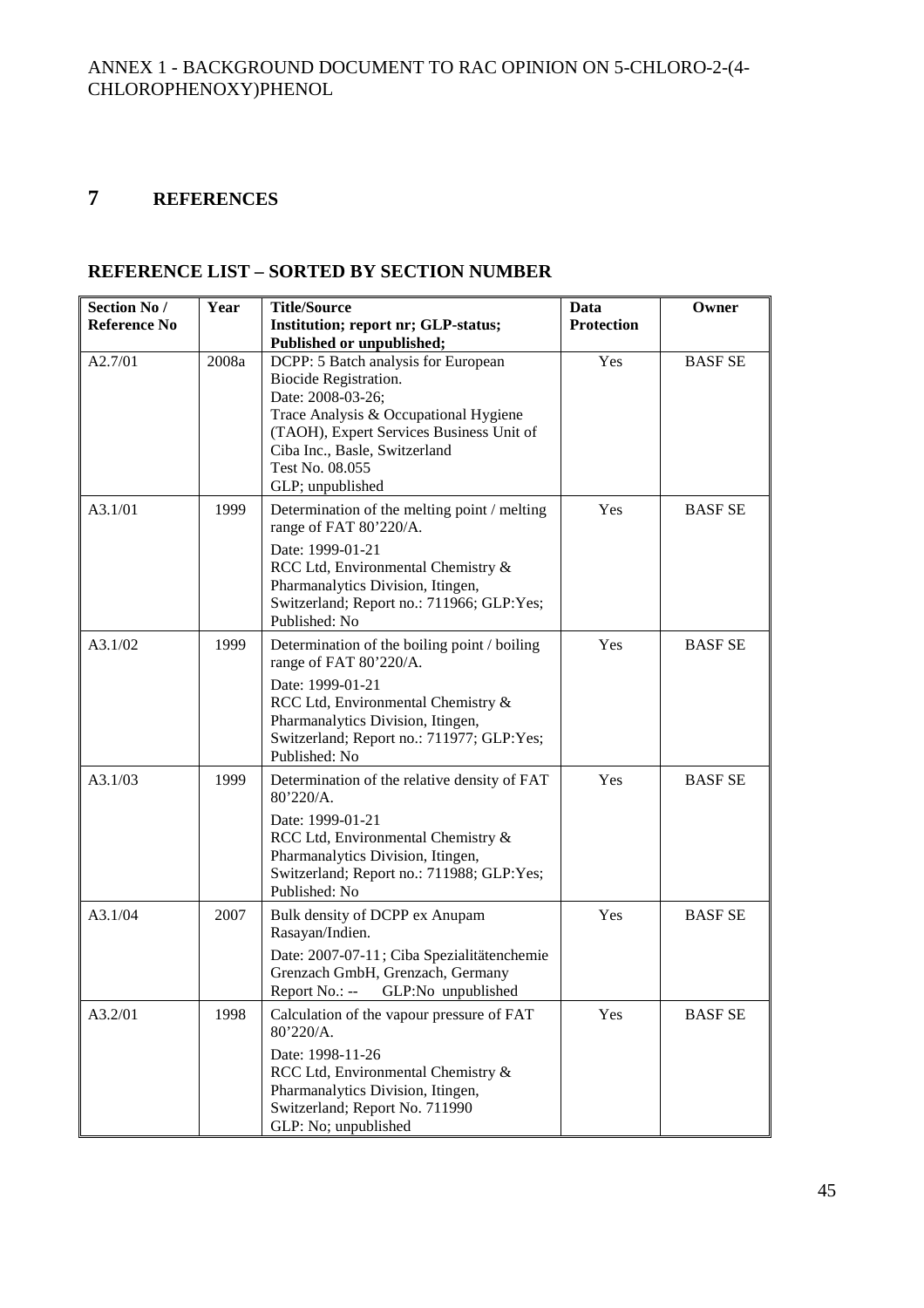| <b>Section No /</b><br><b>Reference No</b> | Year | <b>Title/Source</b><br>Institution; report nr; GLP-status;<br>Published or unpublished;                                                                                                                                                                                 | Data<br>Protection | Owner          |
|--------------------------------------------|------|-------------------------------------------------------------------------------------------------------------------------------------------------------------------------------------------------------------------------------------------------------------------------|--------------------|----------------|
| A3.2/02                                    | 2007 | DCPP, Calculation of Henry's Law<br>Constant.<br>Date: 2007-01-26, Dr. Knoell Consult<br>GmbH, Leverkusen, Germany<br>Report No: 2007/01/26/UB, GLP: No,<br>unpublished                                                                                                 | Yes                | <b>BASF SE</b> |
| A3.3/01                                    | 2007 | Chemical characterisation of DCPP.<br>Date: 2007-07-13, CONFIDENTIAL<br>Ciba Specialty Chemicals Inc, TAOH (Trace<br>Analysis & Occupational Hygiene), Basle,<br>Switzerland, Report No. 07.204<br>GLP: Yes, unpublished                                                | Yes                | <b>BASF SE</b> |
| A3.4/01                                    | 1999 | Report on analytical certification, FAT<br>80'220/A. Date: 1999-01-15<br>CONFIDENTIAL, Ciba Specialty<br>Chemicals, Consumer Care, Analytic<br>(GZ5.54), Grenzach-Wyhlen, Germany<br>Report No. A98-1812, GLP: No,<br>unpublished                                       | Yes                | <b>BASF SE</b> |
| A3.5/01                                    | 1999 | Determination of the water solubility of FAT<br>80'220/A.<br>Date: 1999-02-01 RCC Ltd, Environmental<br>Chemistry & Pharmanalytics Division,<br>Itingen, Switzerland; Report No. 712012;<br>GLP: Yes; Published: No                                                     | Yes                | <b>BASF SE</b> |
| A3.5/02                                    | 2007 | Determination of the solubility of<br>dichlorophenoxyphenol (DCPP) in water and<br>solvents.<br>Date: 2007-07-31 Ciba Specialty Chemicals<br>Inc., Trace Analysis and Occupational<br>Hygiene (TAOH), Basel, Switzerland;<br>Report No. 07.249, GLP: Yes, Published: No | No                 | <b>BASF SE</b> |
| A3.6/01                                    | 2007 | Dissociation constant 2-Hydroxy 4,4'-<br>Dichloro Diphenyl Ether.<br>Date: 2007-06-14 Ciba Specialty Chemicals<br>Inc., Analytics R&D CE, Basel, Switzerland;<br>Report No. 34571GLP: Yes; Published: No                                                                | Yes                | <b>BASF SE</b> |
| A3.9/01                                    | 1999 | Determination of the partition coefficient (n-<br>octanol/water) of FAT 80'220/A.<br>Date: 1999-01-21 RCC Ltd, Environmental<br>Chemistry & Pharmanalytics Division,<br>Itingen, Switzerland; Report No. 712023<br>GLP: Yes; Published: No                              | Yes                | <b>BASF SE</b> |
| A3.10/01                                   | 2007 | Thermal stability 2-Hydroxy 4,4'-Dichloro<br>Diphenyl Ether.<br>Date: 2007-06-14 Ciba Specialty Chemicals<br>Inc., Analytics R&D CE, Basel, Switzerland;<br>Report No. Study No. 34063 GLP: Yes;                                                                        | Yes                | <b>BASF SE</b> |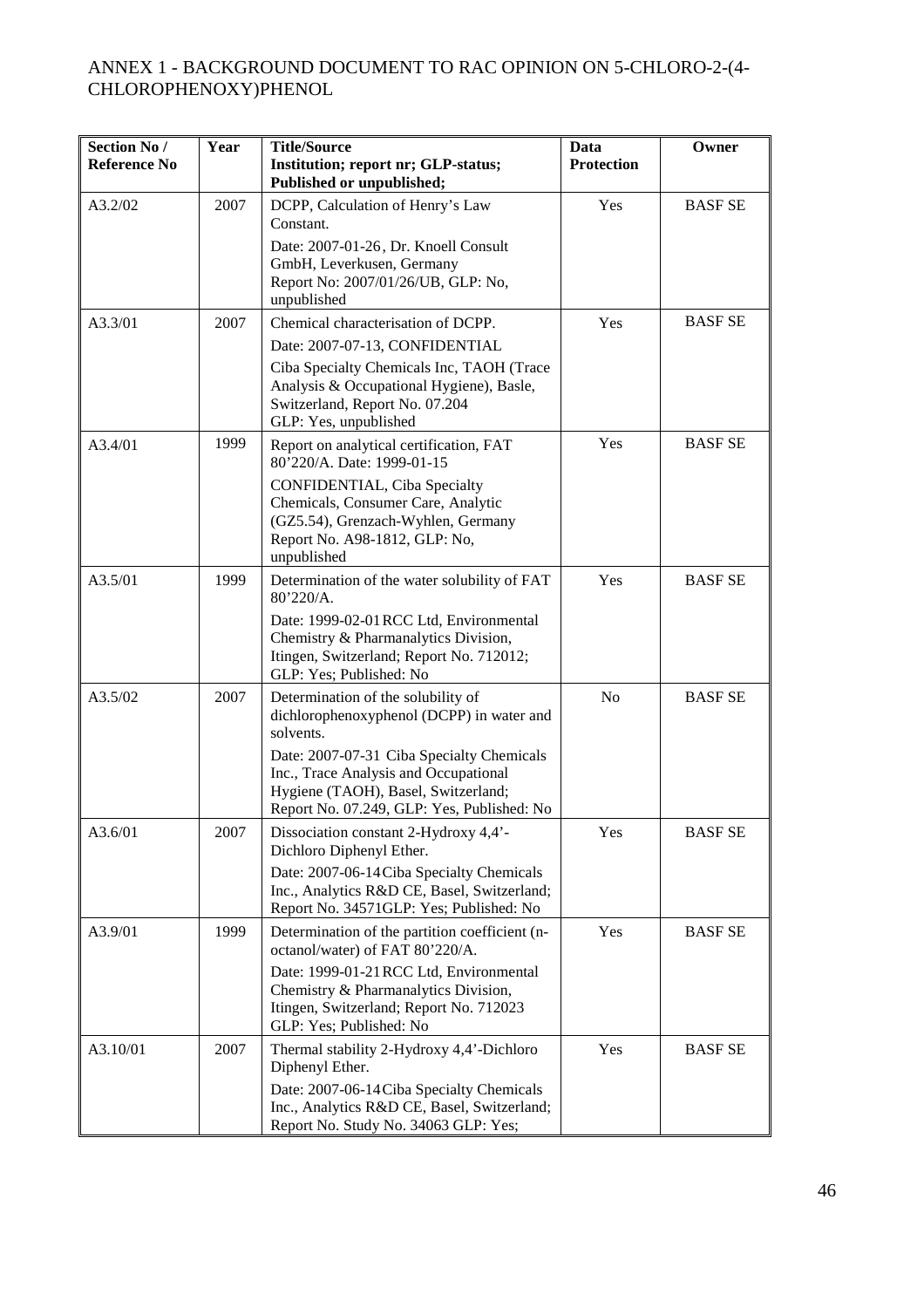| <b>Section No /</b><br><b>Reference No</b> | Year  | <b>Title/Source</b><br>Institution; report nr; GLP-status;                                                                                                                                                                                              | Data<br><b>Protection</b> | Owner          |
|--------------------------------------------|-------|---------------------------------------------------------------------------------------------------------------------------------------------------------------------------------------------------------------------------------------------------------|---------------------------|----------------|
|                                            |       | Published or unpublished;                                                                                                                                                                                                                               |                           |                |
|                                            |       | Published: No                                                                                                                                                                                                                                           |                           |                |
| A3.11/01                                   | 2007  | FAT 80220/E (DCPP), Determination of the<br>flammability and evaluation of the<br>flammability in contact with water and<br>pyrophoric properties.<br>Date: 2007-10-30 RCC Ltd., Itingen,<br>Switzerland; Report No. B47283; GLP: Yes;<br>Published: No | Yes                       | <b>BASF SE</b> |
| A3.11/02                                   | 2007  | FAT 80220/E (DCPP), Determination of the<br>relative self-ignition temperature.<br>Date: 2007-10-30 RCC Ltd., Itingen,<br>Switzerland; Report No. B47294; GLP: Yes<br>Published: No                                                                     | Yes                       | <b>BASFSE</b>  |
| A3.13/01                                   | 1999  | Determination of the surface tension of an<br>aqueous solution of FAT 80'220/A.<br>Date: 1999-03-19 RCC Ltd, Environmental<br>Chemistry & Pharmanalytics Division,<br>Itingen, Switzerland; Report No. 712001<br>GLP: Yes; Published: No                | Yes                       | <b>BASF SE</b> |
| A3.17/01                                   | 2007  | Packaging material for Tinosan® HP 100.<br>Date: 2007-07-02 Ciba Specialty Chemicals<br>Inc., Basel, Switzerland; Report No. -- GLP:<br>No; Published:No                                                                                                | Yes                       | <b>BASF SE</b> |
| A3.17/02                                   | 2007  | -No title-<br>Date: 2007-12-19, CONFIDENTIALCiba<br>Inc. Switzerland, Basel, Switzerland; Report<br>No. --GLP: No<br>Published: No                                                                                                                      | Yes                       | <b>BASF SE</b> |
| A7.1.1.1.1                                 | 1999g | Hydrolysis determination of FAT 80'220/A<br>at different pH values<br>Date: 1999-03-01 RCC Ltd., Environmental<br>Chemistry & Pharmanalytics Division,<br>Itingen, Switzerland; Report No. 712260<br>GLP: Yes; Published: No                            | Yes                       | <b>BASF SE</b> |
| A7.1.1.1.2/01                              | 2008  | <sup>14</sup> C-DCPP Aqueous Photolysis Under<br>Laboratory Conditions and Determination of<br>the Quantum Yield.<br>Date: 2008-12-16 Harlan Laboratories Ltd.,<br>Itingen, Switzerland; Report No. B46980<br>GLP: Yes; Published: No                   | Yes                       | Ciba Inc.      |
| A7.1.1.1.2/02                              | 2009  | Aqueous Photolysis of DCPP; Metabolite<br>Identification by LC/MS.<br>Date: 2009-01-09 Trace Analysis &<br>Occupational Hygiene (TAOH), Ciba Inc.,<br>Basel, Switzerland; Report No. 08.319; GLP:<br>No; Published: No                                  | Yes                       | Ciba Inc.      |
| A 7.1.1.2.1/02                             | 2012  | Reg.No. 5854910 (label: phenole-U-C14)<br>(Radiolabelled Diclosan) - Determination of<br>the Ready Biodegradability in a modified                                                                                                                       | Yes                       | <b>BASF SE</b> |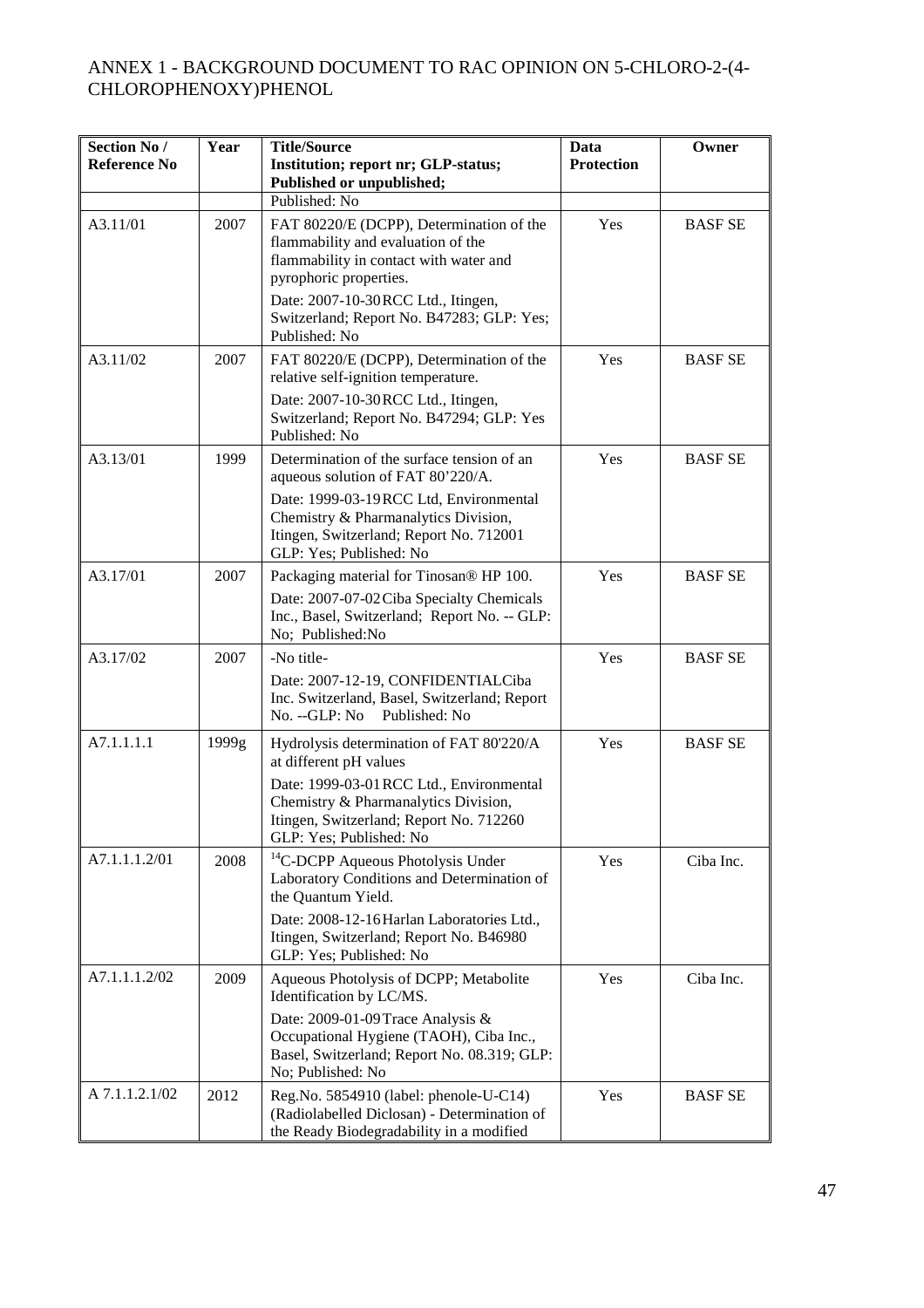| Section No /<br><b>Reference No</b> | Year  | <b>Title/Source</b><br>Institution; report nr; GLP-status;<br>Published or unpublished;                                                                                                                                                                                                                   | Data<br><b>Protection</b> | Owner          |
|-------------------------------------|-------|-----------------------------------------------------------------------------------------------------------------------------------------------------------------------------------------------------------------------------------------------------------------------------------------------------------|---------------------------|----------------|
|                                     |       | $CO2$ -Evolution Test at aerobic conditions<br>with radiolabelled test substance. BASF SE,<br>Ludwigshafen, Germany. Report No.<br>22G0456/11G165, Date: 2012-11-19, BASF<br>SE, Experimental Toxicology and Ecology,<br>Ludwigshafen/Rh., Germany; Report No.<br>22G0456/11G165, GLP: Yes, Published: No |                           |                |
| A 7.1.1.2.1/02                      | 1999a | Ready biodegradability of FAT 80220/A in a<br>Manometric Respirometry Test.<br>Date: 1999-01-15 RCC Ltd., Itlingen,<br>Switzerland.; Report No. Study Project No.:<br>712258GLP: Yes; Published: No                                                                                                       | Yes                       | <b>BASF SE</b> |
| A 7.1.1.2.1/03                      | 2000  | Biodegradation test of FAT 80220/A by<br>microorganisms<br>Date: 2000-04-13 Institute of Ecotoxicology,<br>Gakushin University, Japan: Report No.: G4-<br>0011.D186.CR, GLP: Yes, Published: No                                                                                                           | Yes                       | <b>BASF SE</b> |
| A 7.1.1.2.1/04                      | 2002  | Ready biodegradability of FAT 80220/B<br>(Manometric Respirometry Test).<br>Date: 2002-11-15, Amended: 2002-12-<br>09Solvias AG, Basle, Switzerland Report<br>No. Solvias Report No. L02-<br>002909GLP: Yes, Published: No                                                                                | Yes                       | <b>BASF SE</b> |
| A 7.1.1.2.2                         | 2001  | Inherent biodegradability of FAT 80220/A<br>(Zahn-Wellens/EMPA - Test).<br>Date: 2001-02-02;<br>Solvias AG,<br>Basle, Switzerland. Report No. Test No.<br>G59413, GLP:Yes; Published:No                                                                                                                   | Yes                       | <b>BASF SE</b> |
| A 7.1.2.1.1/01                      | 2002  | Activated sludge simulation test for the<br>Biodegradability of FAT 80220/B<br>Date: 2002-01-25; Solvias AG, GLP Test<br>Facility Solvias, Basel, Switzerland, Report<br>No. Test No. L01-002997; GLP:No;<br>Published: No                                                                                | Yes                       | <b>BASF SE</b> |
| A 7.1.3/01                          | 2007b | Determination of Koc of DCPP according to<br>OECD TG121<br>Date: 2007-04-24 Dep. of Trace Analysis and<br>Occupational Hygiene (TAOH) Ciba<br>Specialty Chemicals Inc., Basle,<br>SwitzerlandReport No. 07.128, GLP:Yes,<br>Published: No                                                                 | Yes                       | <b>BASF SE</b> |
| A 7.1.3/02                          | 2006  | Determination of Koc of Methoxytriclosan<br>und DCPP according to OECD TG121<br>Date: 2006-11-14 Dep. of Trace Analysis and<br>Occupational Hygiene (TAOH) Ciba<br>Specialty Chemicals Inc., Basle,<br>SwitzerlandReport No. 06.498, GLP:No,                                                              | Yes                       | <b>BASF SE</b> |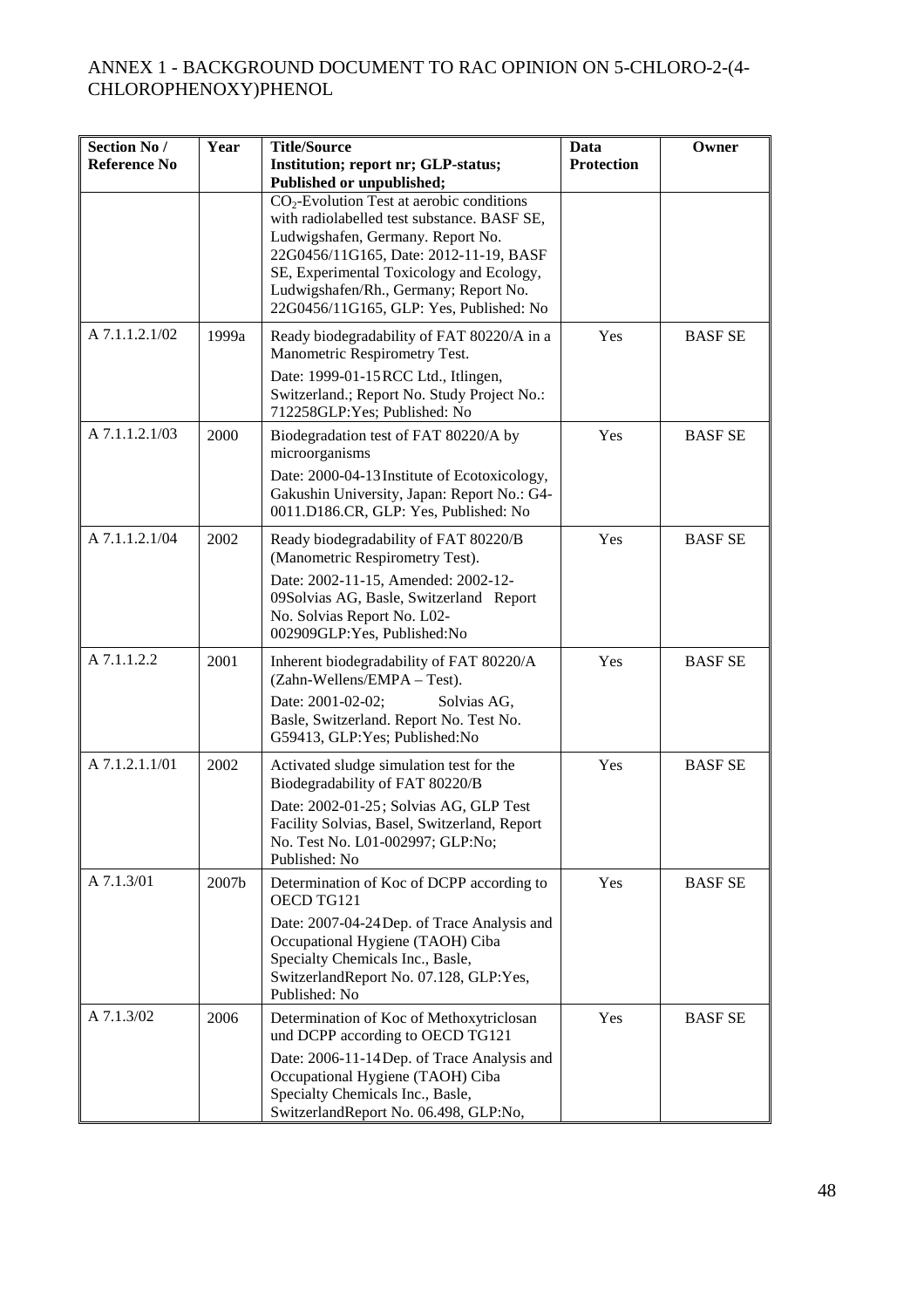| Section No /<br><b>Reference No</b> | Year  | <b>Title/Source</b><br>Institution; report nr; GLP-status;<br>Published or unpublished;                                                                                                                                                                           | Data<br><b>Protection</b> | Owner          |
|-------------------------------------|-------|-------------------------------------------------------------------------------------------------------------------------------------------------------------------------------------------------------------------------------------------------------------------|---------------------------|----------------|
|                                     |       | Published: No                                                                                                                                                                                                                                                     |                           |                |
| A.7.3.1                             | 2007a | DCPP. Calculation of indirect<br>photodegradation.<br>Date: 2007-02-02. Dr. Knoell Consult<br>GmbH, Leverkusen, Germany; Report No.<br>KC-PD-01/07; GLP:No; Published:No                                                                                          | Yes                       | <b>BASF SE</b> |
| A 7.4.1.1/01                        | 1999b | Acute toxicity of FAT 80'220/A to zebra fish<br>(Brachydanio rerio) in a 96-hour static test.<br>Date: 1999-04-06 RCC Ltd., Environmental<br>Chemistry & Pharmanalytics Division,<br>Itingen/Switzerland; Report No.<br>712170GLP: Yes Published: No              | Yes                       | <b>BASF SE</b> |
| A 7.4.1.1/02                        | 2000  | Acute toxicity of FAT 90'403/A to zebra fish<br>(Brachydanio rerio) in a 96-hour semi-static<br>test. Date: 2000-07-03; RCC Ltd.,<br>Environmental Chemistry & Pharmanalytics<br>Division, Itingen, Switzerland; Report No.<br>758946; GLP: Yes, Published: No    | Yes                       | <b>BASF SE</b> |
| A 7.4.1.2/01                        | 1999c | Acute toxicity of FAT 80'220/A to Daphnia<br>magna in a 48-hour immobilization test.<br>Date: 1999-01-20; RCC Ltd., Environmental<br>Chemistry & Pharmanalytics Division,<br>Itingen/Switzerland, Report No. 712203,<br>GLP: Yes, Published: No                   | Yes                       | <b>BASF SE</b> |
| A 7.4.1.3/01                        | 1999d | Acute toxicity of FAT 80'220/A to<br>Scenedesmus subspicatus in a 72-hour algal<br>growth inhibition test.<br>Date: 1999-04-06 RCC Ltd., Environmental<br>Chemistry & Pharmanalytics Division,<br>Itingen/Switzerland, Report No. 712225<br>GLP:Yes, Published:No | Yes                       | <b>BASF SE</b> |
| A 7.4.2                             | 2007b | DCPP. Calculation of the Bioconcentration<br>Factor (BCF).<br>Date: 2007-02-12., Dr. Knoell Consult<br>GmbH, Leverkusen, Germany, Report No.<br>KC-BCF-01/07, GLP:No, Published:No                                                                                | Yes                       | <b>BASF SE</b> |
| A 7.4.3.3.1                         | 2000  | Bioconcentration test of FAT80'220/A in<br>carp (Cyprinus carpio).<br>Date: 2000-05-08 Institute of Ecotoxicology,<br>Gakushuin University, Japan; Report No.<br>G4-0014 C112 CR; GLP: Yes; Published:<br>No                                                      | Yes                       | <b>BASF SE</b> |
| A 7.4.3.4                           | 1999  | Influence of FAT 80'220/A on survival and<br>reproduction of Daphnia magna in a<br>semistatic test over three weeks.<br>Date: 1999-11-02 RCC Ltd., Environmental<br>Chemistry & Pharmanalytics Division,<br>Itingen/Switzerland, Report No. 735322,               | Yes                       | <b>BASF SE</b> |